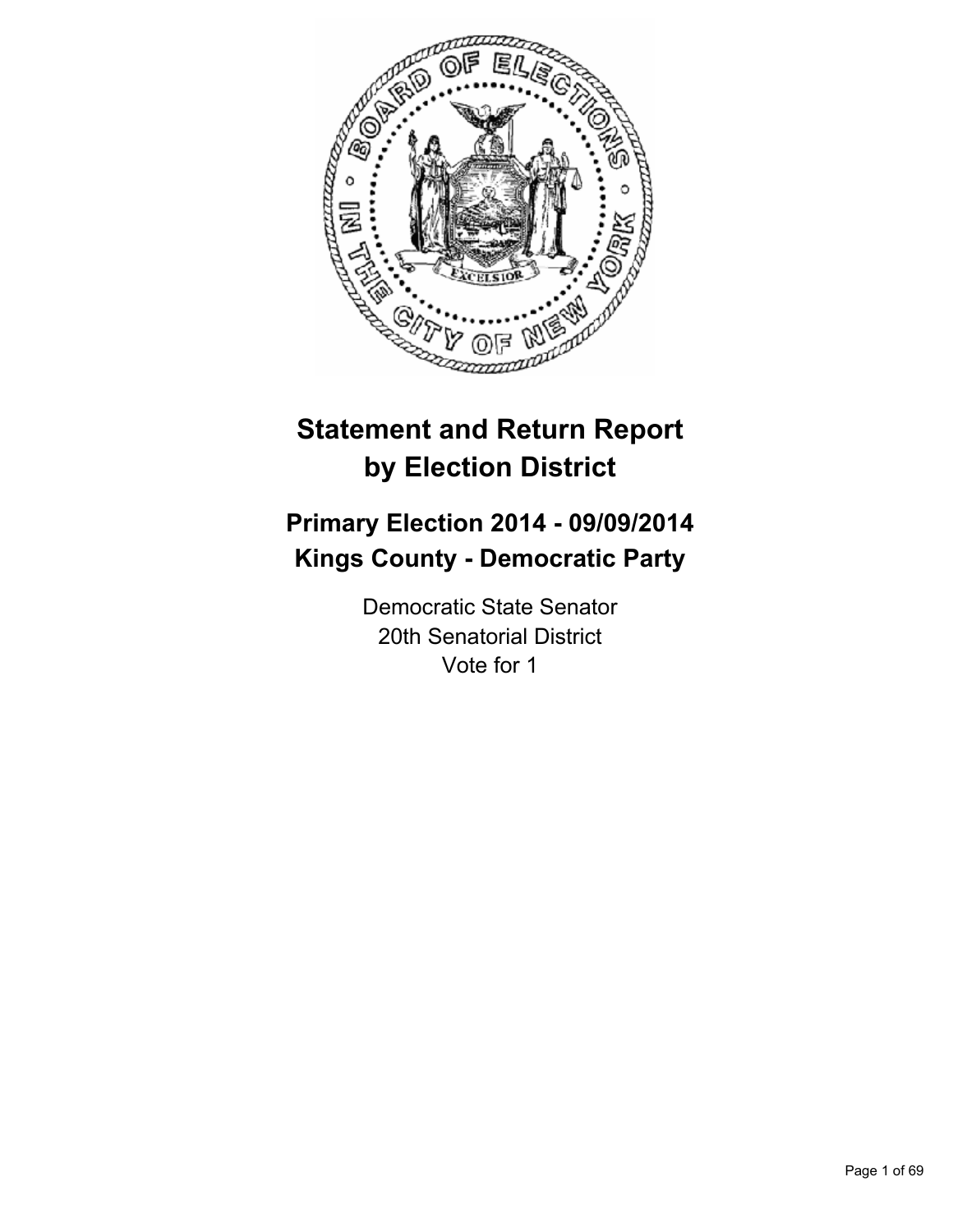

| PUBLIC COUNTER                                           | 51 |
|----------------------------------------------------------|----|
| <b>EMERGENCY</b>                                         | 0  |
| ABSENTEE/MILITARY                                        |    |
| FEDERAL                                                  | 0  |
| <b>AFFIDAVIT</b>                                         | 0  |
| <b>Total Ballots</b>                                     | 52 |
| Less - Inapplicable Federal/Special Presidential Ballots | 0  |
| <b>Total Applicable Ballots</b>                          | 52 |
| <b>GUILLERMO E. PHILPOTTS</b>                            | 3  |
| <b>RUBAIN J. DORANCY</b>                                 | 9  |
| <b>JESSE E. HAMILTON</b>                                 | 33 |
| <b>KEVIN PARKER (WRITE-IN)</b>                           | 2  |
| <b>Total Votes</b>                                       | 47 |
| Unrecorded                                               |    |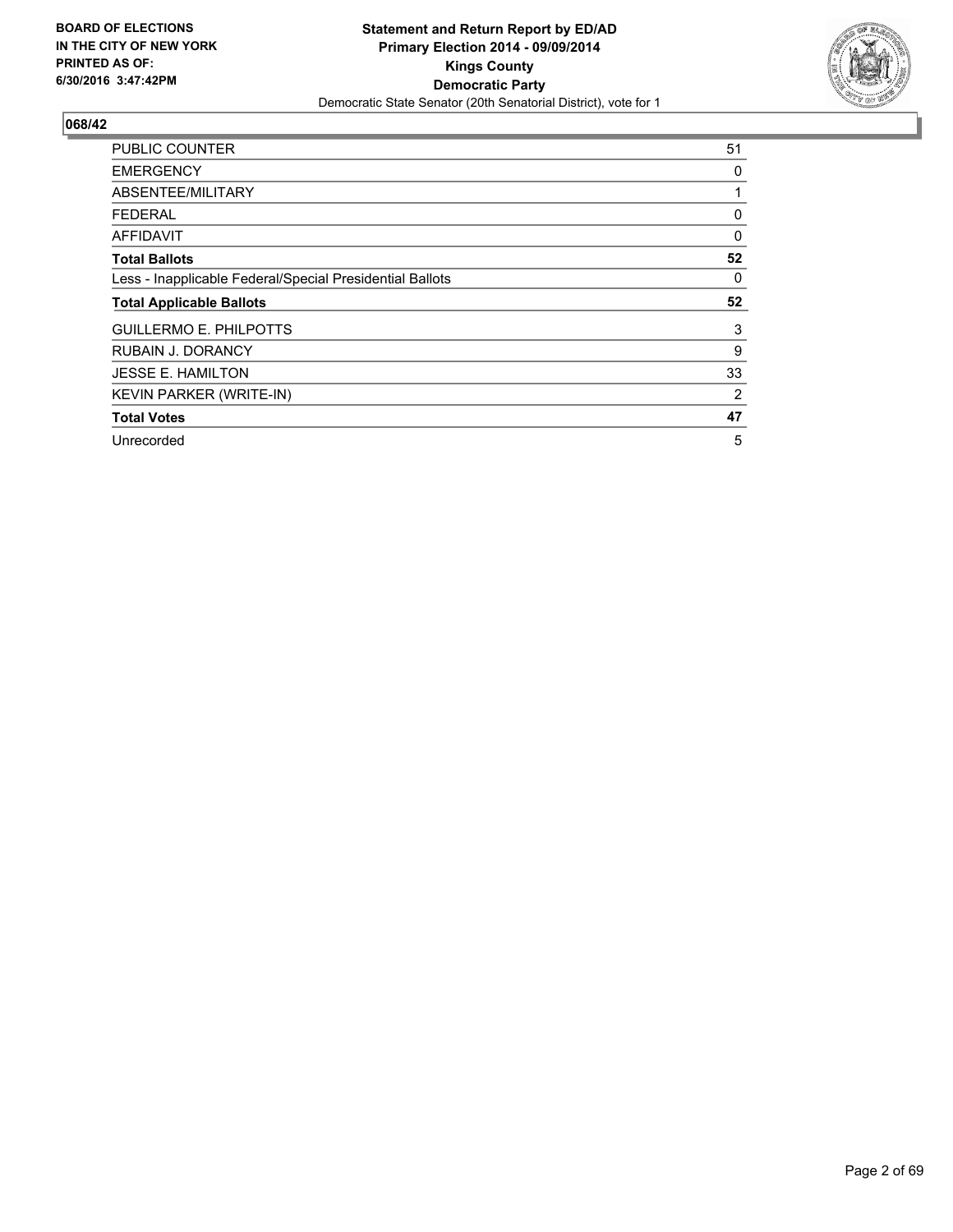

| PUBLIC COUNTER                                           | 81 |
|----------------------------------------------------------|----|
| <b>EMERGENCY</b>                                         | 0  |
| ABSENTEE/MILITARY                                        | 0  |
| <b>FEDERAL</b>                                           | 0  |
| AFFIDAVIT                                                | 0  |
| <b>Total Ballots</b>                                     | 81 |
| Less - Inapplicable Federal/Special Presidential Ballots | 0  |
| <b>Total Applicable Ballots</b>                          | 81 |
| <b>GUILLERMO E. PHILPOTTS</b>                            | 4  |
| <b>RUBAIN J. DORANCY</b>                                 | 23 |
| <b>JESSE E. HAMILTON</b>                                 | 52 |
| <b>Total Votes</b>                                       | 79 |
| Unrecorded                                               | 2  |

## **013/43**

| <b>PUBLIC COUNTER</b>                                    | 55             |
|----------------------------------------------------------|----------------|
| <b>EMERGENCY</b>                                         | 0              |
| ABSENTEE/MILITARY                                        | 5              |
| <b>FEDERAL</b>                                           | 0              |
| AFFIDAVIT                                                | 0              |
| <b>Total Ballots</b>                                     | 60             |
| Less - Inapplicable Federal/Special Presidential Ballots | 0              |
| <b>Total Applicable Ballots</b>                          | 60             |
| <b>GUILLERMO E. PHILPOTTS</b>                            | 1              |
| <b>RUBAIN J. DORANCY</b>                                 | 15             |
| <b>JESSE E. HAMILTON</b>                                 | 42             |
| <b>Total Votes</b>                                       | 58             |
| Unrecorded                                               | $\overline{2}$ |

| PUBLIC COUNTER                                           | 120 |
|----------------------------------------------------------|-----|
| <b>EMERGENCY</b>                                         | 0   |
| ABSENTEE/MILITARY                                        | 2   |
| <b>FEDERAL</b>                                           | 0   |
| AFFIDAVIT                                                | 0   |
| <b>Total Ballots</b>                                     | 122 |
| Less - Inapplicable Federal/Special Presidential Ballots | 0   |
| <b>Total Applicable Ballots</b>                          | 122 |
| <b>GUILLERMO E. PHILPOTTS</b>                            | 3   |
| <b>RUBAIN J. DORANCY</b>                                 | 50  |
| <b>JESSE E. HAMILTON</b>                                 | 66  |
| <b>Total Votes</b>                                       | 119 |
| Unrecorded                                               | 3   |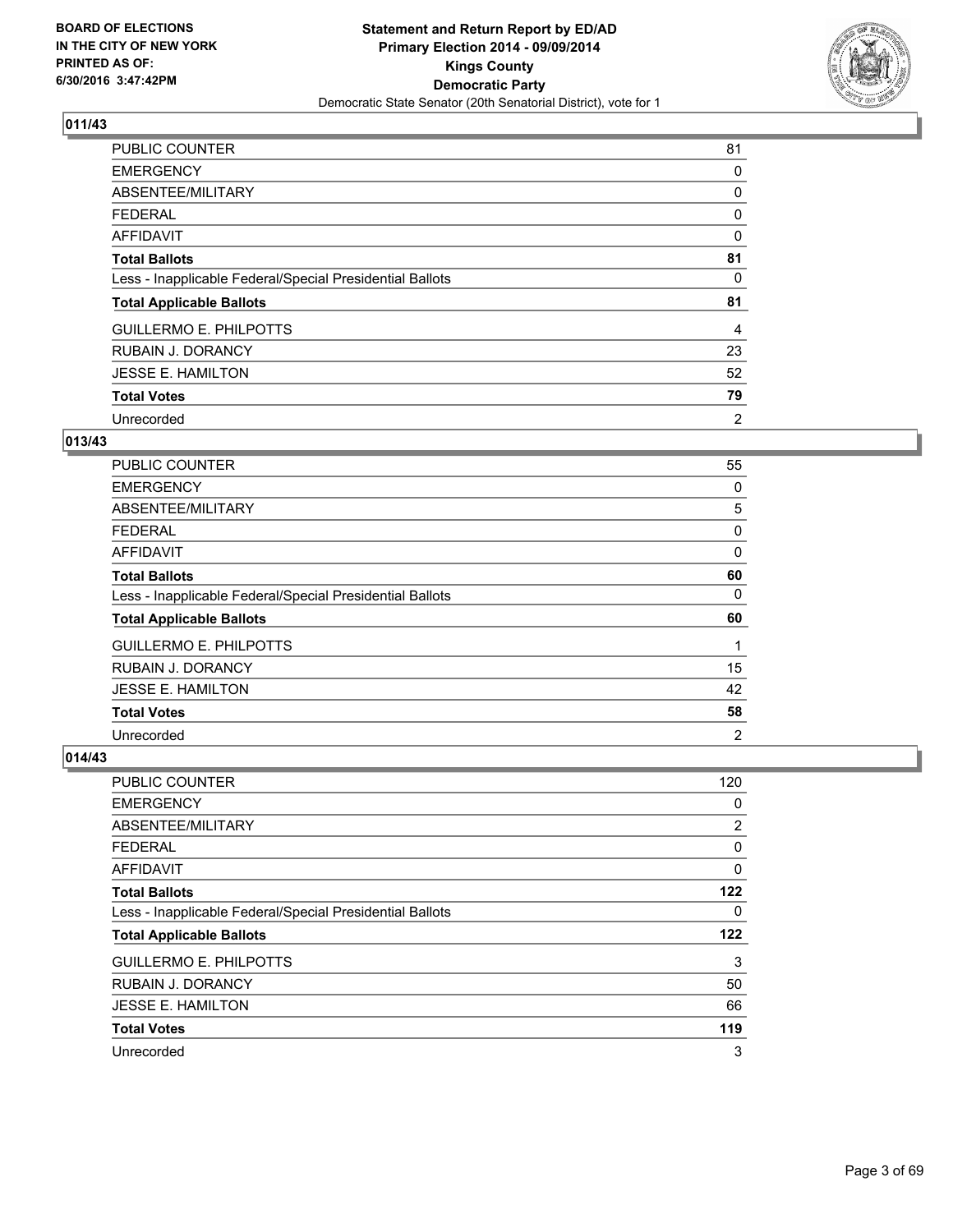

| <b>PUBLIC COUNTER</b>                                    | 115 |
|----------------------------------------------------------|-----|
| <b>EMERGENCY</b>                                         | 0   |
| ABSENTEE/MILITARY                                        | 4   |
| <b>FEDERAL</b>                                           | 0   |
| AFFIDAVIT                                                | 3   |
| <b>Total Ballots</b>                                     | 122 |
| Less - Inapplicable Federal/Special Presidential Ballots | 0   |
| <b>Total Applicable Ballots</b>                          | 122 |
|                                                          |     |
| <b>GUILLERMO E. PHILPOTTS</b>                            | 3   |
| <b>RUBAIN J. DORANCY</b>                                 | 48  |
| <b>JESSE E. HAMILTON</b>                                 | 62  |
| COUTNEY KINNEY (WRITE-IN)                                | 1   |
| <b>Total Votes</b>                                       | 114 |

## **016/43**

| <b>PUBLIC COUNTER</b>                                    | 167 |
|----------------------------------------------------------|-----|
| <b>EMERGENCY</b>                                         | 0   |
| ABSENTEE/MILITARY                                        | 3   |
| <b>FEDERAL</b>                                           | 0   |
| <b>AFFIDAVIT</b>                                         | 1   |
| <b>Total Ballots</b>                                     | 171 |
| Less - Inapplicable Federal/Special Presidential Ballots | 0   |
| <b>Total Applicable Ballots</b>                          | 171 |
| <b>GUILLERMO E. PHILPOTTS</b>                            | 5   |
| <b>RUBAIN J. DORANCY</b>                                 | 45  |
| <b>JESSE E. HAMILTON</b>                                 | 119 |
| <b>Total Votes</b>                                       | 169 |
| Unrecorded                                               | 2   |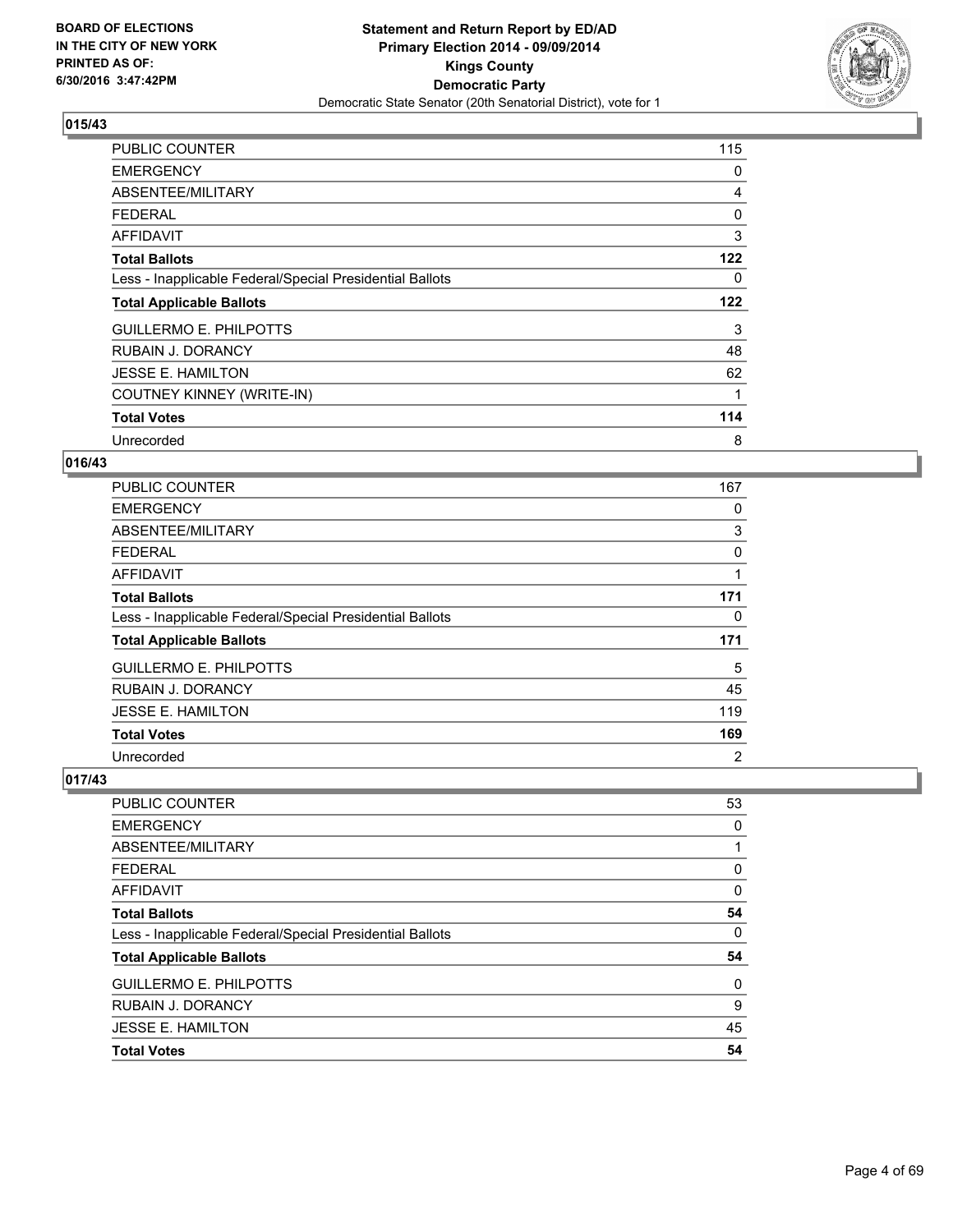

| <b>PUBLIC COUNTER</b>                                    | 96               |
|----------------------------------------------------------|------------------|
| <b>EMERGENCY</b>                                         | 0                |
| ABSENTEE/MILITARY                                        | 5                |
| <b>FEDERAL</b>                                           | 0                |
| AFFIDAVIT                                                | 1                |
| <b>Total Ballots</b>                                     | 102              |
| Less - Inapplicable Federal/Special Presidential Ballots | 0                |
| <b>Total Applicable Ballots</b>                          | 102 <sub>2</sub> |
| <b>GUILLERMO E. PHILPOTTS</b>                            | 2                |
| <b>RUBAIN J. DORANCY</b>                                 | 31               |
| <b>JESSE E. HAMILTON</b>                                 | 66               |
| DELL SMITHERMAN (WRITE-IN)                               | 1                |
| <b>Total Votes</b>                                       | 100              |
|                                                          |                  |

## **019/43**

| PUBLIC COUNTER                                           | 96 |
|----------------------------------------------------------|----|
| <b>EMERGENCY</b>                                         | 0  |
| ABSENTEE/MILITARY                                        | 2  |
| <b>FEDERAL</b>                                           | 0  |
| AFFIDAVIT                                                | 1  |
| <b>Total Ballots</b>                                     | 99 |
| Less - Inapplicable Federal/Special Presidential Ballots | 0  |
| <b>Total Applicable Ballots</b>                          | 99 |
| <b>GUILLERMO E. PHILPOTTS</b>                            | 8  |
| <b>RUBAIN J. DORANCY</b>                                 | 22 |
| <b>JESSE E. HAMILTON</b>                                 | 65 |
| <b>Total Votes</b>                                       | 95 |
| Unrecorded                                               | 4  |

| PUBLIC COUNTER                                           | 175 |
|----------------------------------------------------------|-----|
| <b>EMERGENCY</b>                                         | 0   |
| ABSENTEE/MILITARY                                        | 6   |
| <b>FEDERAL</b>                                           | 0   |
| AFFIDAVIT                                                | 2   |
| <b>Total Ballots</b>                                     | 183 |
| Less - Inapplicable Federal/Special Presidential Ballots | 0   |
| <b>Total Applicable Ballots</b>                          | 183 |
| <b>GUILLERMO E. PHILPOTTS</b>                            | 2   |
| <b>RUBAIN J. DORANCY</b>                                 | 55  |
| <b>JESSE E. HAMILTON</b>                                 | 122 |
| <b>Total Votes</b>                                       | 179 |
| Unrecorded                                               | 4   |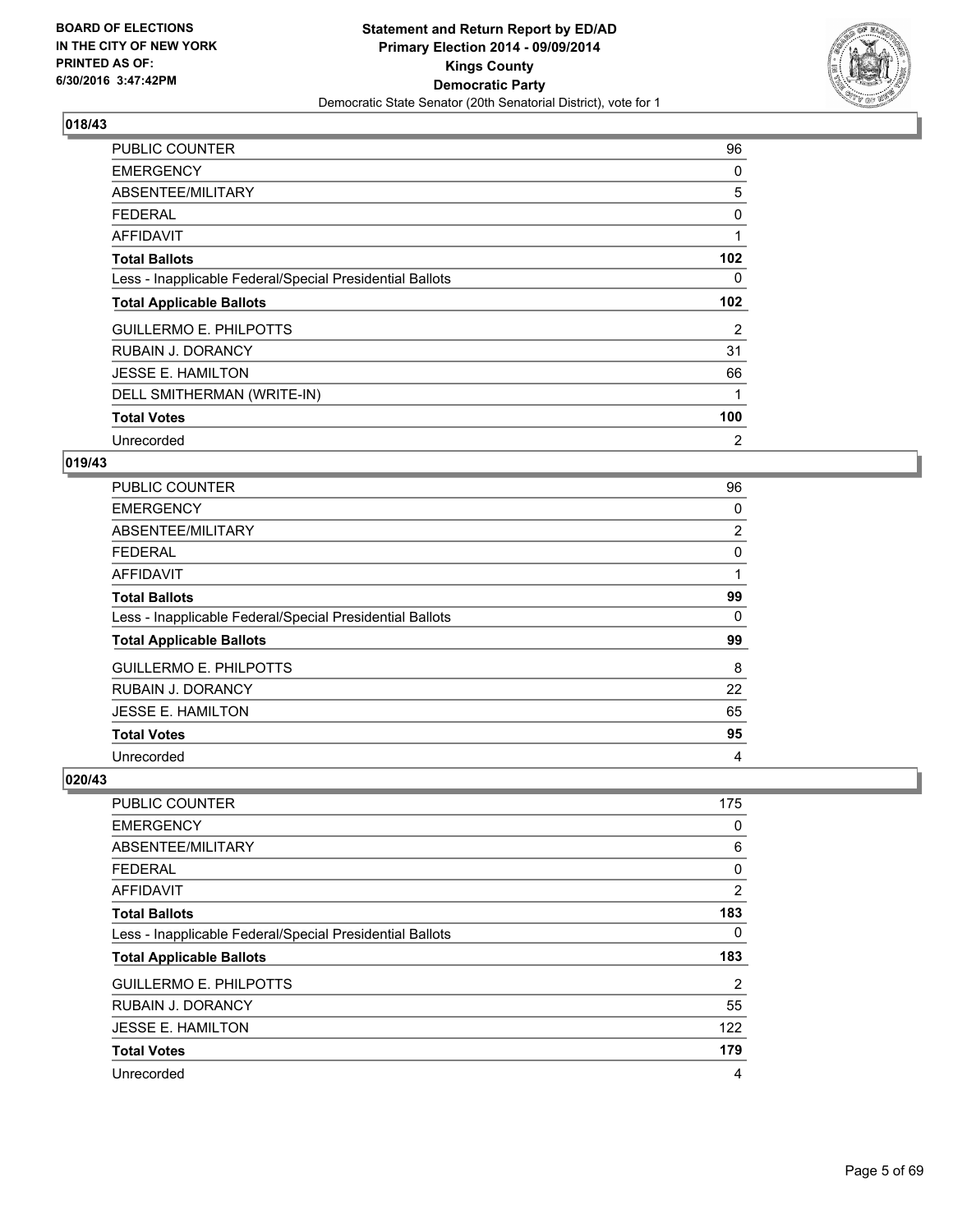

| PUBLIC COUNTER                                           | 87             |
|----------------------------------------------------------|----------------|
| <b>EMERGENCY</b>                                         | 0              |
| ABSENTEE/MILITARY                                        | $\overline{2}$ |
| <b>FEDERAL</b>                                           | 0              |
| AFFIDAVIT                                                |                |
| <b>Total Ballots</b>                                     | 90             |
| Less - Inapplicable Federal/Special Presidential Ballots | 0              |
| <b>Total Applicable Ballots</b>                          | 90             |
| <b>GUILLERMO E. PHILPOTTS</b>                            | 3              |
| <b>RUBAIN J. DORANCY</b>                                 | 20             |
| <b>JESSE E. HAMILTON</b>                                 | 61             |
| <b>Total Votes</b>                                       | 84             |
| Unrecorded                                               | 6              |

## **022/43**

| <b>PUBLIC COUNTER</b>                                    | 118            |
|----------------------------------------------------------|----------------|
| <b>EMERGENCY</b>                                         | 0              |
| ABSENTEE/MILITARY                                        | 2              |
| <b>FEDERAL</b>                                           | 0              |
| AFFIDAVIT                                                | 0              |
| <b>Total Ballots</b>                                     | 120            |
| Less - Inapplicable Federal/Special Presidential Ballots | 0              |
| <b>Total Applicable Ballots</b>                          | 120            |
| <b>GUILLERMO E. PHILPOTTS</b>                            | 3              |
| <b>RUBAIN J. DORANCY</b>                                 | 27             |
| <b>JESSE E. HAMILTON</b>                                 | 88             |
| <b>Total Votes</b>                                       | 118            |
| Unrecorded                                               | $\overline{2}$ |

| PUBLIC COUNTER                                           | 161 |
|----------------------------------------------------------|-----|
| <b>EMERGENCY</b>                                         | 0   |
| ABSENTEE/MILITARY                                        | 5   |
| <b>FEDERAL</b>                                           | 0   |
| AFFIDAVIT                                                | 0   |
| <b>Total Ballots</b>                                     | 166 |
| Less - Inapplicable Federal/Special Presidential Ballots | 0   |
| <b>Total Applicable Ballots</b>                          | 166 |
| <b>GUILLERMO E. PHILPOTTS</b>                            | 5   |
| <b>RUBAIN J. DORANCY</b>                                 | 44  |
| <b>JESSE E. HAMILTON</b>                                 | 114 |
| <b>Total Votes</b>                                       | 163 |
| Unrecorded                                               | 3   |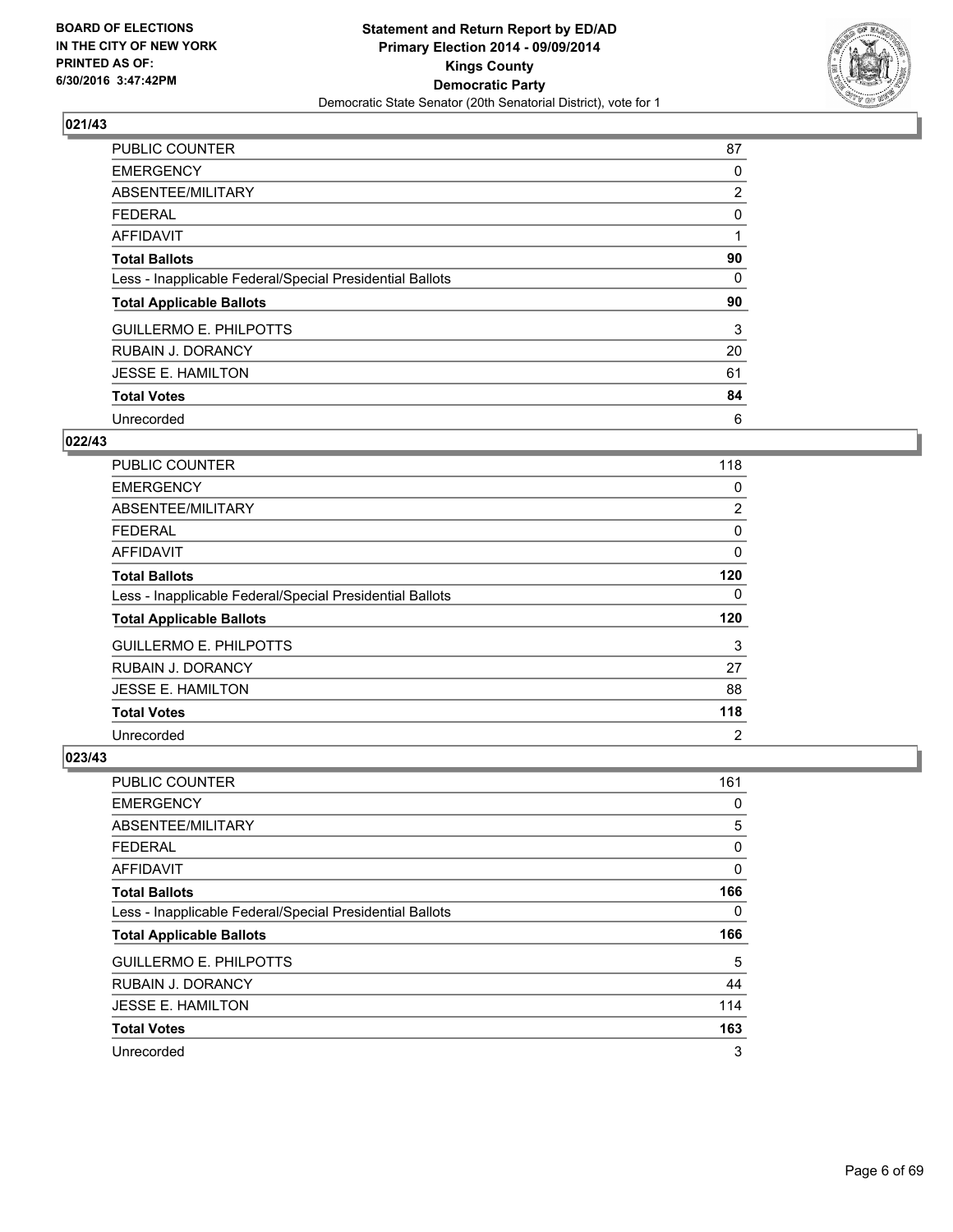

| <b>PUBLIC COUNTER</b>                                    | 81 |
|----------------------------------------------------------|----|
| <b>EMERGENCY</b>                                         | 0  |
| ABSENTEE/MILITARY                                        |    |
| <b>FEDERAL</b>                                           | 0  |
| AFFIDAVIT                                                |    |
| <b>Total Ballots</b>                                     | 83 |
| Less - Inapplicable Federal/Special Presidential Ballots | 0  |
| <b>Total Applicable Ballots</b>                          | 83 |
| <b>GUILLERMO E. PHILPOTTS</b>                            |    |
| <b>RUBAIN J. DORANCY</b>                                 | 33 |
| <b>JESSE E. HAMILTON</b>                                 | 47 |
| <b>Total Votes</b>                                       | 81 |
| Unrecorded                                               | 2  |

## **025/43**

| PUBLIC COUNTER                                           | 149            |
|----------------------------------------------------------|----------------|
| <b>EMERGENCY</b>                                         | 0              |
| ABSENTEE/MILITARY                                        | $\overline{2}$ |
| <b>FEDERAL</b>                                           | 0              |
| AFFIDAVIT                                                | 1              |
| <b>Total Ballots</b>                                     | 152            |
| Less - Inapplicable Federal/Special Presidential Ballots | 0              |
| <b>Total Applicable Ballots</b>                          | 152            |
|                                                          |                |
| <b>GUILLERMO E. PHILPOTTS</b>                            | 7              |
| <b>RUBAIN J. DORANCY</b>                                 | 49             |
| <b>JESSE E. HAMILTON</b>                                 | 87             |
| UNATTRIBUTABLE WRITE-IN (WRITE-IN)                       | 1              |
| <b>Total Votes</b>                                       | 144            |

| <b>PUBLIC COUNTER</b>                                    | 99  |
|----------------------------------------------------------|-----|
| <b>EMERGENCY</b>                                         | 0   |
| ABSENTEE/MILITARY                                        | 5   |
| <b>FEDERAL</b>                                           | 0   |
| AFFIDAVIT                                                | 4   |
| <b>Total Ballots</b>                                     | 108 |
| Less - Inapplicable Federal/Special Presidential Ballots | 0   |
| <b>Total Applicable Ballots</b>                          | 108 |
| <b>GUILLERMO E. PHILPOTTS</b>                            | 6   |
| <b>RUBAIN J. DORANCY</b>                                 | 30  |
| <b>JESSE E. HAMILTON</b>                                 | 65  |
| <b>Total Votes</b>                                       | 101 |
| Unrecorded                                               | 7   |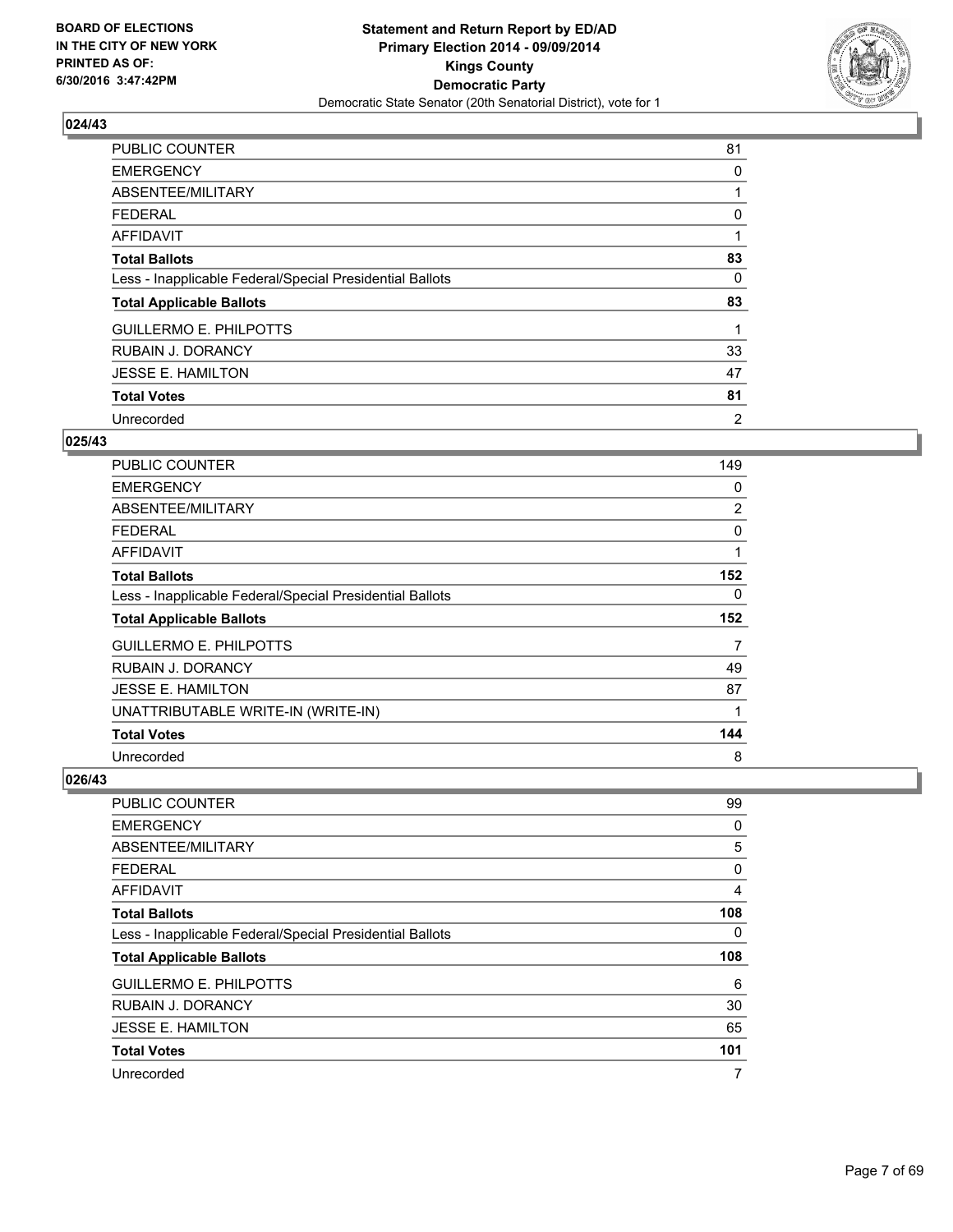

| <b>PUBLIC COUNTER</b>                                    | 97             |
|----------------------------------------------------------|----------------|
| <b>EMERGENCY</b>                                         | 0              |
| ABSENTEE/MILITARY                                        | $\overline{2}$ |
| FEDERAL                                                  | 0              |
| AFFIDAVIT                                                | 0              |
| <b>Total Ballots</b>                                     | 99             |
| Less - Inapplicable Federal/Special Presidential Ballots | 0              |
| <b>Total Applicable Ballots</b>                          | 99             |
| <b>GUILLERMO E. PHILPOTTS</b>                            |                |
| <b>RUBAIN J. DORANCY</b>                                 | 30             |
| <b>JESSE E. HAMILTON</b>                                 | 66             |
| <b>Total Votes</b>                                       | 97             |
| Unrecorded                                               | 2              |

## **028/43**

| <b>PUBLIC COUNTER</b>                                    | 111   |
|----------------------------------------------------------|-------|
| <b>EMERGENCY</b>                                         | 0     |
| ABSENTEE/MILITARY                                        | 0     |
| <b>FEDERAL</b>                                           | 0     |
| AFFIDAVIT                                                |       |
| <b>Total Ballots</b>                                     | 112   |
| Less - Inapplicable Federal/Special Presidential Ballots | 0     |
| <b>Total Applicable Ballots</b>                          | $112$ |
| <b>GUILLERMO E. PHILPOTTS</b>                            | 3     |
| <b>RUBAIN J. DORANCY</b>                                 | 31    |
| <b>JESSE E. HAMILTON</b>                                 | 72    |
| <b>Total Votes</b>                                       | 106   |
| Unrecorded                                               | 6     |

| <b>PUBLIC COUNTER</b>                                    | 72 |
|----------------------------------------------------------|----|
| <b>EMERGENCY</b>                                         | 0  |
| ABSENTEE/MILITARY                                        |    |
| <b>FEDERAL</b>                                           | 0  |
| AFFIDAVIT                                                |    |
| <b>Total Ballots</b>                                     | 74 |
| Less - Inapplicable Federal/Special Presidential Ballots | 0  |
| <b>Total Applicable Ballots</b>                          | 74 |
| <b>GUILLERMO E. PHILPOTTS</b>                            | 4  |
| <b>RUBAIN J. DORANCY</b>                                 | 18 |
| <b>JESSE E. HAMILTON</b>                                 | 49 |
| <b>Total Votes</b>                                       | 71 |
| Unrecorded                                               | 3  |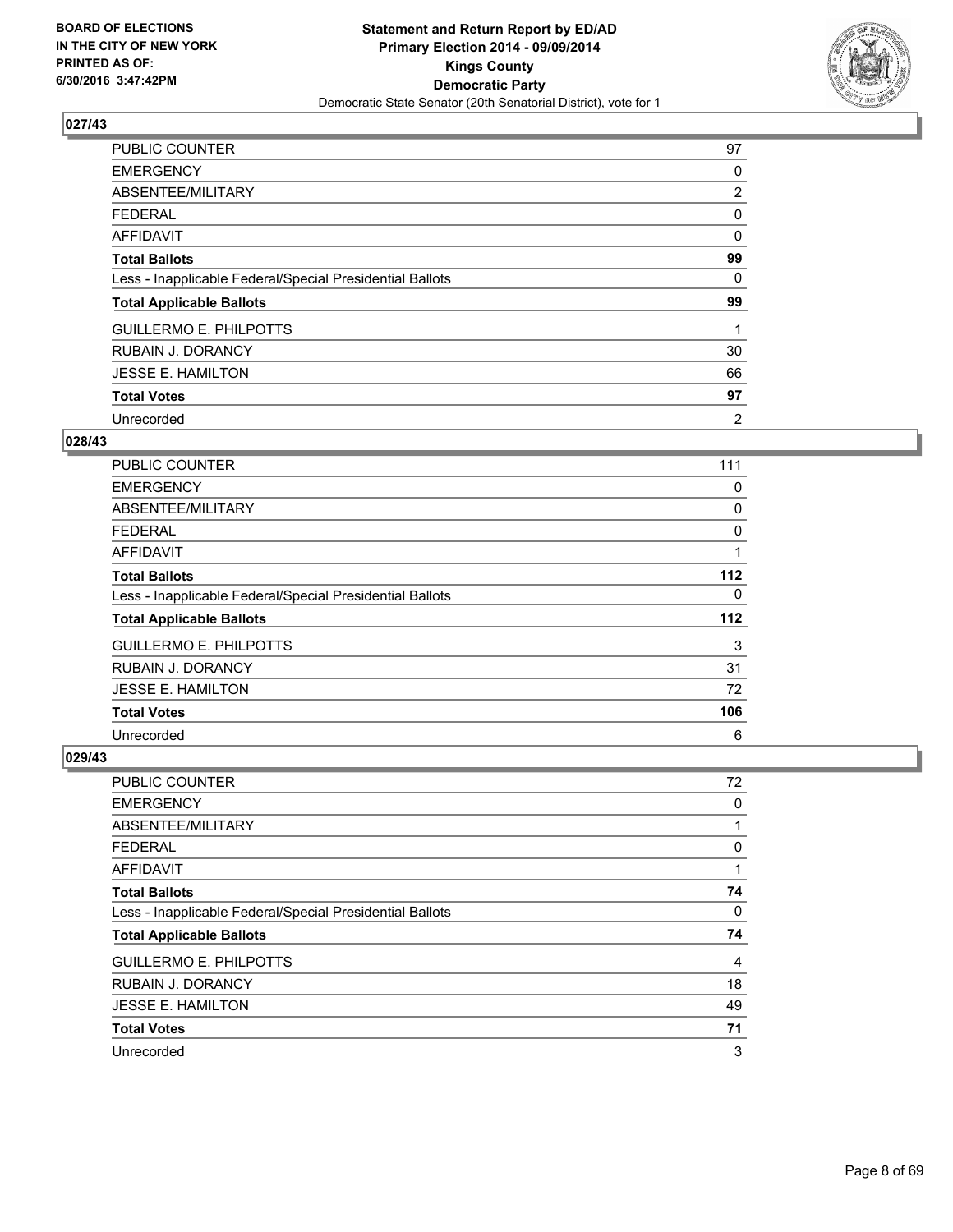

| PUBLIC COUNTER                                           | 67 |
|----------------------------------------------------------|----|
| <b>EMERGENCY</b>                                         | 0  |
| ABSENTEE/MILITARY                                        | 3  |
| <b>FEDERAL</b>                                           | 0  |
| AFFIDAVIT                                                | 0  |
| <b>Total Ballots</b>                                     | 70 |
| Less - Inapplicable Federal/Special Presidential Ballots | 0  |
| <b>Total Applicable Ballots</b>                          | 70 |
| <b>GUILLERMO E. PHILPOTTS</b>                            | 2  |
| <b>RUBAIN J. DORANCY</b>                                 | 15 |
| <b>JESSE E. HAMILTON</b>                                 | 50 |
| <b>Total Votes</b>                                       | 67 |
| Unrecorded                                               | 3  |

# **031/43**

| <b>PUBLIC COUNTER</b>                                    | 136 |
|----------------------------------------------------------|-----|
| <b>EMERGENCY</b>                                         | 0   |
| ABSENTEE/MILITARY                                        | 0   |
| <b>FEDERAL</b>                                           | 0   |
| AFFIDAVIT                                                |     |
| <b>Total Ballots</b>                                     | 137 |
| Less - Inapplicable Federal/Special Presidential Ballots | 0   |
| <b>Total Applicable Ballots</b>                          | 137 |
| <b>GUILLERMO E. PHILPOTTS</b>                            | 7   |
| <b>RUBAIN J. DORANCY</b>                                 | 28  |
| <b>JESSE E. HAMILTON</b>                                 | 97  |
| <b>Total Votes</b>                                       | 132 |
| Unrecorded                                               | 5   |

| PUBLIC COUNTER                                           | 71             |
|----------------------------------------------------------|----------------|
| <b>EMERGENCY</b>                                         | 0              |
| ABSENTEE/MILITARY                                        | 0              |
| <b>FEDERAL</b>                                           | 0              |
| AFFIDAVIT                                                | 0              |
| <b>Total Ballots</b>                                     | 71             |
| Less - Inapplicable Federal/Special Presidential Ballots | 0              |
| <b>Total Applicable Ballots</b>                          | 71             |
| <b>GUILLERMO E. PHILPOTTS</b>                            | 5              |
| <b>RUBAIN J. DORANCY</b>                                 | 16             |
| <b>JESSE E. HAMILTON</b>                                 | 46             |
| <b>COURTNEY CHILLIOUS (WRITE-IN)</b>                     | 2              |
| <b>Total Votes</b>                                       | 69             |
| Unrecorded                                               | $\overline{2}$ |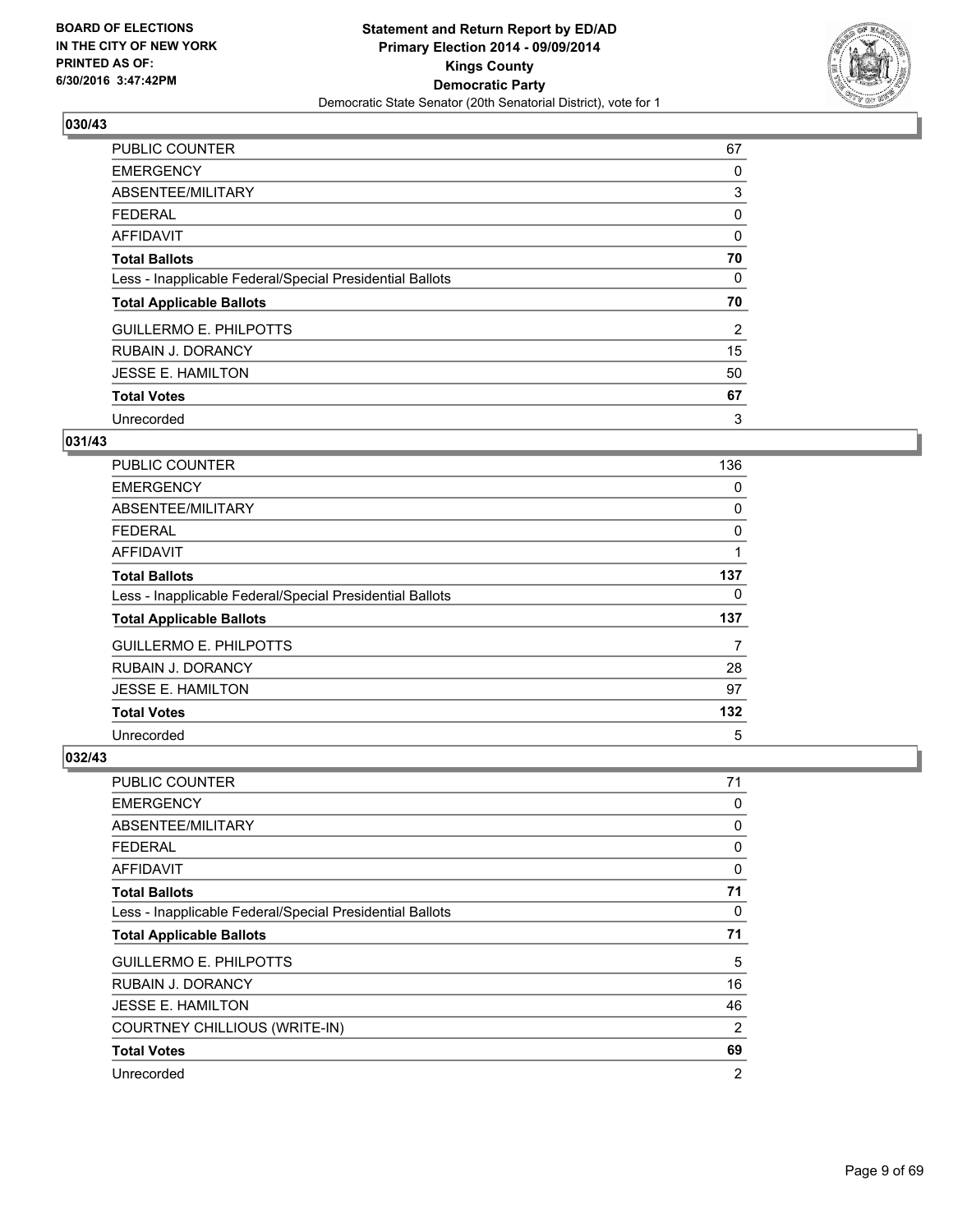

| <b>PUBLIC COUNTER</b>                                    | 143 |
|----------------------------------------------------------|-----|
| <b>EMERGENCY</b>                                         | 0   |
| ABSENTEE/MILITARY                                        |     |
| <b>FEDERAL</b>                                           | 0   |
| AFFIDAVIT                                                |     |
| <b>Total Ballots</b>                                     | 145 |
| Less - Inapplicable Federal/Special Presidential Ballots | 0   |
| <b>Total Applicable Ballots</b>                          | 145 |
| <b>GUILLERMO E. PHILPOTTS</b>                            | 8   |
| <b>RUBAIN J. DORANCY</b>                                 | 34  |
| <b>JESSE E. HAMILTON</b>                                 | 93  |
| <b>Total Votes</b>                                       | 135 |
| Unrecorded                                               | 10  |

## **034/43**

| <b>PUBLIC COUNTER</b>                                    | 112 |
|----------------------------------------------------------|-----|
| <b>EMERGENCY</b>                                         | 0   |
| ABSENTEE/MILITARY                                        | 23  |
| <b>FEDERAL</b>                                           | 0   |
| AFFIDAVIT                                                |     |
| <b>Total Ballots</b>                                     | 136 |
| Less - Inapplicable Federal/Special Presidential Ballots | 0   |
| <b>Total Applicable Ballots</b>                          | 136 |
| <b>GUILLERMO E. PHILPOTTS</b>                            | 9   |
| <b>RUBAIN J. DORANCY</b>                                 | 41  |
| <b>JESSE E. HAMILTON</b>                                 | 81  |
| <b>Total Votes</b>                                       | 131 |
| Unrecorded                                               | 5   |

| <b>PUBLIC COUNTER</b>                                    | 125            |
|----------------------------------------------------------|----------------|
| <b>EMERGENCY</b>                                         | 0              |
| ABSENTEE/MILITARY                                        | 2              |
| <b>FEDERAL</b>                                           | 0              |
| <b>AFFIDAVIT</b>                                         | $\overline{2}$ |
| <b>Total Ballots</b>                                     | 129            |
| Less - Inapplicable Federal/Special Presidential Ballots | 0              |
| <b>Total Applicable Ballots</b>                          | 129            |
| <b>GUILLERMO E. PHILPOTTS</b>                            | 7              |
| RUBAIN J. DORANCY                                        | 30             |
| <b>JESSE E. HAMILTON</b>                                 | 92             |
| <b>Total Votes</b>                                       | 129            |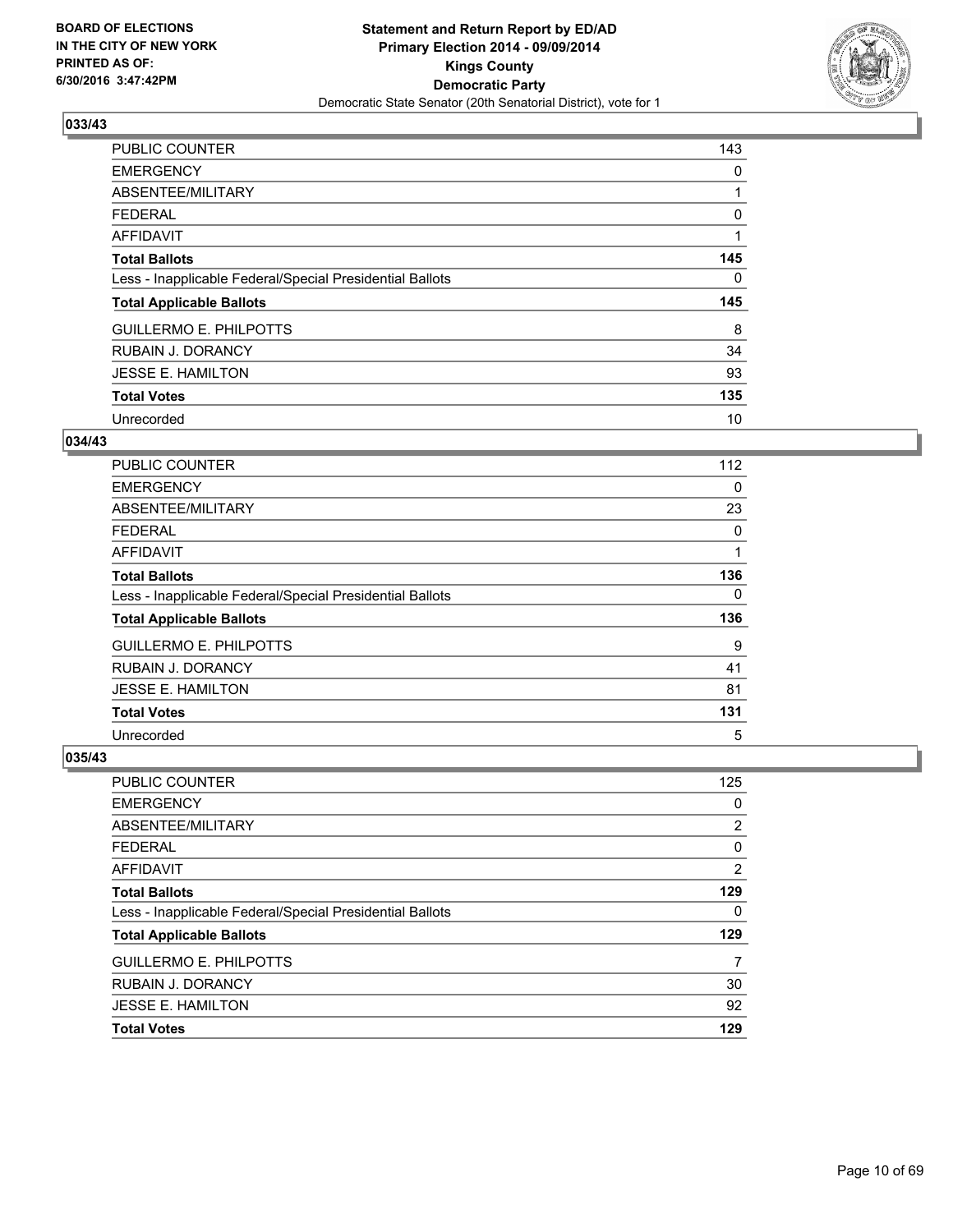

| <b>PUBLIC COUNTER</b>                                    | 131 |
|----------------------------------------------------------|-----|
| <b>EMERGENCY</b>                                         | 0   |
| ABSENTEE/MILITARY                                        | 0   |
| <b>FEDERAL</b>                                           | 0   |
| AFFIDAVIT                                                | 2   |
| <b>Total Ballots</b>                                     | 133 |
| Less - Inapplicable Federal/Special Presidential Ballots | 0   |
| <b>Total Applicable Ballots</b>                          | 133 |
| <b>GUILLERMO E. PHILPOTTS</b>                            | 1   |
| <b>RUBAIN J. DORANCY</b>                                 | 43  |
| <b>JESSE E. HAMILTON</b>                                 | 83  |
| <b>Total Votes</b>                                       | 127 |
| Unrecorded                                               | 6   |

## **037/43**

| PUBLIC COUNTER                                           | 144 |
|----------------------------------------------------------|-----|
| <b>EMERGENCY</b>                                         | 0   |
| ABSENTEE/MILITARY                                        | 1   |
| <b>FEDERAL</b>                                           | 0   |
| AFFIDAVIT                                                | 1   |
| <b>Total Ballots</b>                                     | 146 |
| Less - Inapplicable Federal/Special Presidential Ballots | 0   |
| <b>Total Applicable Ballots</b>                          | 146 |
| <b>GUILLERMO E. PHILPOTTS</b>                            | 7   |
| RUBAIN J. DORANCY                                        | 63  |
| <b>JESSE E. HAMILTON</b>                                 | 74  |
| DEMETRIOS LAWRENCE (WRITE-IN)                            | 1   |
| <b>Total Votes</b>                                       | 145 |
| Unrecorded                                               | 1   |

| PUBLIC COUNTER                                           | 248 |
|----------------------------------------------------------|-----|
| <b>EMERGENCY</b>                                         | 0   |
| ABSENTEE/MILITARY                                        | 1   |
| FEDERAL                                                  | 0   |
| AFFIDAVIT                                                | 0   |
| <b>Total Ballots</b>                                     | 249 |
| Less - Inapplicable Federal/Special Presidential Ballots | 0   |
| <b>Total Applicable Ballots</b>                          | 249 |
| <b>GUILLERMO E. PHILPOTTS</b>                            | 6   |
| <b>RUBAIN J. DORANCY</b>                                 | 89  |
| <b>JESSE E. HAMILTON</b>                                 | 146 |
| <b>Total Votes</b>                                       | 241 |
| Unrecorded                                               | 8   |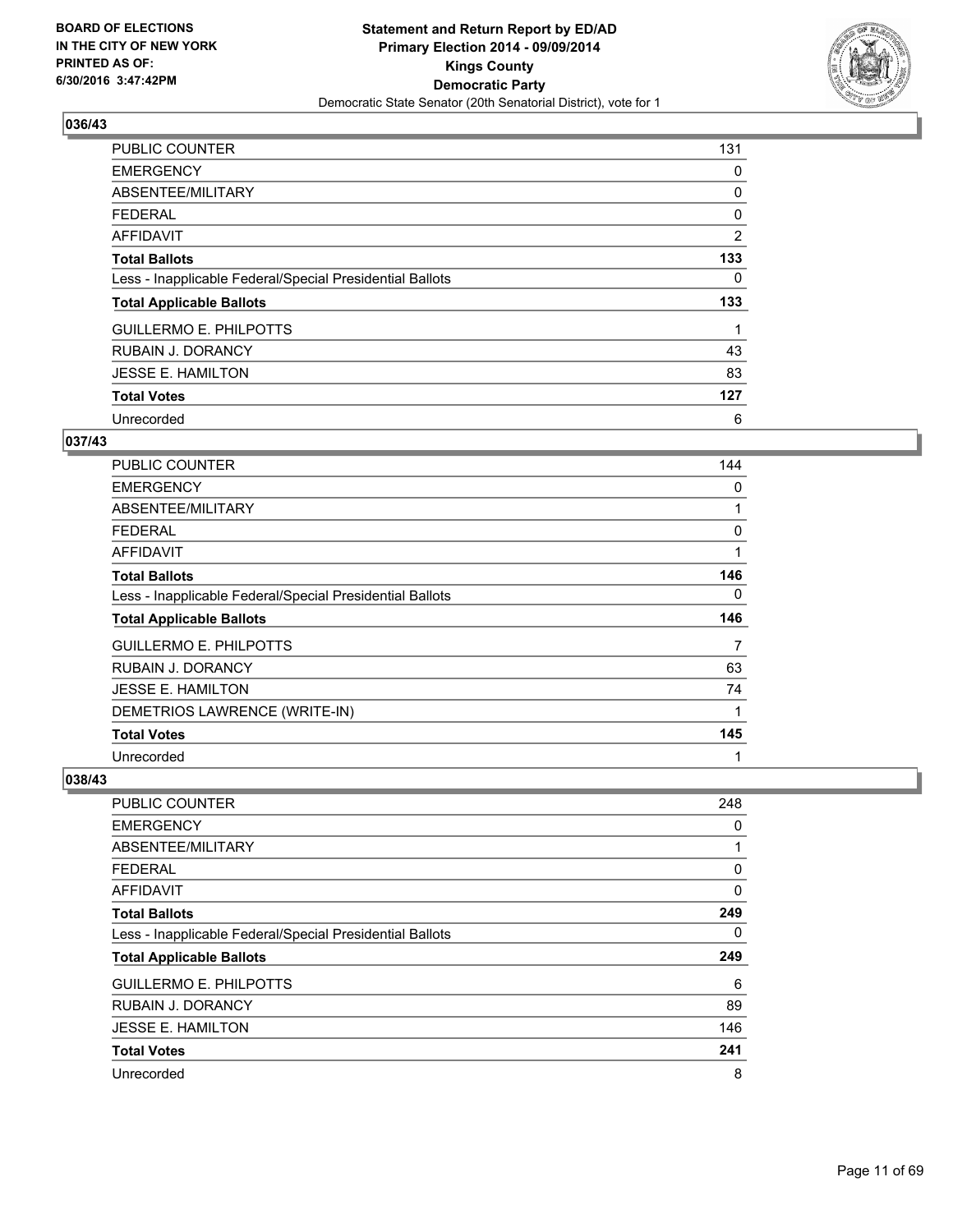

| <b>PUBLIC COUNTER</b>                                    | 144 |
|----------------------------------------------------------|-----|
| <b>EMERGENCY</b>                                         | 0   |
| ABSENTEE/MILITARY                                        |     |
| <b>FEDERAL</b>                                           | 0   |
| AFFIDAVIT                                                | 2   |
| <b>Total Ballots</b>                                     | 147 |
| Less - Inapplicable Federal/Special Presidential Ballots | 0   |
| <b>Total Applicable Ballots</b>                          | 147 |
| <b>GUILLERMO E. PHILPOTTS</b>                            | 7   |
| <b>RUBAIN J. DORANCY</b>                                 | 65  |
| <b>JESSE E. HAMILTON</b>                                 | 70  |
| <b>Total Votes</b>                                       | 142 |
| Unrecorded                                               | 5   |

## **040/43**

| <b>PUBLIC COUNTER</b>                                    | 74             |
|----------------------------------------------------------|----------------|
| <b>EMERGENCY</b>                                         | 0              |
| ABSENTEE/MILITARY                                        |                |
| <b>FEDERAL</b>                                           | 0              |
| AFFIDAVIT                                                | 0              |
| <b>Total Ballots</b>                                     | 75             |
| Less - Inapplicable Federal/Special Presidential Ballots | 0              |
| <b>Total Applicable Ballots</b>                          | 75             |
| <b>GUILLERMO E. PHILPOTTS</b>                            |                |
| <b>RUBAIN J. DORANCY</b>                                 | 25             |
| <b>JESSE E. HAMILTON</b>                                 | 47             |
| <b>Total Votes</b>                                       | 73             |
| Unrecorded                                               | $\overline{2}$ |

| <b>PUBLIC COUNTER</b>                                    | 77 |
|----------------------------------------------------------|----|
| <b>EMERGENCY</b>                                         | 0  |
| ABSENTEE/MILITARY                                        | 1  |
| <b>FEDERAL</b>                                           | 0  |
| <b>AFFIDAVIT</b>                                         | 0  |
| <b>Total Ballots</b>                                     | 78 |
| Less - Inapplicable Federal/Special Presidential Ballots | 0  |
| <b>Total Applicable Ballots</b>                          | 78 |
| <b>GUILLERMO E. PHILPOTTS</b>                            | 5  |
| <b>RUBAIN J. DORANCY</b>                                 | 26 |
| <b>JESSE E. HAMILTON</b>                                 | 46 |
| <b>Total Votes</b>                                       | 77 |
| Unrecorded                                               | 1  |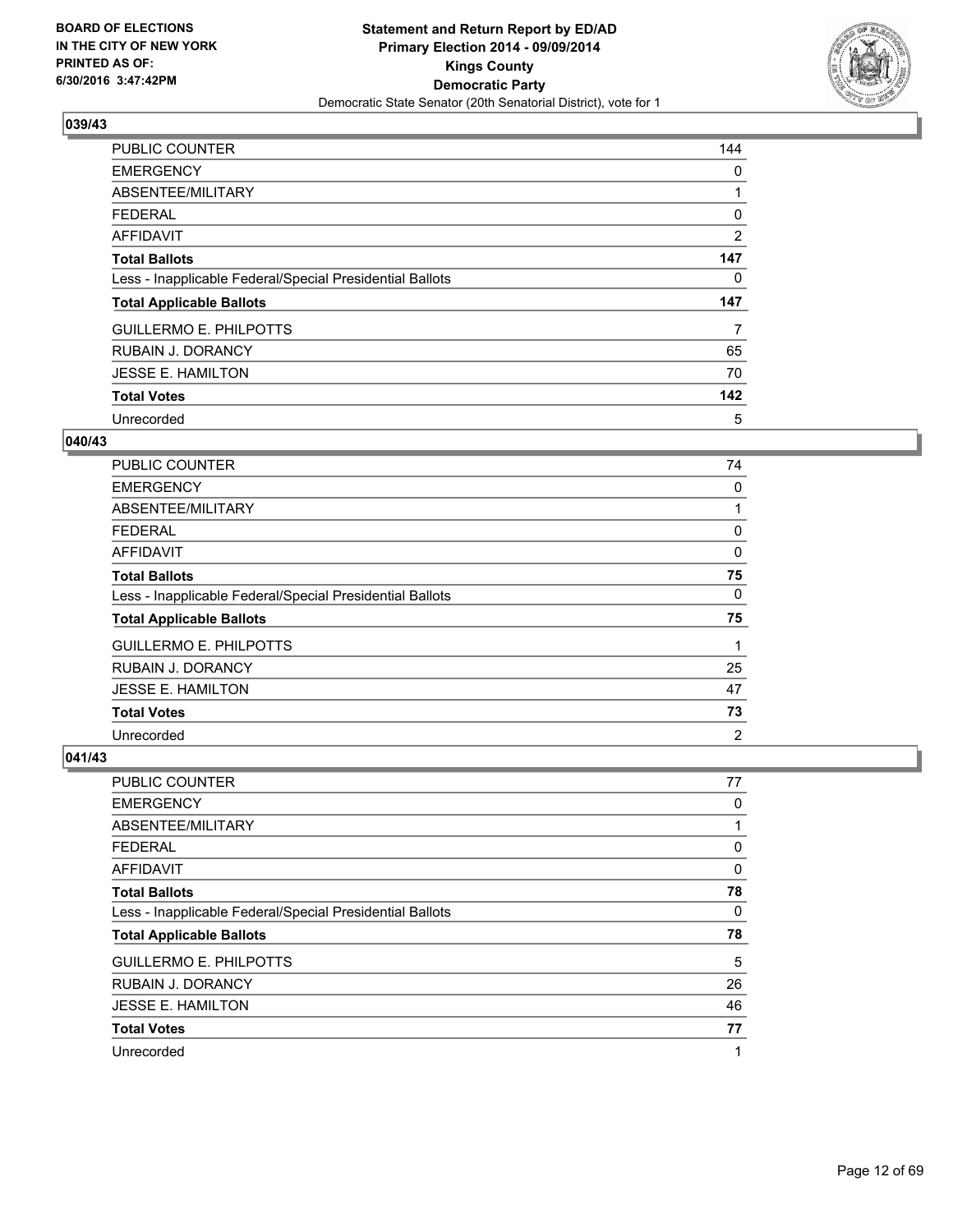

| <b>PUBLIC COUNTER</b>                                    | 128 |
|----------------------------------------------------------|-----|
| <b>EMERGENCY</b>                                         | 0   |
| ABSENTEE/MILITARY                                        |     |
| <b>FEDERAL</b>                                           | 0   |
| AFFIDAVIT                                                | 0   |
| <b>Total Ballots</b>                                     | 129 |
| Less - Inapplicable Federal/Special Presidential Ballots | 0   |
| <b>Total Applicable Ballots</b>                          | 129 |
| <b>GUILLERMO E. PHILPOTTS</b>                            | 4   |
| <b>RUBAIN J. DORANCY</b>                                 | 23  |
| <b>JESSE E. HAMILTON</b>                                 | 101 |
| <b>Total Votes</b>                                       | 128 |
| Unrecorded                                               |     |

## **043/43**

| <b>PUBLIC COUNTER</b>                                    | 54             |
|----------------------------------------------------------|----------------|
| <b>EMERGENCY</b>                                         | 0              |
| ABSENTEE/MILITARY                                        |                |
| <b>FEDERAL</b>                                           | 0              |
| AFFIDAVIT                                                |                |
| <b>Total Ballots</b>                                     | 56             |
| Less - Inapplicable Federal/Special Presidential Ballots | 0              |
| <b>Total Applicable Ballots</b>                          | 56             |
| <b>GUILLERMO E. PHILPOTTS</b>                            | 1              |
| <b>RUBAIN J. DORANCY</b>                                 | 13             |
| <b>JESSE E. HAMILTON</b>                                 | 40             |
| <b>Total Votes</b>                                       | 54             |
| Unrecorded                                               | $\overline{2}$ |

| <b>PUBLIC COUNTER</b>                                    | 62 |
|----------------------------------------------------------|----|
| <b>EMERGENCY</b>                                         | 0  |
| ABSENTEE/MILITARY                                        | 1  |
| <b>FEDERAL</b>                                           | 0  |
| AFFIDAVIT                                                | 4  |
| <b>Total Ballots</b>                                     | 67 |
| Less - Inapplicable Federal/Special Presidential Ballots | 0  |
| <b>Total Applicable Ballots</b>                          | 67 |
| <b>GUILLERMO E. PHILPOTTS</b>                            | 3  |
| <b>RUBAIN J. DORANCY</b>                                 | 13 |
| <b>JESSE E. HAMILTON</b>                                 | 46 |
| <b>Total Votes</b>                                       | 62 |
| Unrecorded                                               | 5  |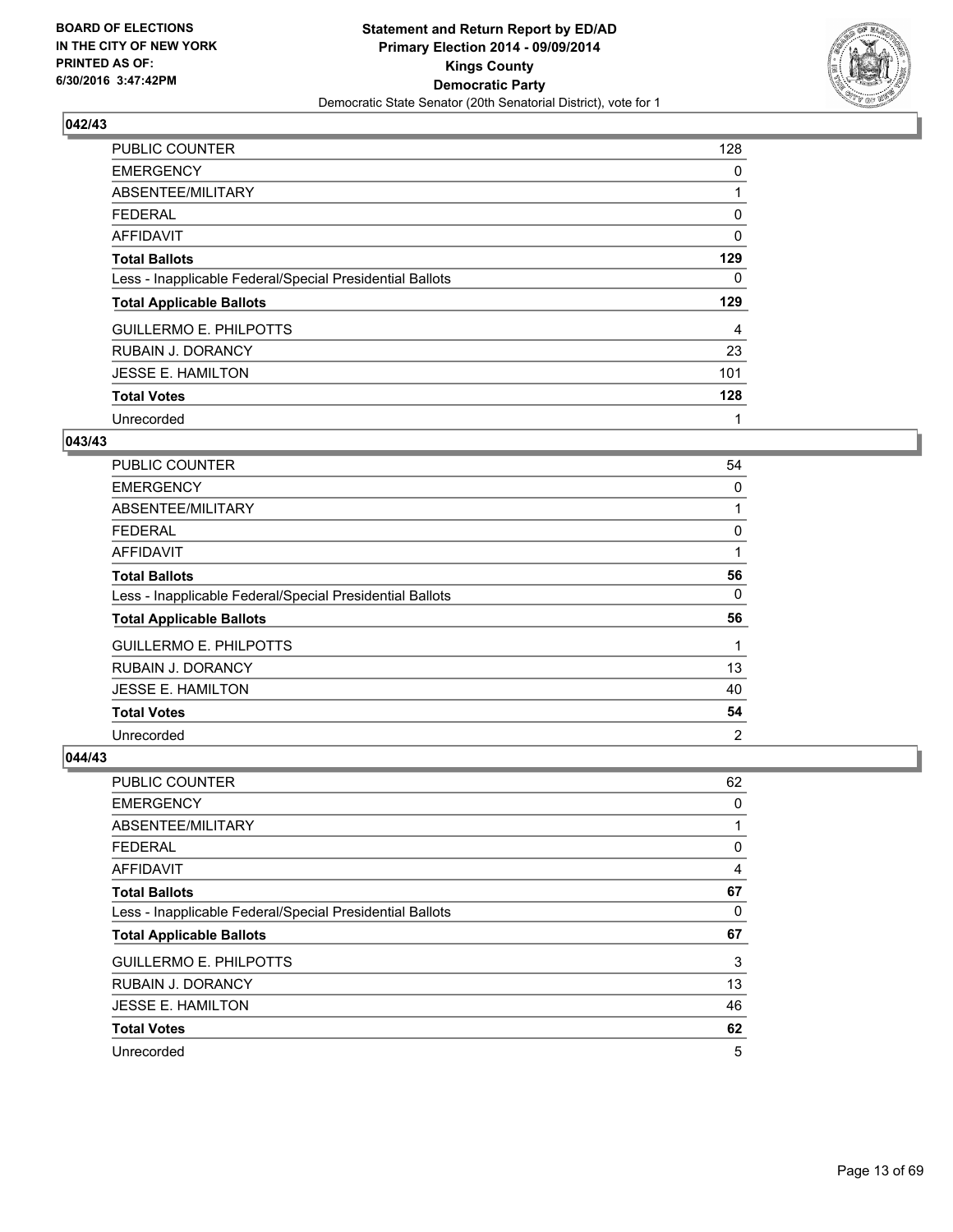

| <b>PUBLIC COUNTER</b>                                    | 109 |
|----------------------------------------------------------|-----|
| <b>EMERGENCY</b>                                         | 0   |
| ABSENTEE/MILITARY                                        | 0   |
| <b>FEDERAL</b>                                           | 0   |
| AFFIDAVIT                                                | 2   |
| <b>Total Ballots</b>                                     | 111 |
| Less - Inapplicable Federal/Special Presidential Ballots | 0   |
| <b>Total Applicable Ballots</b>                          | 111 |
| <b>GUILLERMO E. PHILPOTTS</b>                            | 5   |
| <b>RUBAIN J. DORANCY</b>                                 | 35  |
| <b>JESSE E. HAMILTON</b>                                 | 70  |
| <b>Total Votes</b>                                       | 110 |
| Unrecorded                                               | 1   |

## **053/43**

| <b>PUBLIC COUNTER</b>                                    | 102 |
|----------------------------------------------------------|-----|
| <b>EMERGENCY</b>                                         | 0   |
| ABSENTEE/MILITARY                                        | 13  |
| <b>FEDERAL</b>                                           | 0   |
| <b>AFFIDAVIT</b>                                         | 5   |
| <b>Total Ballots</b>                                     | 120 |
| Less - Inapplicable Federal/Special Presidential Ballots | 0   |
| <b>Total Applicable Ballots</b>                          | 120 |
| <b>GUILLERMO E. PHILPOTTS</b>                            | 13  |
| <b>RUBAIN J. DORANCY</b>                                 | 26  |
| <b>JESSE E. HAMILTON</b>                                 | 76  |
| <b>Total Votes</b>                                       | 115 |
| Unrecorded                                               | 5   |

| <b>PUBLIC COUNTER</b>                                    | 105            |
|----------------------------------------------------------|----------------|
| <b>EMERGENCY</b>                                         | 0              |
| ABSENTEE/MILITARY                                        | 5              |
| <b>FEDERAL</b>                                           | 0              |
| AFFIDAVIT                                                | $\overline{2}$ |
| <b>Total Ballots</b>                                     | 112            |
| Less - Inapplicable Federal/Special Presidential Ballots | 0              |
| <b>Total Applicable Ballots</b>                          | 112            |
| <b>GUILLERMO E. PHILPOTTS</b>                            | $\overline{2}$ |
| <b>RUBAIN J. DORANCY</b>                                 | 33             |
| <b>JESSE E. HAMILTON</b>                                 | 73             |
| UNATTRIBUTABLE WRITE-IN (WRITE-IN)                       | 1              |
| <b>Total Votes</b>                                       | 109            |
| Unrecorded                                               | 3              |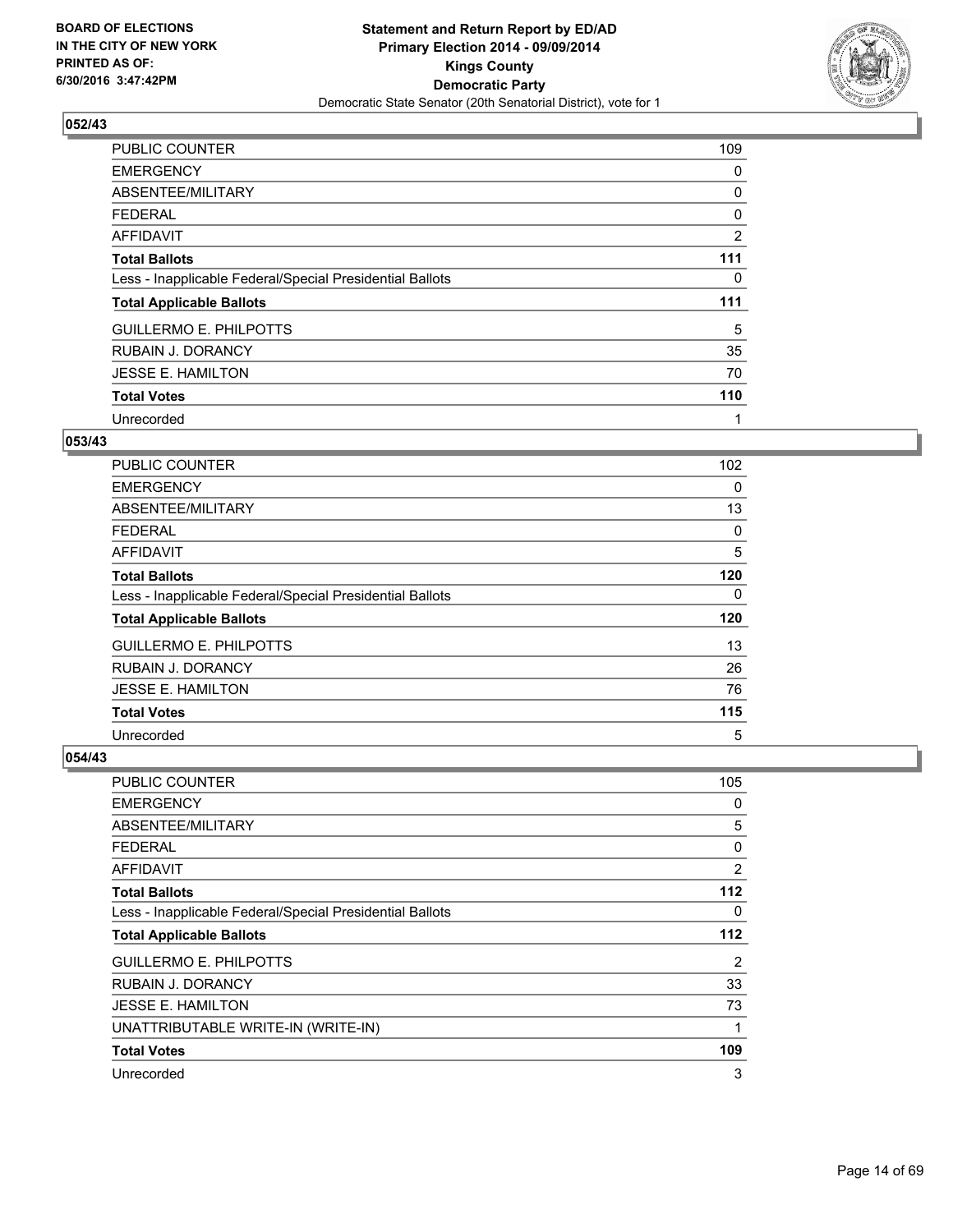

| <b>PUBLIC COUNTER</b>                                    | 77 |
|----------------------------------------------------------|----|
| <b>EMERGENCY</b>                                         | 0  |
| ABSENTEE/MILITARY                                        | 0  |
| <b>FEDERAL</b>                                           | 0  |
| AFFIDAVIT                                                | 0  |
| <b>Total Ballots</b>                                     | 77 |
| Less - Inapplicable Federal/Special Presidential Ballots | 0  |
| <b>Total Applicable Ballots</b>                          | 77 |
| <b>GUILLERMO E. PHILPOTTS</b>                            | 3  |
| <b>RUBAIN J. DORANCY</b>                                 | 31 |
| <b>JESSE E. HAMILTON</b>                                 | 41 |
| <b>Total Votes</b>                                       | 75 |
| Unrecorded                                               | 2  |

#### **056/43**

| PUBLIC COUNTER                                           | 91 |
|----------------------------------------------------------|----|
| <b>EMERGENCY</b>                                         | 0  |
| ABSENTEE/MILITARY                                        | 2  |
| <b>FEDERAL</b>                                           | 0  |
| AFFIDAVIT                                                | 0  |
| <b>Total Ballots</b>                                     | 93 |
| Less - Inapplicable Federal/Special Presidential Ballots | 0  |
| <b>Total Applicable Ballots</b>                          | 93 |
| <b>GUILLERMO E. PHILPOTTS</b>                            | 9  |
| <b>RUBAIN J. DORANCY</b>                                 | 25 |
| <b>JESSE E. HAMILTON</b>                                 | 54 |
| <b>Total Votes</b>                                       | 88 |
| Unrecorded                                               | 5  |

| <b>PUBLIC COUNTER</b>                                    | 61 |
|----------------------------------------------------------|----|
| <b>EMERGENCY</b>                                         | 0  |
| ABSENTEE/MILITARY                                        | 0  |
| <b>FEDERAL</b>                                           | 0  |
| <b>AFFIDAVIT</b>                                         | 0  |
| <b>Total Ballots</b>                                     | 61 |
| Less - Inapplicable Federal/Special Presidential Ballots | 0  |
| <b>Total Applicable Ballots</b>                          | 61 |
| <b>GUILLERMO E. PHILPOTTS</b>                            | 1  |
| <b>RUBAIN J. DORANCY</b>                                 | 14 |
| <b>JESSE E. HAMILTON</b>                                 | 44 |
| <b>Total Votes</b>                                       | 59 |
| Unrecorded                                               | 2  |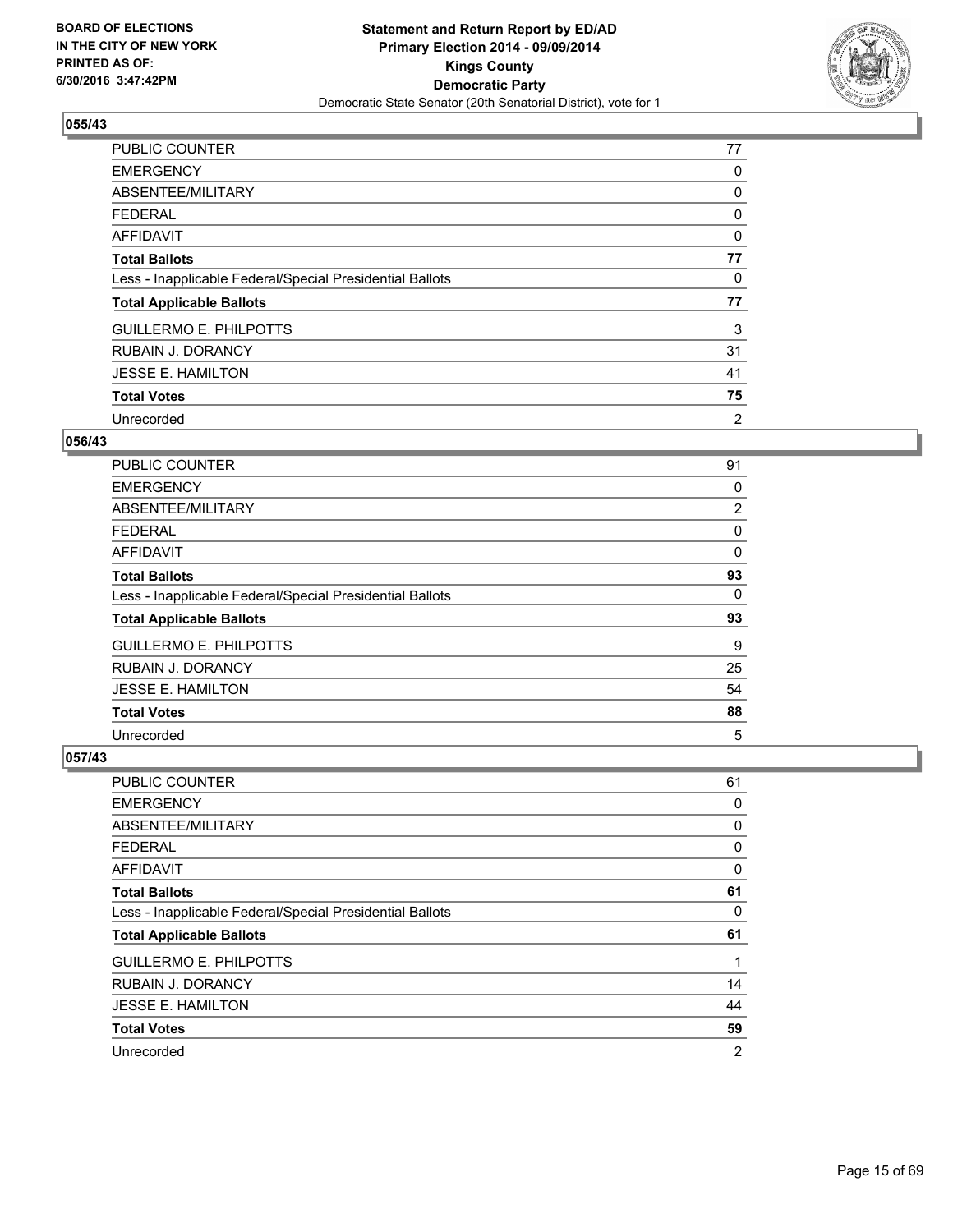

| <b>PUBLIC COUNTER</b>                                    | 53       |
|----------------------------------------------------------|----------|
| <b>EMERGENCY</b>                                         | 0        |
| ABSENTEE/MILITARY                                        | 0        |
| <b>FEDERAL</b>                                           | 0        |
| <b>AFFIDAVIT</b>                                         | 0        |
| <b>Total Ballots</b>                                     | 53       |
| Less - Inapplicable Federal/Special Presidential Ballots | 0        |
| <b>Total Applicable Ballots</b>                          | 53       |
| <b>GUILLERMO E. PHILPOTTS</b>                            | $\Omega$ |
| <b>RUBAIN J. DORANCY</b>                                 | 11       |
| <b>JESSE E. HAMILTON</b>                                 | 42       |
| <b>Total Votes</b>                                       | 53       |

## **059/43**

| <b>PUBLIC COUNTER</b>                                    | 53 |
|----------------------------------------------------------|----|
| <b>EMERGENCY</b>                                         | 0  |
| ABSENTEE/MILITARY                                        | 3  |
| <b>FEDERAL</b>                                           | 0  |
| AFFIDAVIT                                                | 0  |
| <b>Total Ballots</b>                                     | 56 |
| Less - Inapplicable Federal/Special Presidential Ballots | 0  |
| <b>Total Applicable Ballots</b>                          | 56 |
| <b>GUILLERMO E. PHILPOTTS</b>                            | 2  |
| <b>RUBAIN J. DORANCY</b>                                 | 13 |
| <b>JESSE E. HAMILTON</b>                                 | 41 |
| <b>Total Votes</b>                                       | 56 |
|                                                          |    |

| <b>PUBLIC COUNTER</b>                                    | 97 |
|----------------------------------------------------------|----|
| <b>EMERGENCY</b>                                         | 0  |
| ABSENTEE/MILITARY                                        |    |
| <b>FEDERAL</b>                                           | 0  |
| <b>AFFIDAVIT</b>                                         | 0  |
| <b>Total Ballots</b>                                     | 98 |
| Less - Inapplicable Federal/Special Presidential Ballots | 0  |
| <b>Total Applicable Ballots</b>                          | 98 |
| <b>GUILLERMO E. PHILPOTTS</b>                            | 5  |
| <b>RUBAIN J. DORANCY</b>                                 | 18 |
| <b>JESSE E. HAMILTON</b>                                 | 72 |
| <b>Total Votes</b>                                       | 95 |
| Unrecorded                                               | 3  |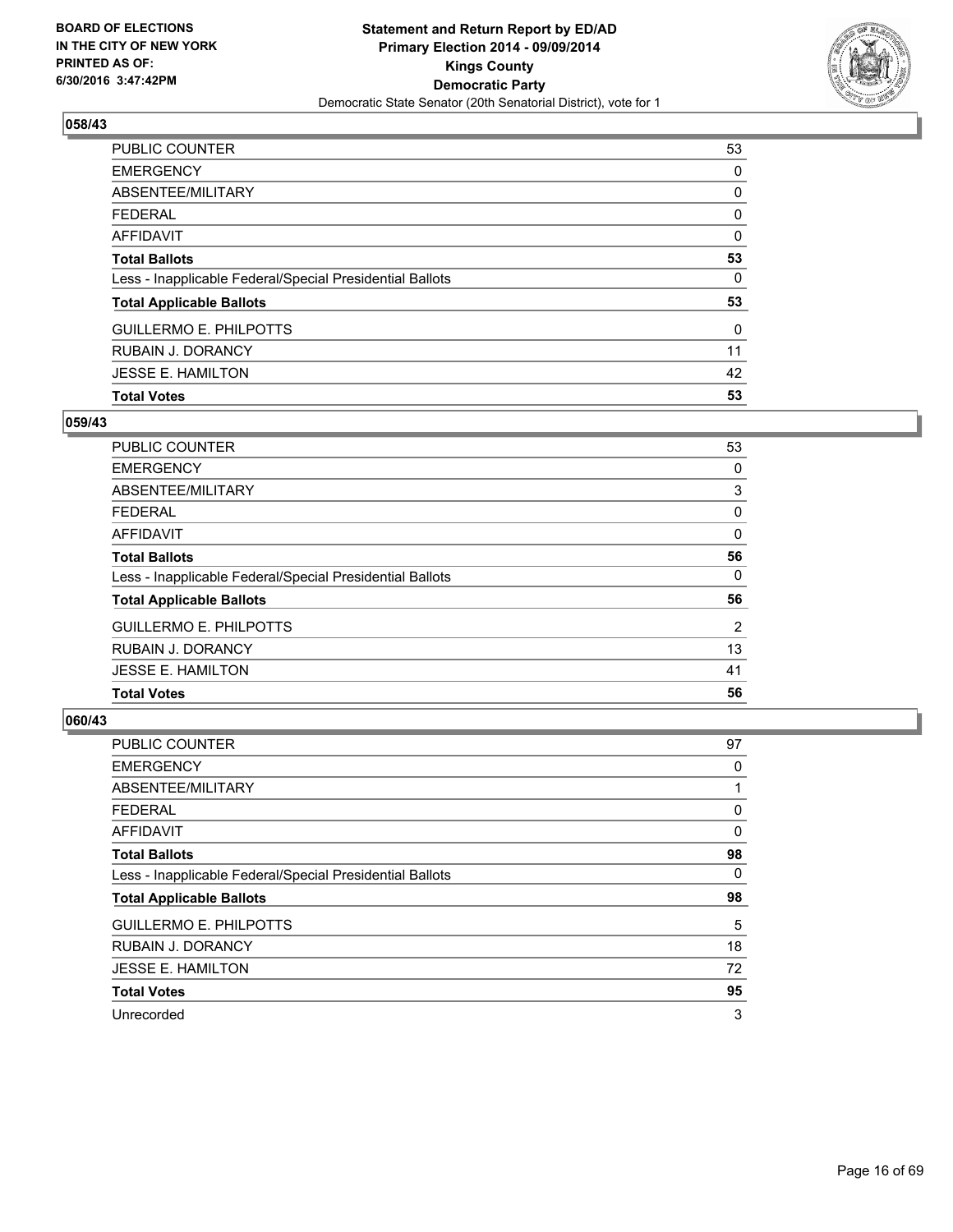

| <b>PUBLIC COUNTER</b>                                    | 97  |
|----------------------------------------------------------|-----|
| <b>EMERGENCY</b>                                         | 0   |
| ABSENTEE/MILITARY                                        | 3   |
| <b>FEDERAL</b>                                           | 0   |
| AFFIDAVIT                                                | 0   |
| <b>Total Ballots</b>                                     | 100 |
| Less - Inapplicable Federal/Special Presidential Ballots | 0   |
| <b>Total Applicable Ballots</b>                          | 100 |
| <b>GUILLERMO E. PHILPOTTS</b>                            | 9   |
| <b>RUBAIN J. DORANCY</b>                                 | 23  |
| <b>JESSE E. HAMILTON</b>                                 | 66  |
| <b>Total Votes</b>                                       | 98  |
| Unrecorded                                               | 2   |

#### **062/43**

| <b>PUBLIC COUNTER</b>                                    | 53 |
|----------------------------------------------------------|----|
| <b>EMERGENCY</b>                                         | 0  |
| ABSENTEE/MILITARY                                        | 0  |
| <b>FEDERAL</b>                                           | 0  |
| <b>AFFIDAVIT</b>                                         | 0  |
| <b>Total Ballots</b>                                     | 53 |
| Less - Inapplicable Federal/Special Presidential Ballots | 0  |
| <b>Total Applicable Ballots</b>                          | 53 |
| <b>GUILLERMO E. PHILPOTTS</b>                            | 0  |
| <b>RUBAIN J. DORANCY</b>                                 | 13 |
| <b>JESSE E. HAMILTON</b>                                 | 39 |
| <b>Total Votes</b>                                       | 52 |
| Unrecorded                                               | 1  |

| <b>PUBLIC COUNTER</b>                                    | 44 |
|----------------------------------------------------------|----|
| <b>EMERGENCY</b>                                         | 0  |
| ABSENTEE/MILITARY                                        | 0  |
| <b>FEDERAL</b>                                           | 0  |
| <b>AFFIDAVIT</b>                                         |    |
| <b>Total Ballots</b>                                     | 45 |
| Less - Inapplicable Federal/Special Presidential Ballots | 0  |
| <b>Total Applicable Ballots</b>                          | 45 |
| <b>GUILLERMO E. PHILPOTTS</b>                            | 1  |
| <b>RUBAIN J. DORANCY</b>                                 | 11 |
| <b>JESSE E. HAMILTON</b>                                 | 33 |
| <b>Total Votes</b>                                       | 45 |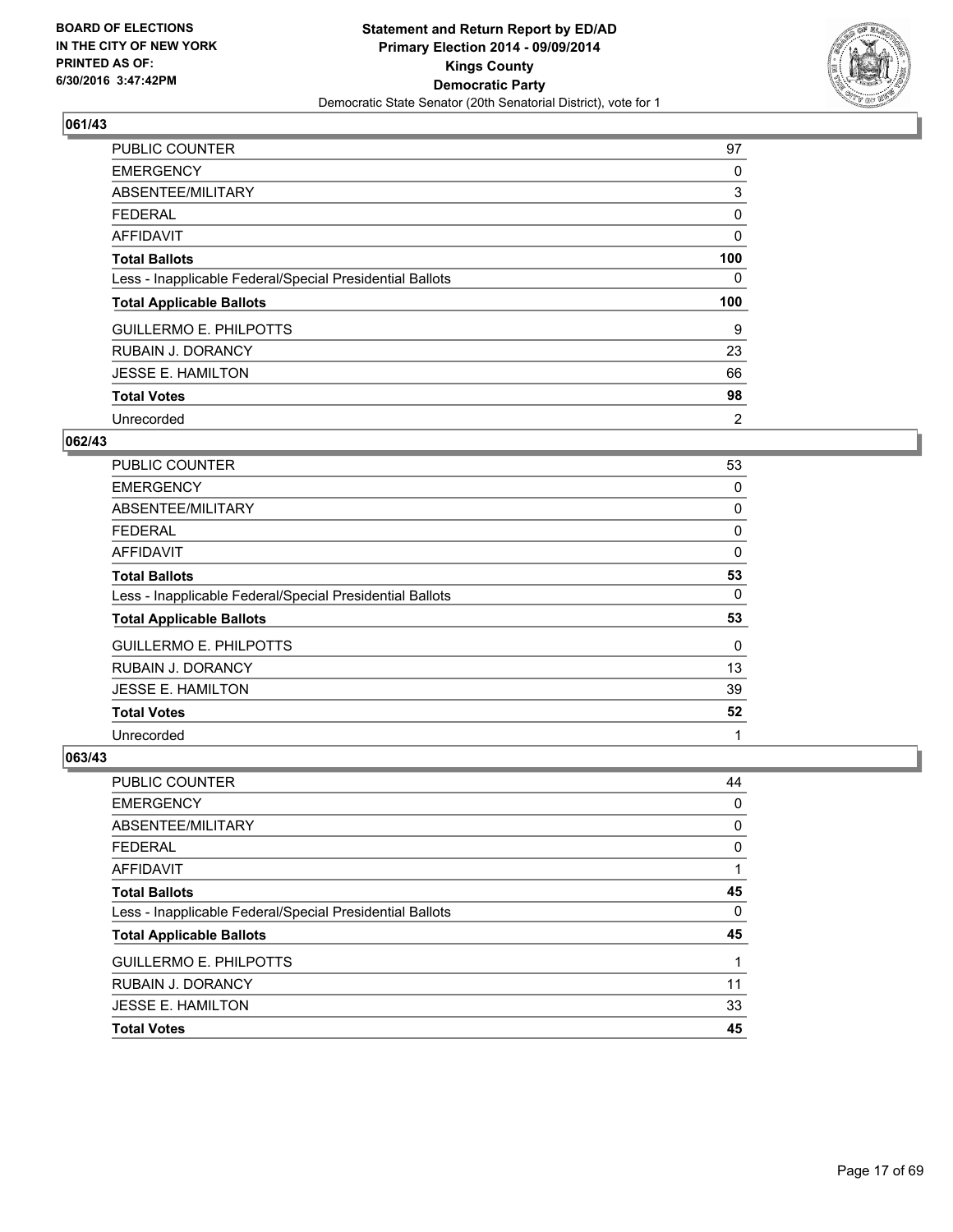

| <b>PUBLIC COUNTER</b>                                    | 44 |
|----------------------------------------------------------|----|
| <b>EMERGENCY</b>                                         | 0  |
| ABSENTEE/MILITARY                                        |    |
| <b>FEDERAL</b>                                           | 0  |
| AFFIDAVIT                                                | 0  |
| <b>Total Ballots</b>                                     | 45 |
| Less - Inapplicable Federal/Special Presidential Ballots | 0  |
| <b>Total Applicable Ballots</b>                          | 45 |
| <b>GUILLERMO E. PHILPOTTS</b>                            |    |
| <b>RUBAIN J. DORANCY</b>                                 | 8  |
| <b>JESSE E. HAMILTON</b>                                 | 34 |
| <b>Total Votes</b>                                       | 43 |
| Unrecorded                                               | 2  |

#### **065/43**

| <b>PUBLIC COUNTER</b>                                    | 51 |
|----------------------------------------------------------|----|
| <b>EMERGENCY</b>                                         | 0  |
| ABSENTEE/MILITARY                                        | 0  |
| <b>FEDERAL</b>                                           | 0  |
| AFFIDAVIT                                                | 0  |
| <b>Total Ballots</b>                                     | 51 |
| Less - Inapplicable Federal/Special Presidential Ballots | 0  |
| <b>Total Applicable Ballots</b>                          | 51 |
| <b>GUILLERMO E. PHILPOTTS</b>                            |    |
| <b>RUBAIN J. DORANCY</b>                                 | 12 |
| <b>JESSE E. HAMILTON</b>                                 | 38 |
| <b>Total Votes</b>                                       | 51 |

| PUBLIC COUNTER                                           | 108            |
|----------------------------------------------------------|----------------|
| <b>EMERGENCY</b>                                         | 0              |
| ABSENTEE/MILITARY                                        | 0              |
| <b>FEDERAL</b>                                           | 0              |
| AFFIDAVIT                                                | 0              |
| <b>Total Ballots</b>                                     | 108            |
| Less - Inapplicable Federal/Special Presidential Ballots | 0              |
| <b>Total Applicable Ballots</b>                          | 108            |
| <b>GUILLERMO E. PHILPOTTS</b>                            | $\overline{2}$ |
| <b>RUBAIN J. DORANCY</b>                                 | 17             |
| <b>JESSE E. HAMILTON</b>                                 | 88             |
| <b>Total Votes</b>                                       | 107            |
| Unrecorded                                               | 1              |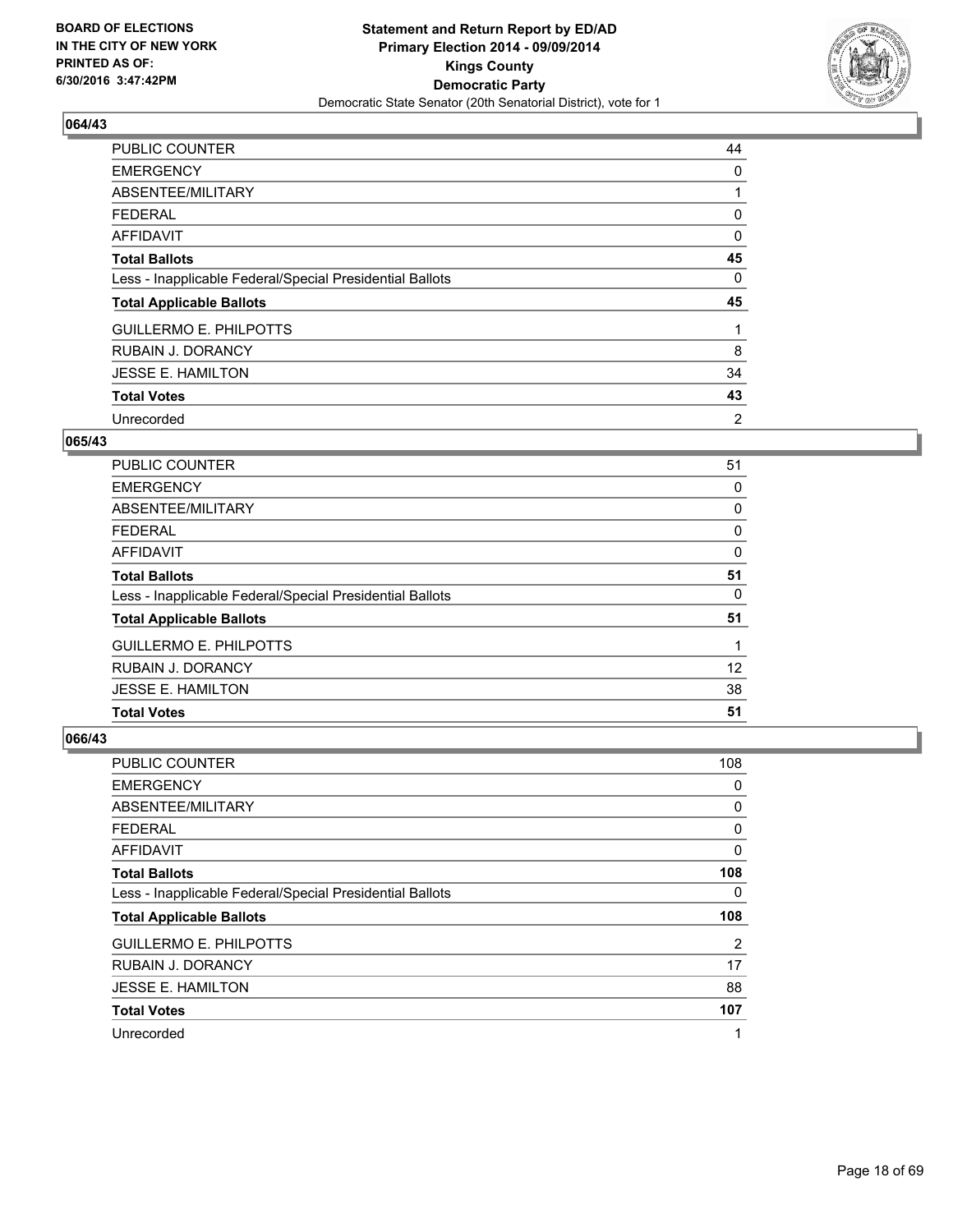

| <b>PUBLIC COUNTER</b>                                    | 127 |
|----------------------------------------------------------|-----|
| <b>EMERGENCY</b>                                         | 0   |
| ABSENTEE/MILITARY                                        | 19  |
| <b>FEDERAL</b>                                           | 0   |
| AFFIDAVIT                                                |     |
| <b>Total Ballots</b>                                     | 147 |
| Less - Inapplicable Federal/Special Presidential Ballots | 0   |
| <b>Total Applicable Ballots</b>                          | 147 |
| <b>GUILLERMO E. PHILPOTTS</b>                            | 7   |
| <b>RUBAIN J. DORANCY</b>                                 | 17  |
| <b>JESSE E. HAMILTON</b>                                 | 119 |
| <b>Total Votes</b>                                       | 143 |
| Unrecorded                                               | 4   |

#### **068/43**

| <b>PUBLIC COUNTER</b>                                    | 152            |
|----------------------------------------------------------|----------------|
| <b>EMERGENCY</b>                                         | 0              |
| ABSENTEE/MILITARY                                        | 2              |
| <b>FEDERAL</b>                                           | 0              |
| <b>AFFIDAVIT</b>                                         | 0              |
| <b>Total Ballots</b>                                     | 154            |
| Less - Inapplicable Federal/Special Presidential Ballots | 0              |
| <b>Total Applicable Ballots</b>                          | 154            |
| <b>GUILLERMO E. PHILPOTTS</b>                            | 11             |
| <b>RUBAIN J. DORANCY</b>                                 | 37             |
| <b>JESSE E. HAMILTON</b>                                 | 104            |
| <b>Total Votes</b>                                       | 152            |
| Unrecorded                                               | $\overline{2}$ |

| PUBLIC COUNTER                                           | 112 |
|----------------------------------------------------------|-----|
| <b>EMERGENCY</b>                                         | 0   |
| ABSENTEE/MILITARY                                        | 3   |
| <b>FEDERAL</b>                                           | 0   |
| AFFIDAVIT                                                | 1   |
| <b>Total Ballots</b>                                     | 116 |
| Less - Inapplicable Federal/Special Presidential Ballots | 0   |
| <b>Total Applicable Ballots</b>                          | 116 |
| <b>GUILLERMO E. PHILPOTTS</b>                            | 2   |
| <b>RUBAIN J. DORANCY</b>                                 | 34  |
| <b>JESSE E. HAMILTON</b>                                 | 77  |
| <b>Total Votes</b>                                       | 113 |
| Unrecorded                                               | 3   |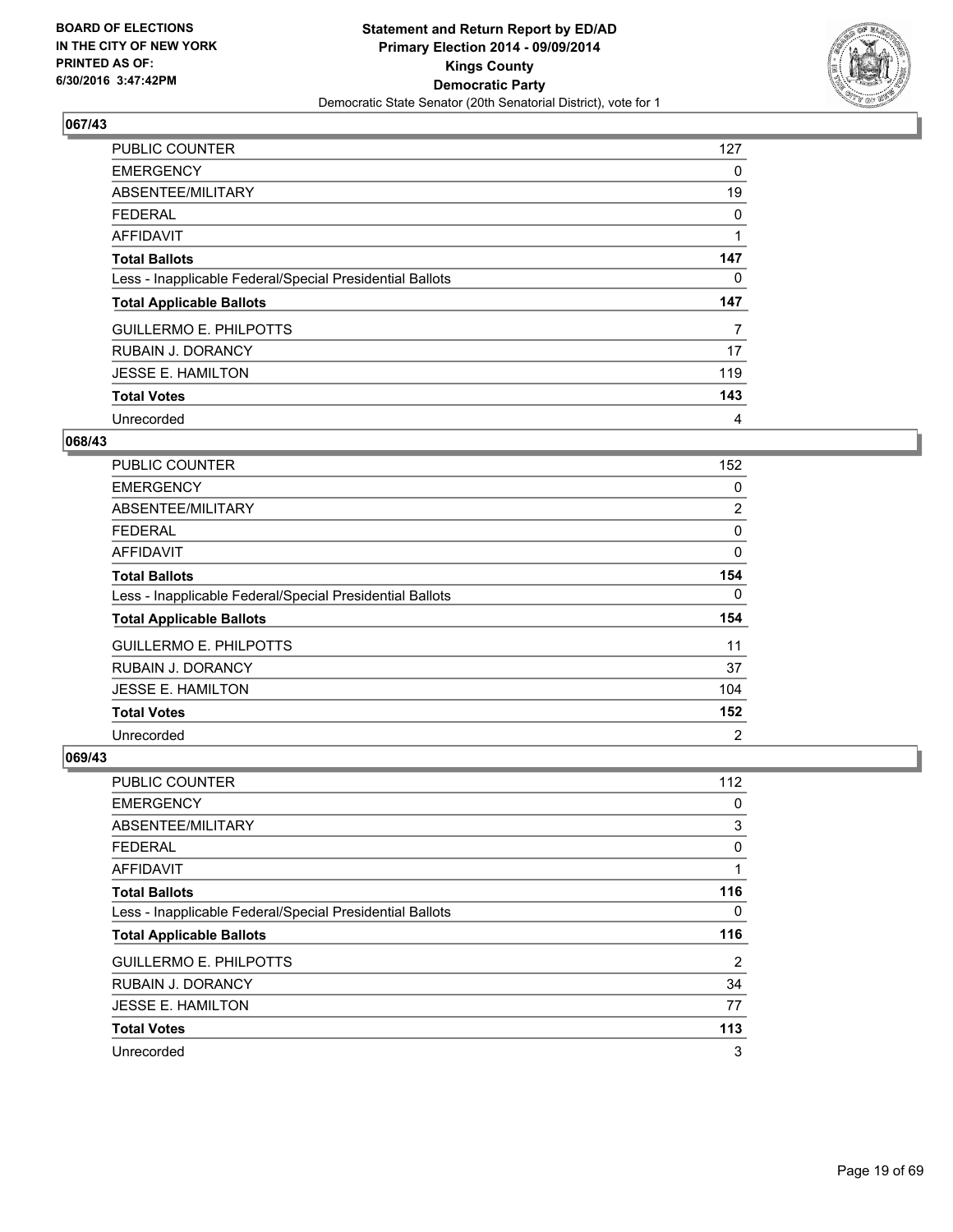

| <b>PUBLIC COUNTER</b>                                    | 56 |
|----------------------------------------------------------|----|
| <b>EMERGENCY</b>                                         | 0  |
| ABSENTEE/MILITARY                                        | 7  |
| <b>FEDERAL</b>                                           | 0  |
| <b>AFFIDAVIT</b>                                         | 0  |
| <b>Total Ballots</b>                                     | 63 |
| Less - Inapplicable Federal/Special Presidential Ballots | 0  |
| <b>Total Applicable Ballots</b>                          | 63 |
| <b>GUILLERMO E. PHILPOTTS</b>                            | 3  |
| <b>RUBAIN J. DORANCY</b>                                 | 19 |
| <b>JESSE E. HAMILTON</b>                                 | 37 |
| UNATTRIBUTABLE WRITE-IN (WRITE-IN)                       | 1  |
| <b>Total Votes</b>                                       | 60 |
| Unrecorded                                               | 3  |

## **071/43**

| <b>PUBLIC COUNTER</b>                                    | 95 |
|----------------------------------------------------------|----|
| <b>EMERGENCY</b>                                         | 0  |
| ABSENTEE/MILITARY                                        | 1  |
| <b>FEDERAL</b>                                           | 0  |
| AFFIDAVIT                                                | 0  |
| <b>Total Ballots</b>                                     | 96 |
| Less - Inapplicable Federal/Special Presidential Ballots | 0  |
| <b>Total Applicable Ballots</b>                          | 96 |
| <b>GUILLERMO E. PHILPOTTS</b>                            | 3  |
| <b>RUBAIN J. DORANCY</b>                                 | 14 |
| <b>JESSE E. HAMILTON</b>                                 | 74 |
| <b>Total Votes</b>                                       | 91 |
| Unrecorded                                               | 5  |

| <b>PUBLIC COUNTER</b>                                    | 145 |
|----------------------------------------------------------|-----|
| <b>EMERGENCY</b>                                         | 0   |
| ABSENTEE/MILITARY                                        | 3   |
| <b>FEDERAL</b>                                           | 0   |
| AFFIDAVIT                                                | 2   |
| <b>Total Ballots</b>                                     | 150 |
| Less - Inapplicable Federal/Special Presidential Ballots | 0   |
| <b>Total Applicable Ballots</b>                          | 150 |
| <b>GUILLERMO E. PHILPOTTS</b>                            | 2   |
| <b>RUBAIN J. DORANCY</b>                                 | 55  |
| <b>JESSE E. HAMILTON</b>                                 | 85  |
| <b>Total Votes</b>                                       | 142 |
| Unrecorded                                               | 8   |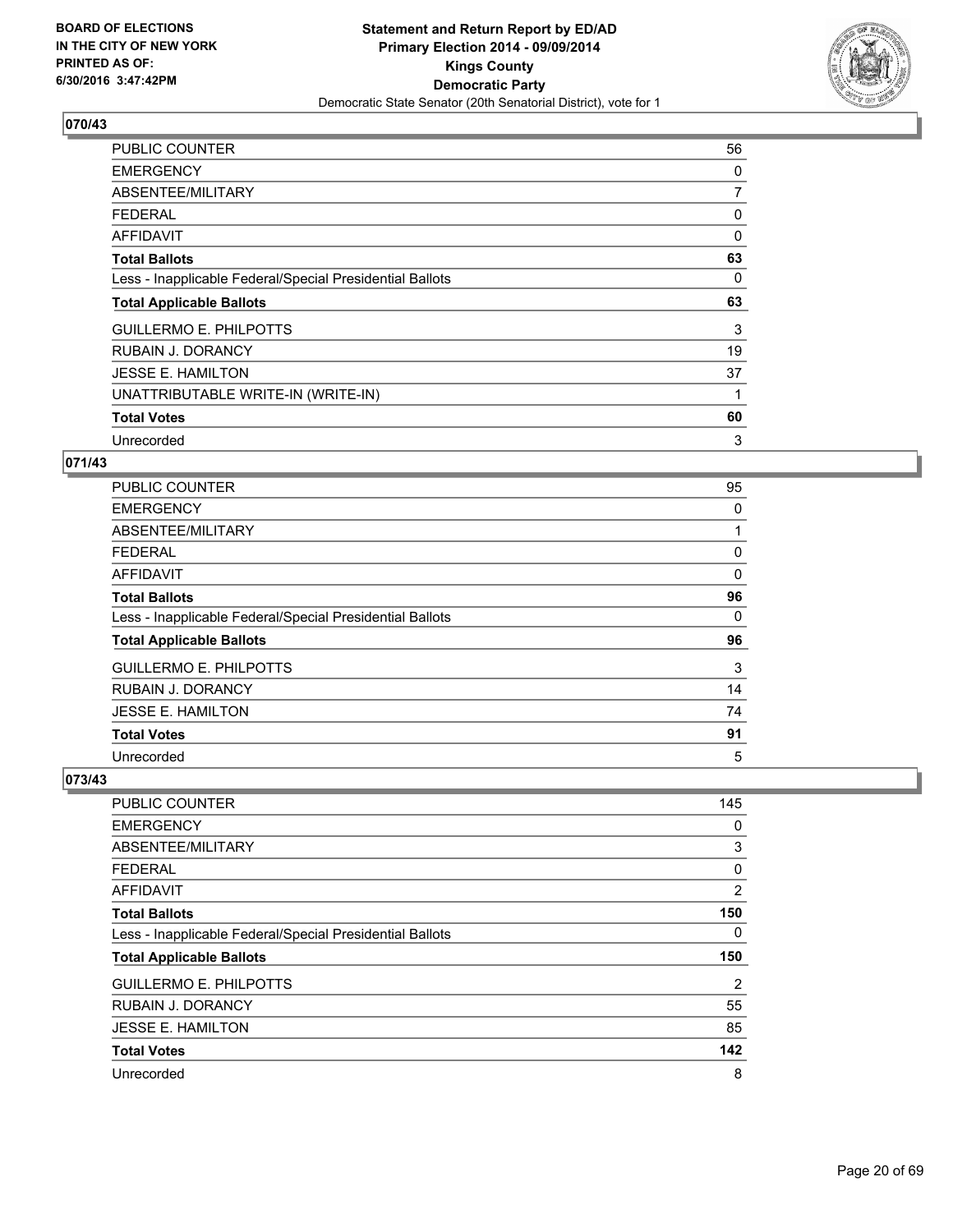

| <b>PUBLIC COUNTER</b>                                    | 42       |
|----------------------------------------------------------|----------|
| <b>EMERGENCY</b>                                         | 0        |
| ABSENTEE/MILITARY                                        | 0        |
| <b>FEDERAL</b>                                           | 0        |
| <b>AFFIDAVIT</b>                                         | $\Omega$ |
| <b>Total Ballots</b>                                     | 42       |
| Less - Inapplicable Federal/Special Presidential Ballots | 0        |
| <b>Total Applicable Ballots</b>                          | 42       |
| <b>GUILLERMO E. PHILPOTTS</b>                            | 6        |
| <b>RUBAIN J. DORANCY</b>                                 | 6        |
| <b>JESSE E. HAMILTON</b>                                 | 27       |
| JOHN WU (WRITE-IN)                                       |          |
| UNATTRIBUTABLE WRITE-IN (WRITE-IN)                       |          |
| <b>Total Votes</b>                                       | 41       |
| Unrecorded                                               | 1        |

| <b>PUBLIC COUNTER</b>                                    | 43          |
|----------------------------------------------------------|-------------|
| <b>EMERGENCY</b>                                         | 0           |
| ABSENTEE/MILITARY                                        | $\mathbf 1$ |
| <b>FEDERAL</b>                                           | 0           |
| <b>AFFIDAVIT</b>                                         | 0           |
| <b>Total Ballots</b>                                     | 44          |
| Less - Inapplicable Federal/Special Presidential Ballots | 0           |
|                                                          |             |
| <b>Total Applicable Ballots</b>                          | 44          |
| <b>GUILLERMO E. PHILPOTTS</b>                            | 4           |
| <b>RUBAIN J. DORANCY</b>                                 | 6           |
| <b>JESSE E. HAMILTON</b>                                 | 29          |
| JOHN WU (WRITE-IN)                                       | 2           |
| <b>Total Votes</b>                                       | 41          |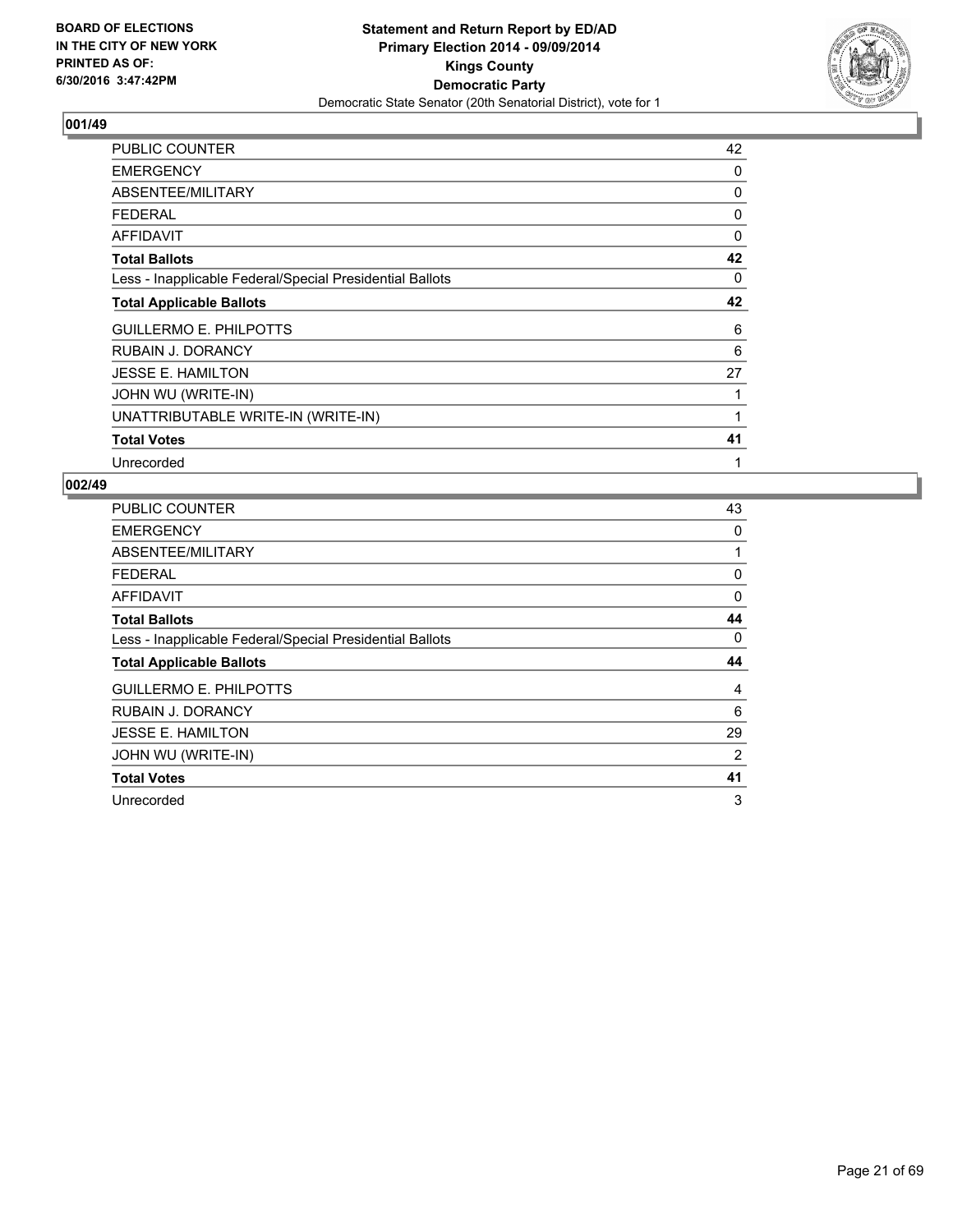

| PUBLIC COUNTER                                           | 36 |
|----------------------------------------------------------|----|
| <b>EMERGENCY</b>                                         | 0  |
| ABSENTEE/MILITARY                                        | 0  |
| <b>FEDERAL</b>                                           | 0  |
| AFFIDAVIT                                                | 0  |
| <b>Total Ballots</b>                                     | 36 |
| Less - Inapplicable Federal/Special Presidential Ballots | 0  |
| <b>Total Applicable Ballots</b>                          | 36 |
| <b>GUILLERMO E. PHILPOTTS</b>                            | 6  |
| <b>RUBAIN J. DORANCY</b>                                 | 8  |
| <b>JESSE E. HAMILTON</b>                                 | 13 |
| CEASAR ZUNIGA (WRITE-IN)                                 | 1  |
| FELIX W. ORTIZ (WRITE-IN)                                | 6  |
| <b>Total Votes</b>                                       | 34 |
| Unrecorded                                               | 2  |

| <b>PUBLIC COUNTER</b>                                    | 38             |
|----------------------------------------------------------|----------------|
| <b>EMERGENCY</b>                                         | 0              |
| ABSENTEE/MILITARY                                        | 1              |
| <b>FEDERAL</b>                                           | 0              |
| <b>AFFIDAVIT</b>                                         | $\mathbf{0}$   |
| <b>Total Ballots</b>                                     | 39             |
| Less - Inapplicable Federal/Special Presidential Ballots | 0              |
| <b>Total Applicable Ballots</b>                          | 39             |
| <b>GUILLERMO E. PHILPOTTS</b>                            | 7              |
| <b>RUBAIN J. DORANCY</b>                                 | 6              |
| <b>JESSE E. HAMILTON</b>                                 | 11             |
| CEASAR ZUNIGA (WRITE-IN)                                 | 3              |
| FELIX W. ORTIZ (WRITE-IN)                                | 8              |
| NUAM CHUMSKEY (WRITE-IN)                                 | 1              |
| UNATTRIBUTABLE WRITE-IN (WRITE-IN)                       | 1              |
| <b>Total Votes</b>                                       | 37             |
| Unrecorded                                               | $\overline{2}$ |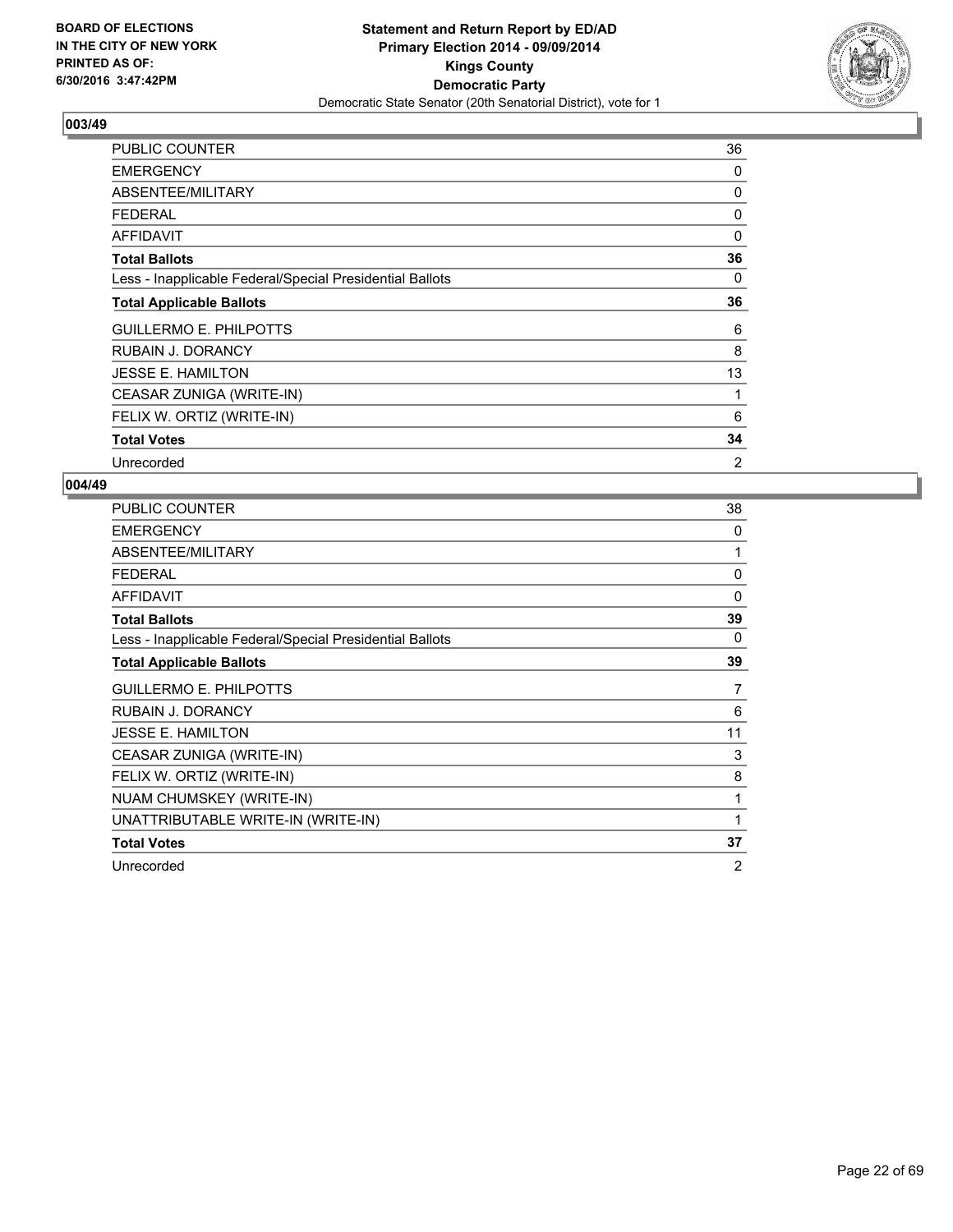

| <b>PUBLIC COUNTER</b>                                    | 18             |
|----------------------------------------------------------|----------------|
| <b>EMERGENCY</b>                                         | 0              |
| ABSENTEE/MILITARY                                        | 0              |
| <b>FEDERAL</b>                                           | 0              |
| AFFIDAVIT                                                | 0              |
| <b>Total Ballots</b>                                     | 18             |
| Less - Inapplicable Federal/Special Presidential Ballots | 0              |
| <b>Total Applicable Ballots</b>                          | 18             |
| <b>GUILLERMO E. PHILPOTTS</b>                            | $\overline{2}$ |
| <b>RUBAIN J. DORANCY</b>                                 | 4              |
| <b>JESSE E. HAMILTON</b>                                 | 12             |
| <b>Total Votes</b>                                       | 18             |

#### **014/49 COMBINED into: 062/49**

| <b>PUBLIC COUNTER</b>                                    | 17 |
|----------------------------------------------------------|----|
| <b>EMERGENCY</b>                                         | 0  |
| ABSENTEE/MILITARY                                        | 1  |
| <b>FEDERAL</b>                                           | 0  |
| <b>AFFIDAVIT</b>                                         | 5  |
| <b>Total Ballots</b>                                     | 23 |
| Less - Inapplicable Federal/Special Presidential Ballots | 0  |
| <b>Total Applicable Ballots</b>                          | 23 |
| <b>GUILLERMO E. PHILPOTTS</b>                            | 2  |
| <b>RUBAIN J. DORANCY</b>                                 | 9  |
| <b>JESSE E. HAMILTON</b>                                 | 11 |
| <b>Total Votes</b>                                       | 22 |
| Unrecorded                                               | 1  |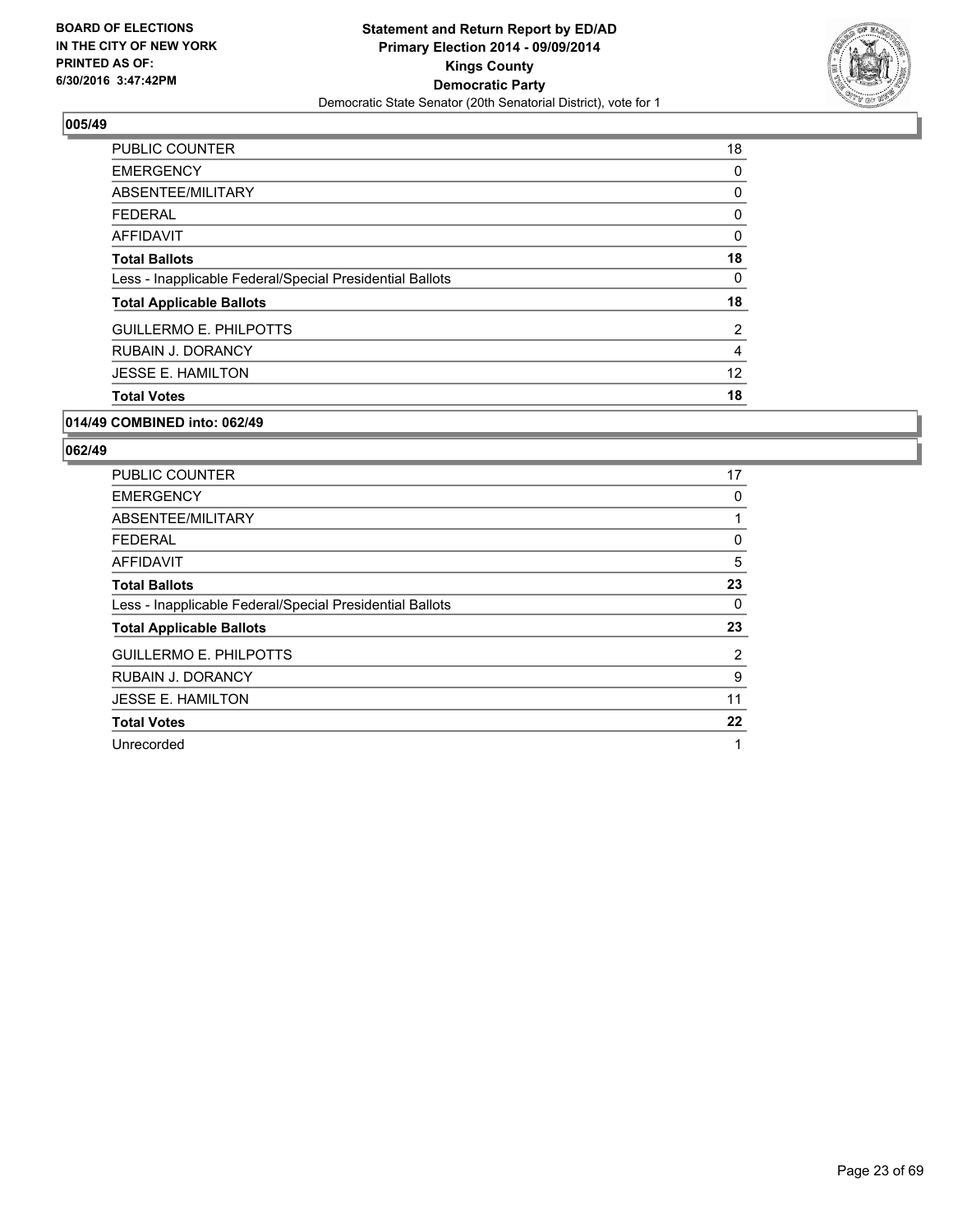

| <b>PUBLIC COUNTER</b>                                    | 40 |
|----------------------------------------------------------|----|
| <b>EMERGENCY</b>                                         | 0  |
| ABSENTEE/MILITARY                                        | 6  |
| FEDERAL                                                  | 0  |
| AFFIDAVIT                                                |    |
| <b>Total Ballots</b>                                     | 47 |
| Less - Inapplicable Federal/Special Presidential Ballots | 0  |
| <b>Total Applicable Ballots</b>                          | 47 |
| <b>GUILLERMO E. PHILPOTTS</b>                            | 4  |
| <b>RUBAIN J. DORANCY</b>                                 | 16 |
| <b>JESSE E. HAMILTON</b>                                 | 19 |
| <b>Total Votes</b>                                       | 39 |
| Unrecorded                                               | 8  |

# **023/51**

| <b>PUBLIC COUNTER</b>                                    | 27 |
|----------------------------------------------------------|----|
| <b>EMERGENCY</b>                                         | 0  |
| ABSENTEE/MILITARY                                        | 0  |
| <b>FEDERAL</b>                                           | 0  |
| AFFIDAVIT                                                | 0  |
| <b>Total Ballots</b>                                     | 27 |
| Less - Inapplicable Federal/Special Presidential Ballots | 0  |
| <b>Total Applicable Ballots</b>                          | 27 |
| <b>GUILLERMO E. PHILPOTTS</b>                            | 10 |
| <b>RUBAIN J. DORANCY</b>                                 | 4  |
| <b>JESSE E. HAMILTON</b>                                 | 6  |
| <b>Total Votes</b>                                       | 20 |
| Unrecorded                                               | 7  |

| <b>PUBLIC COUNTER</b>                                    | 8 |
|----------------------------------------------------------|---|
| <b>EMERGENCY</b>                                         | 0 |
| ABSENTEE/MILITARY                                        | 0 |
| <b>FEDERAL</b>                                           | 0 |
| <b>AFFIDAVIT</b>                                         | 0 |
| <b>Total Ballots</b>                                     | 8 |
| Less - Inapplicable Federal/Special Presidential Ballots | 0 |
| <b>Total Applicable Ballots</b>                          | 8 |
| <b>GUILLERMO E. PHILPOTTS</b>                            | 0 |
| <b>RUBAIN J. DORANCY</b>                                 | 2 |
| <b>JESSE E. HAMILTON</b>                                 | 5 |
| <b>Total Votes</b>                                       | 7 |
| Unrecorded                                               | 1 |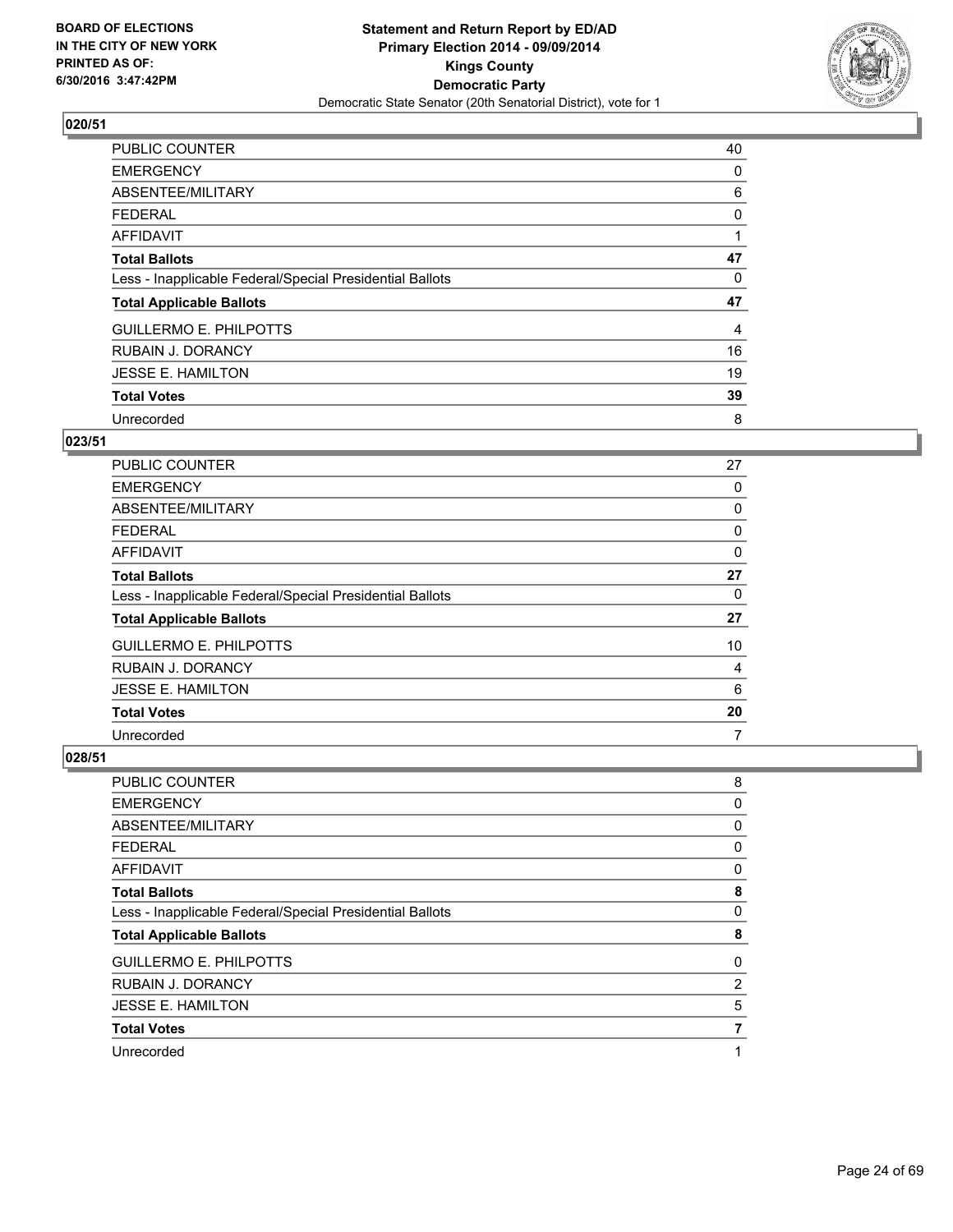

| PUBLIC COUNTER                                           | 75 |
|----------------------------------------------------------|----|
| <b>EMERGENCY</b>                                         | 0  |
| ABSENTEE/MILITARY                                        | 0  |
| <b>FEDERAL</b>                                           | 0  |
| <b>AFFIDAVIT</b>                                         | 0  |
| <b>Total Ballots</b>                                     | 75 |
| Less - Inapplicable Federal/Special Presidential Ballots | 0  |
| <b>Total Applicable Ballots</b>                          | 75 |
| <b>GUILLERMO E. PHILPOTTS</b>                            | 9  |
| <b>RUBAIN J. DORANCY</b>                                 | 26 |
| JESSE E. HAMILTON                                        | 26 |
| <b>Total Votes</b>                                       | 61 |
| Unrecorded                                               | 14 |

#### **030/51**

| PUBLIC COUNTER                                           | 66 |
|----------------------------------------------------------|----|
| <b>EMERGENCY</b>                                         | 0  |
| ABSENTEE/MILITARY                                        | 0  |
| <b>FEDERAL</b>                                           | 0  |
| AFFIDAVIT                                                | 0  |
| <b>Total Ballots</b>                                     | 66 |
| Less - Inapplicable Federal/Special Presidential Ballots | 0  |
| <b>Total Applicable Ballots</b>                          | 66 |
| <b>GUILLERMO E. PHILPOTTS</b>                            | 7  |
| <b>RUBAIN J. DORANCY</b>                                 | 16 |
| <b>JESSE E. HAMILTON</b>                                 | 31 |
| <b>Total Votes</b>                                       | 54 |
| Unrecorded                                               | 12 |

| PUBLIC COUNTER                                           | 65 |
|----------------------------------------------------------|----|
| <b>EMERGENCY</b>                                         | 0  |
| ABSENTEE/MILITARY                                        | 0  |
| <b>FEDERAL</b>                                           | 0  |
| AFFIDAVIT                                                | 4  |
| <b>Total Ballots</b>                                     | 69 |
| Less - Inapplicable Federal/Special Presidential Ballots | 0  |
| <b>Total Applicable Ballots</b>                          | 69 |
| <b>GUILLERMO E. PHILPOTTS</b>                            | 8  |
| <b>RUBAIN J. DORANCY</b>                                 | 16 |
| <b>JESSE E. HAMILTON</b>                                 | 36 |
| UNATTRIBUTABLE WRITE-IN (WRITE-IN)                       | 1  |
| <b>Total Votes</b>                                       | 61 |
| Unrecorded                                               | 8  |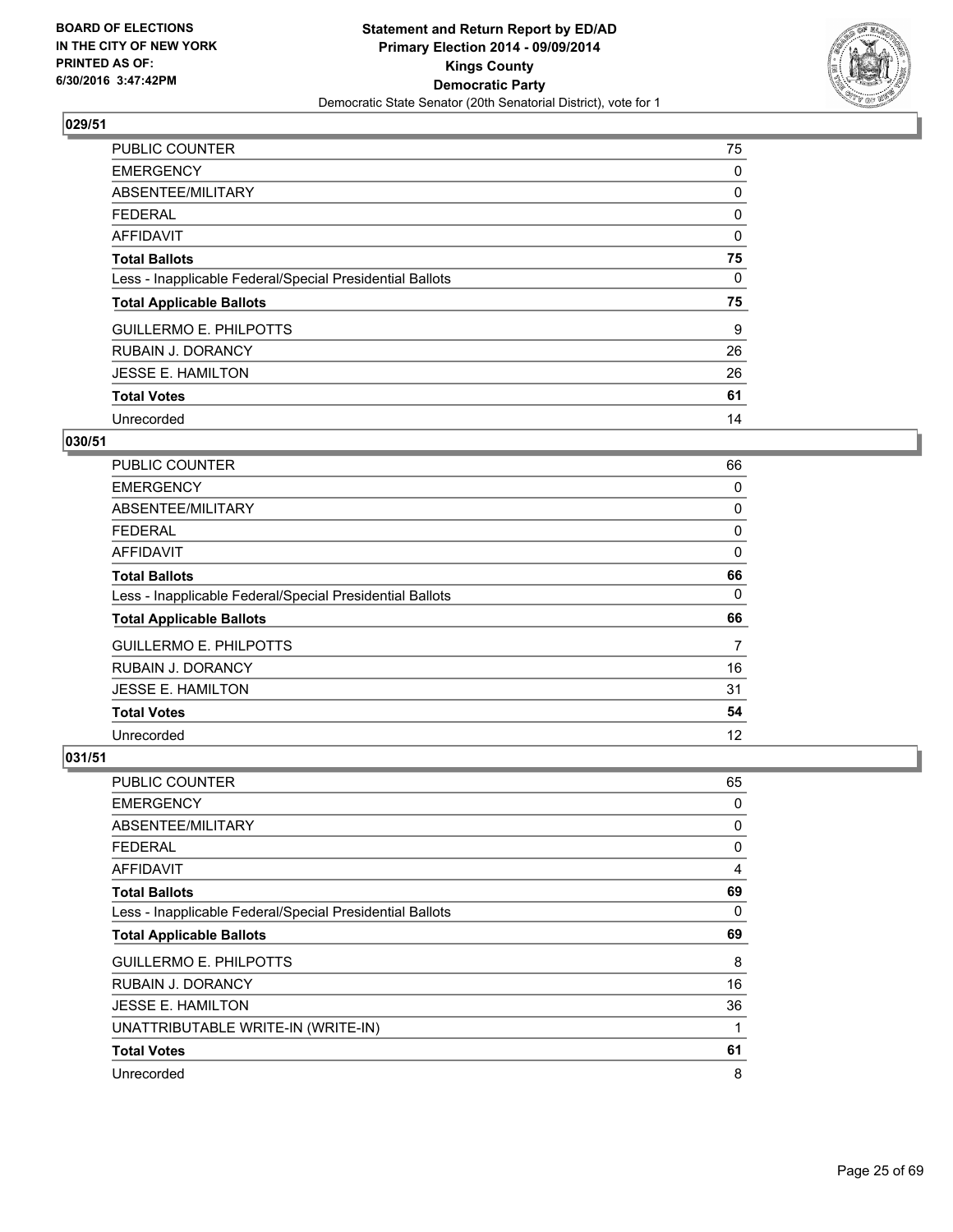

| <b>PUBLIC COUNTER</b>                                    | 70       |
|----------------------------------------------------------|----------|
| <b>EMERGENCY</b>                                         | 0        |
| ABSENTEE/MILITARY                                        | 0        |
| FEDERAL                                                  | 0        |
| AFFIDAVIT                                                | 3        |
| <b>Total Ballots</b>                                     | 73       |
| Less - Inapplicable Federal/Special Presidential Ballots | $\Omega$ |
| <b>Total Applicable Ballots</b>                          | 73       |
| <b>GUILLERMO E. PHILPOTTS</b>                            | 9        |
| <b>RUBAIN J. DORANCY</b>                                 | 29       |
| <b>JESSE E. HAMILTON</b>                                 | 30       |
| <b>Total Votes</b>                                       | 68       |
| Unrecorded                                               | 5        |

# **033/51**

| <b>PUBLIC COUNTER</b>                                    | 61 |
|----------------------------------------------------------|----|
| <b>EMERGENCY</b>                                         | 0  |
| ABSENTEE/MILITARY                                        | 1  |
| <b>FEDERAL</b>                                           | 0  |
| <b>AFFIDAVIT</b>                                         | 1  |
| <b>Total Ballots</b>                                     | 63 |
| Less - Inapplicable Federal/Special Presidential Ballots | 0  |
| <b>Total Applicable Ballots</b>                          | 63 |
| <b>GUILLERMO E. PHILPOTTS</b>                            | 8  |
| RUBAIN J. DORANCY                                        | 20 |
| <b>JESSE E. HAMILTON</b>                                 | 17 |
| FELIX W. ORTIZ (WRITE-IN)                                | 1  |
| <b>Total Votes</b>                                       | 46 |
| Unrecorded                                               | 17 |

| PUBLIC COUNTER                                           | 47 |
|----------------------------------------------------------|----|
| <b>EMERGENCY</b>                                         | 0  |
| ABSENTEE/MILITARY                                        | 0  |
| <b>FEDERAL</b>                                           | 0  |
| AFFIDAVIT                                                | 0  |
| <b>Total Ballots</b>                                     | 47 |
| Less - Inapplicable Federal/Special Presidential Ballots | 0  |
| <b>Total Applicable Ballots</b>                          | 47 |
| <b>GUILLERMO E. PHILPOTTS</b>                            | 6  |
| <b>RUBAIN J. DORANCY</b>                                 | 16 |
| JESSE E. HAMILTON                                        | 17 |
| <b>Total Votes</b>                                       | 39 |
| Unrecorded                                               | 8  |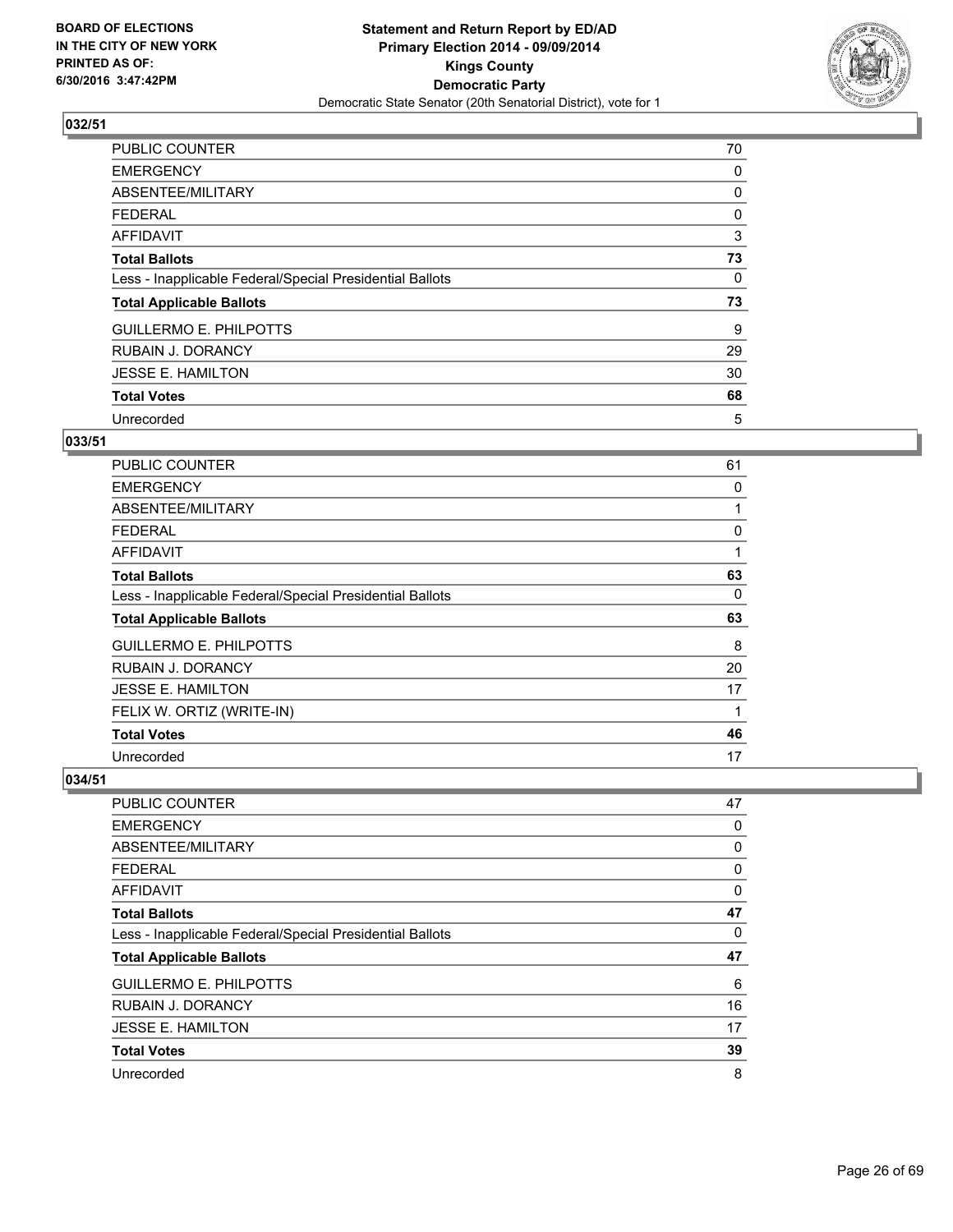

| <b>PUBLIC COUNTER</b>                                    | 77 |
|----------------------------------------------------------|----|
| <b>EMERGENCY</b>                                         | 0  |
| ABSENTEE/MILITARY                                        | 4  |
| <b>FEDERAL</b>                                           | 0  |
| AFFIDAVIT                                                | 0  |
| <b>Total Ballots</b>                                     | 81 |
| Less - Inapplicable Federal/Special Presidential Ballots | 0  |
| <b>Total Applicable Ballots</b>                          | 81 |
| <b>GUILLERMO E. PHILPOTTS</b>                            | 11 |
| <b>RUBAIN J. DORANCY</b>                                 | 37 |
| <b>JESSE E. HAMILTON</b>                                 | 26 |
| <b>Total Votes</b>                                       | 74 |
| Unrecorded                                               | 7  |

## **036/51**

| PUBLIC COUNTER                                           | 71 |
|----------------------------------------------------------|----|
| <b>EMERGENCY</b>                                         | 0  |
| ABSENTEE/MILITARY                                        | 2  |
| <b>FEDERAL</b>                                           | 0  |
| <b>AFFIDAVIT</b>                                         | 1  |
| <b>Total Ballots</b>                                     | 74 |
| Less - Inapplicable Federal/Special Presidential Ballots | 0  |
| <b>Total Applicable Ballots</b>                          | 74 |
| <b>GUILLERMO E. PHILPOTTS</b>                            | 5  |
| <b>RUBAIN J. DORANCY</b>                                 | 31 |
| <b>JESSE E. HAMILTON</b>                                 | 25 |
| BARNEY RUBLE (WRITE-IN)                                  | 1  |
| UNATTRIBUTABLE WRITE-IN (WRITE-IN)                       | 1  |
| <b>Total Votes</b>                                       | 63 |
| Unrecorded                                               | 11 |

| <b>PUBLIC COUNTER</b>                                    | 74 |
|----------------------------------------------------------|----|
| <b>EMERGENCY</b>                                         | 0  |
| ABSENTEE/MILITARY                                        | 0  |
| <b>FEDERAL</b>                                           | 0  |
| AFFIDAVIT                                                | 1  |
| <b>Total Ballots</b>                                     | 75 |
| Less - Inapplicable Federal/Special Presidential Ballots | 0  |
| <b>Total Applicable Ballots</b>                          | 75 |
| <b>GUILLERMO E. PHILPOTTS</b>                            | 9  |
| <b>RUBAIN J. DORANCY</b>                                 | 25 |
| <b>JESSE E. HAMILTON</b>                                 | 25 |
| <b>Total Votes</b>                                       | 59 |
| Unrecorded                                               | 16 |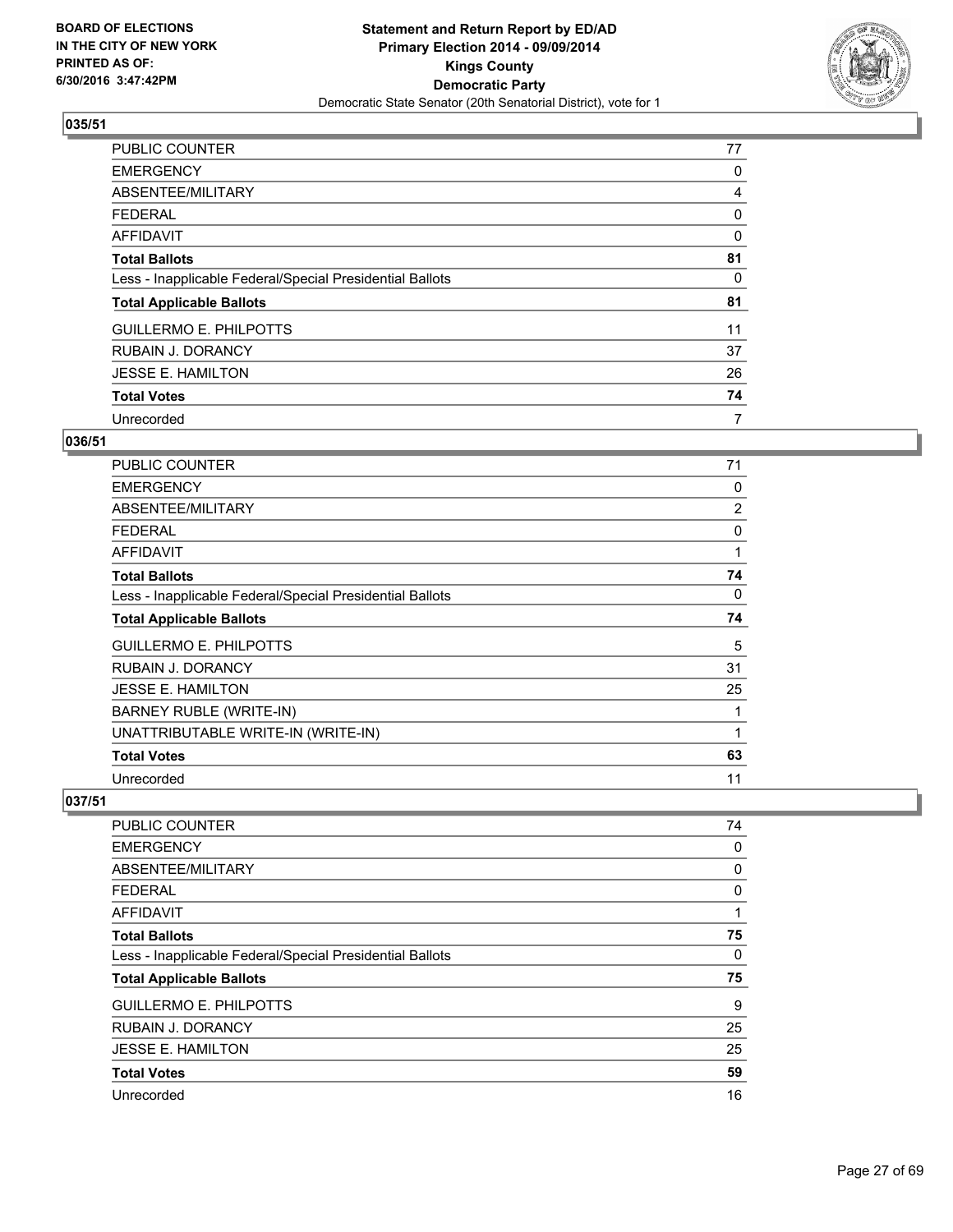

| PUBLIC COUNTER                                           | 135            |
|----------------------------------------------------------|----------------|
| <b>EMERGENCY</b>                                         | 0              |
| ABSENTEE/MILITARY                                        | $\overline{2}$ |
| <b>FEDERAL</b>                                           | 0              |
| AFFIDAVIT                                                | 5              |
| <b>Total Ballots</b>                                     | 142            |
| Less - Inapplicable Federal/Special Presidential Ballots | 0              |
| <b>Total Applicable Ballots</b>                          | 142            |
| <b>GUILLERMO E. PHILPOTTS</b>                            | 11             |
| <b>RUBAIN J. DORANCY</b>                                 | 60             |
| <b>JESSE E. HAMILTON</b>                                 | 52             |
| <b>Total Votes</b>                                       | 123            |
| Unrecorded                                               | 19             |

## **039/51**

| PUBLIC COUNTER                                           | 112            |
|----------------------------------------------------------|----------------|
| <b>EMERGENCY</b>                                         | 0              |
| ABSENTEE/MILITARY                                        | 0              |
| FEDERAL                                                  | 0              |
| AFFIDAVIT                                                | $\overline{2}$ |
| <b>Total Ballots</b>                                     | 114            |
| Less - Inapplicable Federal/Special Presidential Ballots | 0              |
| <b>Total Applicable Ballots</b>                          | 114            |
| <b>GUILLERMO E. PHILPOTTS</b>                            | 13             |
| RUBAIN J. DORANCY                                        | 39             |
| <b>JESSE E. HAMILTON</b>                                 | 39             |
| NORA PETITSAND (WRITE-IN)                                | $\mathbf 1$    |
| <b>Total Votes</b>                                       | 92             |
| Unrecorded                                               | 22             |

| PUBLIC COUNTER                                           | 110 |
|----------------------------------------------------------|-----|
| <b>EMERGENCY</b>                                         | 0   |
| ABSENTEE/MILITARY                                        | 1   |
| <b>FEDERAL</b>                                           | 0   |
| <b>AFFIDAVIT</b>                                         | 2   |
| <b>Total Ballots</b>                                     | 113 |
| Less - Inapplicable Federal/Special Presidential Ballots | 0   |
| <b>Total Applicable Ballots</b>                          | 113 |
| <b>GUILLERMO E. PHILPOTTS</b>                            | 7   |
| <b>RUBAIN J. DORANCY</b>                                 | 34  |
| <b>JESSE E. HAMILTON</b>                                 | 49  |
| JON STEWART (WRITE-IN)                                   | 1   |
| <b>Total Votes</b>                                       | 91  |
| Unrecorded                                               | 22  |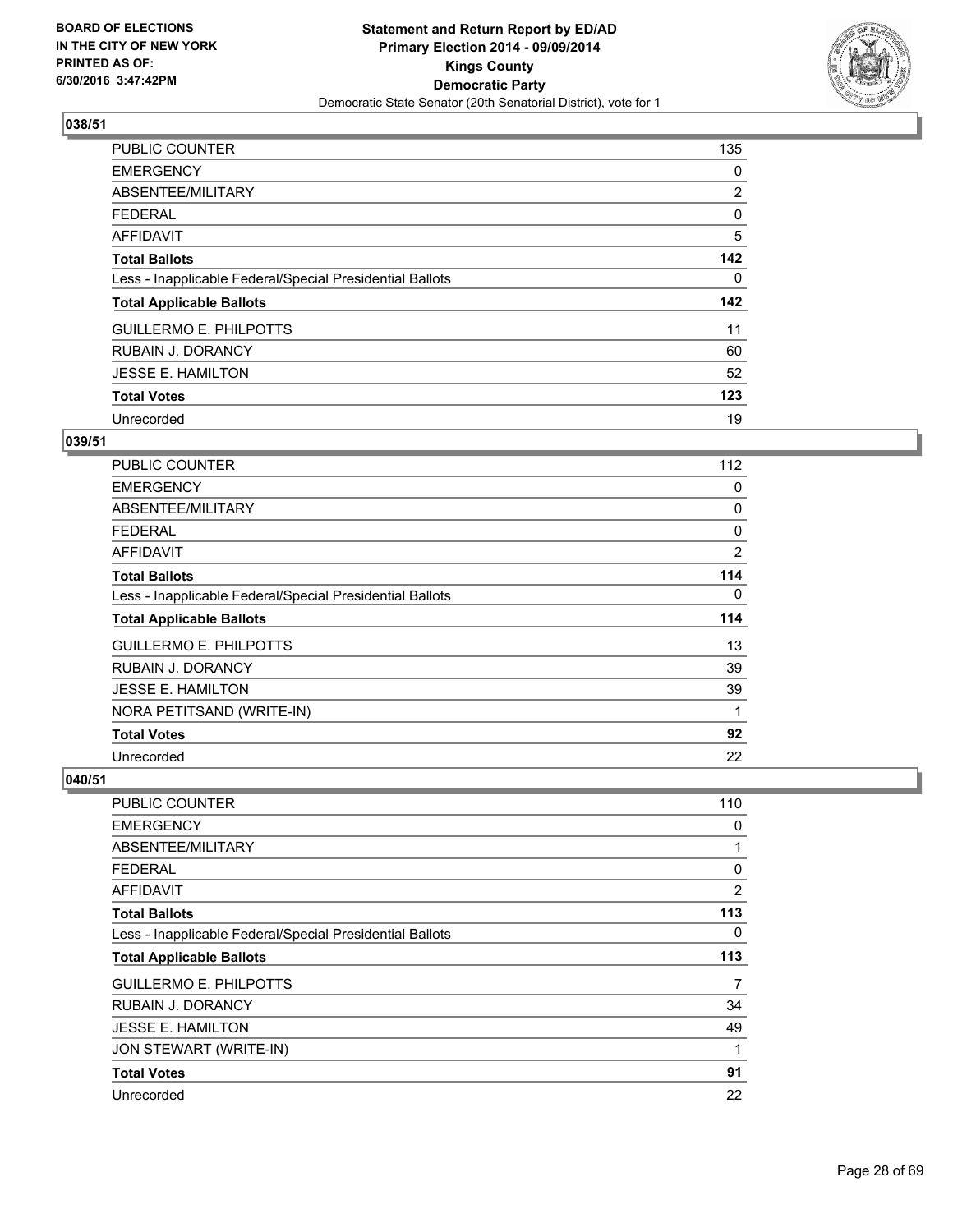

| <b>PUBLIC COUNTER</b>                                    | 79             |
|----------------------------------------------------------|----------------|
| <b>EMERGENCY</b>                                         | 0              |
| ABSENTEE/MILITARY                                        | $\overline{2}$ |
| <b>FEDERAL</b>                                           | 0              |
| <b>AFFIDAVIT</b>                                         | 0              |
| <b>Total Ballots</b>                                     | 81             |
| Less - Inapplicable Federal/Special Presidential Ballots | 0              |
| <b>Total Applicable Ballots</b>                          | 81             |
| <b>GUILLERMO E. PHILPOTTS</b>                            | 8              |
| <b>RUBAIN J. DORANCY</b>                                 | 18             |
| <b>JESSE E. HAMILTON</b>                                 | 49             |
| <b>Total Votes</b>                                       | 75             |
| Unrecorded                                               | 6              |

## **042/51**

| PUBLIC COUNTER                                           | 59           |
|----------------------------------------------------------|--------------|
| <b>EMERGENCY</b>                                         | 0            |
| ABSENTEE/MILITARY                                        | 2            |
| <b>FEDERAL</b>                                           | 0            |
| AFFIDAVIT                                                | $\mathbf{0}$ |
| <b>Total Ballots</b>                                     | 61           |
| Less - Inapplicable Federal/Special Presidential Ballots | 0            |
|                                                          |              |
| <b>Total Applicable Ballots</b>                          | 61           |
| <b>GUILLERMO E. PHILPOTTS</b>                            | 5            |
| <b>RUBAIN J. DORANCY</b>                                 | 19           |
| <b>JESSE E. HAMILTON</b>                                 | 24           |
| VICTOR BARRANCA (WRITE-IN)                               | 1            |
| <b>Total Votes</b>                                       | 49           |

| PUBLIC COUNTER                                           | 26 |
|----------------------------------------------------------|----|
| <b>EMERGENCY</b>                                         | 0  |
| ABSENTEE/MILITARY                                        | 0  |
| <b>FEDERAL</b>                                           | 0  |
| AFFIDAVIT                                                | 3  |
| <b>Total Ballots</b>                                     | 29 |
| Less - Inapplicable Federal/Special Presidential Ballots | 0  |
| <b>Total Applicable Ballots</b>                          | 29 |
| <b>GUILLERMO E. PHILPOTTS</b>                            | 3  |
| <b>RUBAIN J. DORANCY</b>                                 | 7  |
| <b>JESSE E. HAMILTON</b>                                 | 12 |
| <b>Total Votes</b>                                       | 22 |
| Unrecorded                                               | 7  |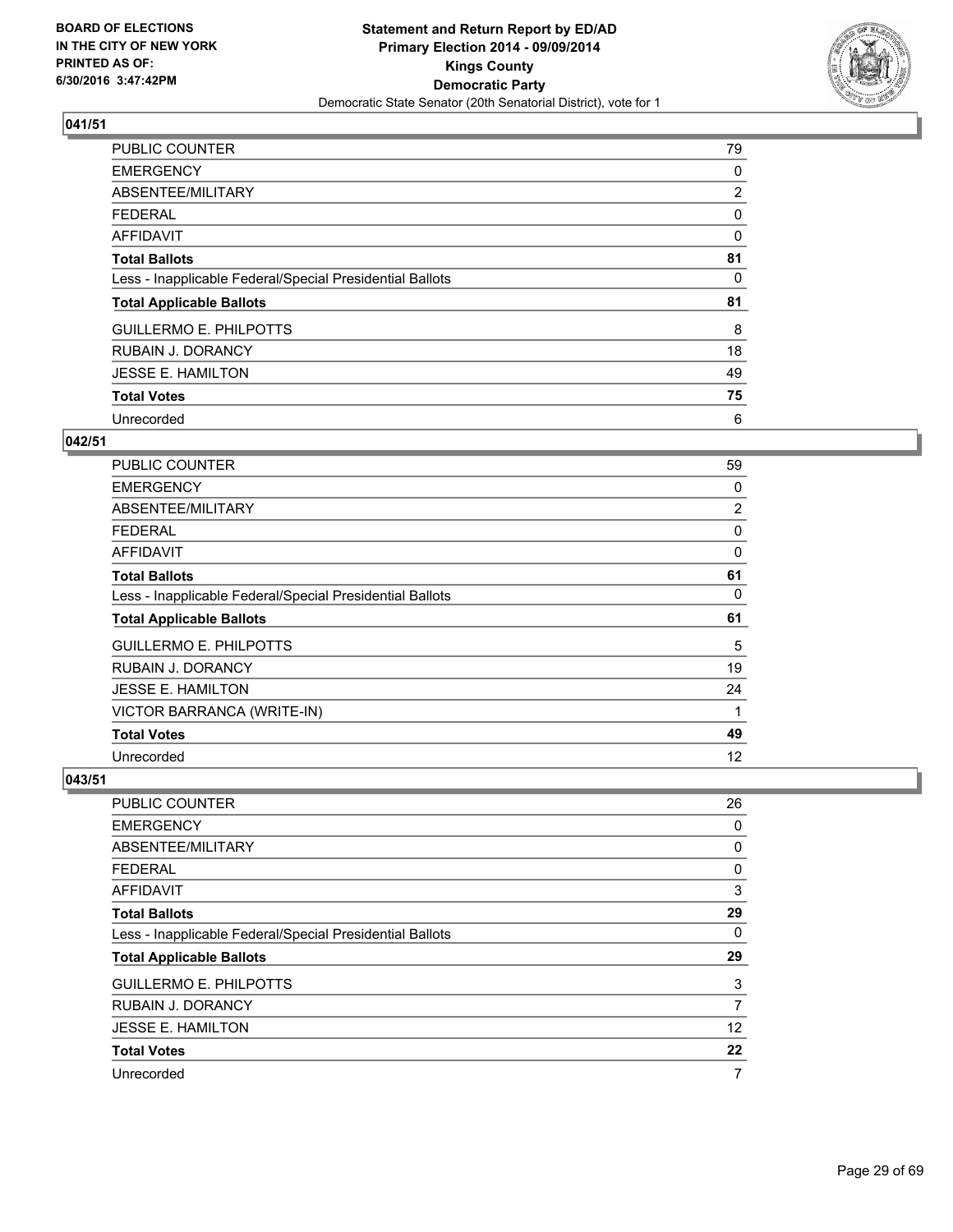

| <b>PUBLIC COUNTER</b>                                    | 64       |
|----------------------------------------------------------|----------|
| <b>EMERGENCY</b>                                         | 0        |
| ABSENTEE/MILITARY                                        | 0        |
| <b>FEDERAL</b>                                           | 0        |
| <b>AFFIDAVIT</b>                                         | $\Omega$ |
| <b>Total Ballots</b>                                     | 64       |
| Less - Inapplicable Federal/Special Presidential Ballots | 0        |
| <b>Total Applicable Ballots</b>                          | 64       |
| <b>GUILLERMO E. PHILPOTTS</b>                            | 14       |
| <b>RUBAIN J. DORANCY</b>                                 | 13       |
| <b>JESSE E. HAMILTON</b>                                 | 27       |
| <b>Total Votes</b>                                       | 54       |
| Unrecorded                                               | 10       |

## **064/51**

| PUBLIC COUNTER                                           | 78 |
|----------------------------------------------------------|----|
| <b>EMERGENCY</b>                                         | 0  |
| ABSENTEE/MILITARY                                        | 0  |
| <b>FEDERAL</b>                                           | 0  |
| AFFIDAVIT                                                | 1  |
| <b>Total Ballots</b>                                     | 79 |
| Less - Inapplicable Federal/Special Presidential Ballots | 0  |
| <b>Total Applicable Ballots</b>                          | 79 |
| <b>GUILLERMO E. PHILPOTTS</b>                            | 9  |
| <b>RUBAIN J. DORANCY</b>                                 | 13 |
| <b>JESSE E. HAMILTON</b>                                 | 47 |
| UNATTRIBUTABLE WRITE-IN (WRITE-IN)                       | 1  |
|                                                          | 70 |
| <b>Total Votes</b>                                       |    |

| PUBLIC COUNTER                                           | 68 |
|----------------------------------------------------------|----|
| <b>EMERGENCY</b>                                         | 0  |
| ABSENTEE/MILITARY                                        | 0  |
| FEDERAL                                                  | 0  |
| AFFIDAVIT                                                | 3  |
| <b>Total Ballots</b>                                     | 71 |
| Less - Inapplicable Federal/Special Presidential Ballots | 0  |
| <b>Total Applicable Ballots</b>                          | 71 |
| <b>GUILLERMO E. PHILPOTTS</b>                            | 8  |
| <b>RUBAIN J. DORANCY</b>                                 | 11 |
| <b>JESSE E. HAMILTON</b>                                 | 49 |
| <b>Total Votes</b>                                       | 68 |
| Unrecorded                                               | 3  |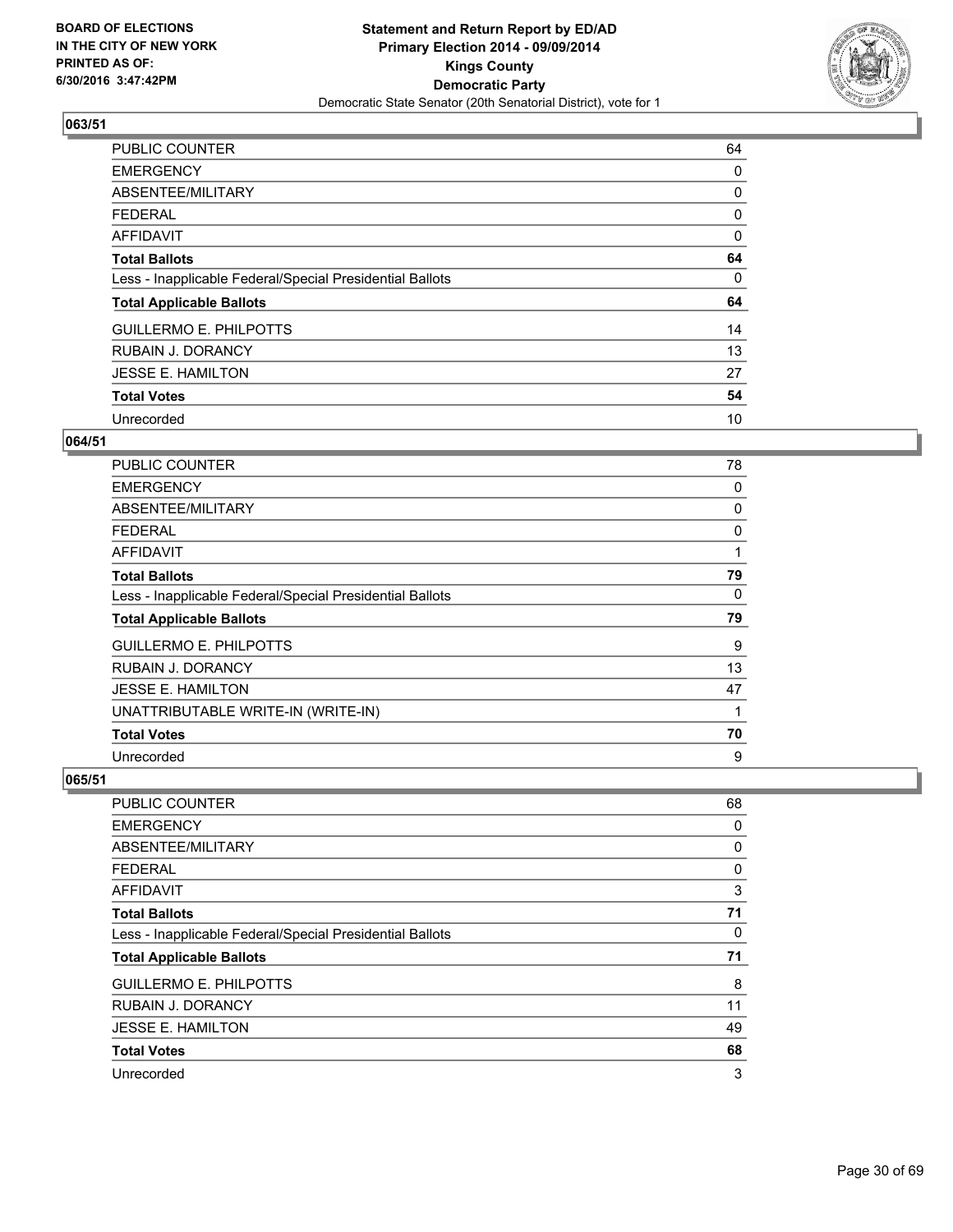

| <b>PUBLIC COUNTER</b>                                    | 61             |
|----------------------------------------------------------|----------------|
| <b>EMERGENCY</b>                                         | 0              |
| ABSENTEE/MILITARY                                        | $\overline{2}$ |
| <b>FEDERAL</b>                                           | 0              |
| <b>AFFIDAVIT</b>                                         |                |
| <b>Total Ballots</b>                                     | 64             |
| Less - Inapplicable Federal/Special Presidential Ballots | 0              |
| <b>Total Applicable Ballots</b>                          | 64             |
|                                                          | 4              |
| <b>GUILLERMO E. PHILPOTTS</b>                            |                |
| <b>RUBAIN J. DORANCY</b>                                 | 18             |
| <b>JESSE E. HAMILTON</b>                                 | 27             |
| UNATTRIBUTABLE WRITE-IN (WRITE-IN)                       |                |
| <b>Total Votes</b>                                       | 50             |

| <b>PUBLIC COUNTER</b>                                    | 54 |
|----------------------------------------------------------|----|
| <b>EMERGENCY</b>                                         | 0  |
| ABSENTEE/MILITARY                                        |    |
| <b>FEDERAL</b>                                           | 0  |
| AFFIDAVIT                                                | 2  |
| <b>Total Ballots</b>                                     | 57 |
| Less - Inapplicable Federal/Special Presidential Ballots | 0  |
| <b>Total Applicable Ballots</b>                          | 57 |
| <b>GUILLERMO E. PHILPOTTS</b>                            | 5  |
| <b>RUBAIN J. DORANCY</b>                                 | 6  |
| <b>JESSE E. HAMILTON</b>                                 | 35 |
| <b>Total Votes</b>                                       | 46 |
| Unrecorded                                               | 11 |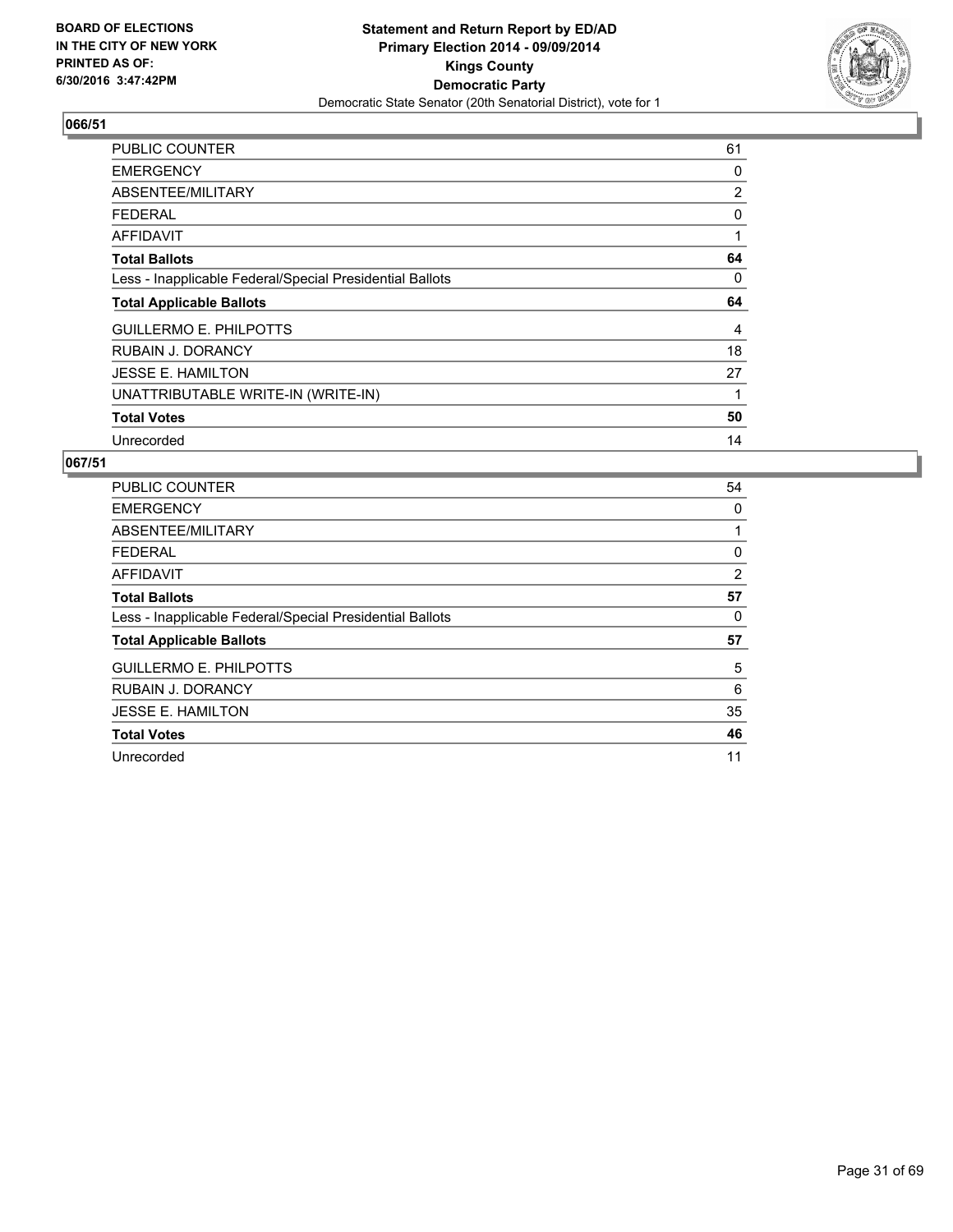

| <b>PUBLIC COUNTER</b>                                    | 19 |
|----------------------------------------------------------|----|
| <b>EMERGENCY</b>                                         | 0  |
| ABSENTEE/MILITARY                                        |    |
| <b>FEDERAL</b>                                           | 0  |
| <b>AFFIDAVIT</b>                                         | 0  |
| <b>Total Ballots</b>                                     | 20 |
| Less - Inapplicable Federal/Special Presidential Ballots | 0  |
| <b>Total Applicable Ballots</b>                          | 20 |
| <b>GUILLERMO E. PHILPOTTS</b>                            | 0  |
| <b>RUBAIN J. DORANCY</b>                                 | 6  |
| <b>JESSE E. HAMILTON</b>                                 | 8  |
| UNATTRIBUTABLE WRITE-IN (WRITE-IN)                       |    |
|                                                          |    |
| <b>Total Votes</b>                                       | 15 |

## **026/52**

| <b>PUBLIC COUNTER</b>                                    | 98  |
|----------------------------------------------------------|-----|
| <b>EMERGENCY</b>                                         | 0   |
| ABSENTEE/MILITARY                                        | 3   |
| FEDERAL                                                  | 0   |
| AFFIDAVIT                                                | 1   |
| <b>Total Ballots</b>                                     | 102 |
| Less - Inapplicable Federal/Special Presidential Ballots | 0   |
| <b>Total Applicable Ballots</b>                          | 102 |
| <b>GUILLERMO E. PHILPOTTS</b>                            | 7   |
| <b>RUBAIN J. DORANCY</b>                                 | 21  |
| <b>JESSE E. HAMILTON</b>                                 | 54  |
| <b>Total Votes</b>                                       | 82  |
| Unrecorded                                               | 20  |

| PUBLIC COUNTER                                           | 113 |
|----------------------------------------------------------|-----|
| <b>EMERGENCY</b>                                         | 0   |
| ABSENTEE/MILITARY                                        | 4   |
| <b>FEDERAL</b>                                           | 0   |
| AFFIDAVIT                                                | 0   |
| <b>Total Ballots</b>                                     | 117 |
| Less - Inapplicable Federal/Special Presidential Ballots | 0   |
| <b>Total Applicable Ballots</b>                          | 117 |
| <b>GUILLERMO E. PHILPOTTS</b>                            | 2   |
| <b>RUBAIN J. DORANCY</b>                                 | 38  |
| <b>JESSE E. HAMILTON</b>                                 | 53  |
| <b>Total Votes</b>                                       | 93  |
| Unrecorded                                               | 24  |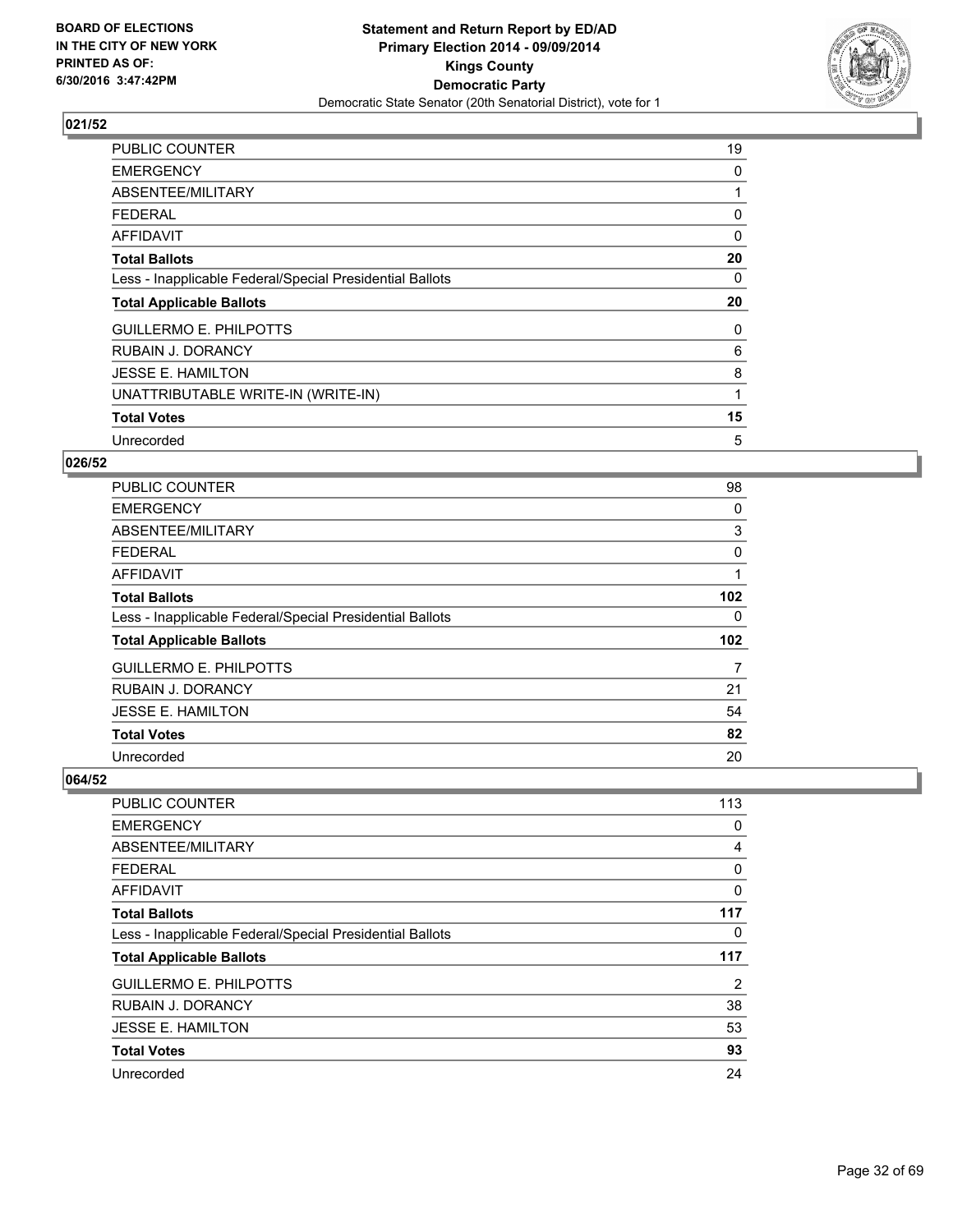

| PUBLIC COUNTER                                           | 114 |
|----------------------------------------------------------|-----|
| <b>EMERGENCY</b>                                         | 0   |
| ABSENTEE/MILITARY                                        | 3   |
| <b>FEDERAL</b>                                           | 0   |
| <b>AFFIDAVIT</b>                                         | 1   |
| <b>Total Ballots</b>                                     | 118 |
| Less - Inapplicable Federal/Special Presidential Ballots | 0   |
| <b>Total Applicable Ballots</b>                          | 118 |
| <b>GUILLERMO E. PHILPOTTS</b>                            | 9   |
| <b>RUBAIN J. DORANCY</b>                                 | 30  |
| <b>JESSE E. HAMILTON</b>                                 | 56  |
| JAMES LANE (WRITE-IN)                                    | 2   |
| KRISTA VAN WART (WRITE-IN)                               | 1   |
| PETE SIKORA (WRITE-IN)                                   | 1   |
| <b>Total Votes</b>                                       | 99  |
| Unrecorded                                               | 19  |

## **066/52**

| PUBLIC COUNTER                                           | 141 |
|----------------------------------------------------------|-----|
| <b>EMERGENCY</b>                                         | 0   |
| ABSENTEE/MILITARY                                        | 1   |
| <b>FEDERAL</b>                                           | 0   |
| <b>AFFIDAVIT</b>                                         | 1   |
| <b>Total Ballots</b>                                     | 143 |
| Less - Inapplicable Federal/Special Presidential Ballots | 0   |
| <b>Total Applicable Ballots</b>                          | 143 |
| <b>GUILLERMO E. PHILPOTTS</b>                            | 14  |
| RUBAIN J. DORANCY                                        | 24  |
| <b>JESSE E. HAMILTON</b>                                 | 75  |
| <b>Total Votes</b>                                       | 113 |
| Unrecorded                                               | 30  |

| PUBLIC COUNTER                                           | 101            |
|----------------------------------------------------------|----------------|
| <b>EMERGENCY</b>                                         | 0              |
| ABSENTEE/MILITARY                                        | $\overline{2}$ |
| <b>FEDERAL</b>                                           | 0              |
| AFFIDAVIT                                                | 3              |
| <b>Total Ballots</b>                                     | 106            |
| Less - Inapplicable Federal/Special Presidential Ballots | 0              |
| <b>Total Applicable Ballots</b>                          | 106            |
|                                                          |                |
| <b>GUILLERMO E. PHILPOTTS</b>                            | $\overline{2}$ |
| <b>RUBAIN J. DORANCY</b>                                 | 28             |
| <b>JESSE E. HAMILTON</b>                                 | 49             |
| NICK GULOTTA (WRITE-IN)                                  | 2              |
| <b>Total Votes</b>                                       | 81             |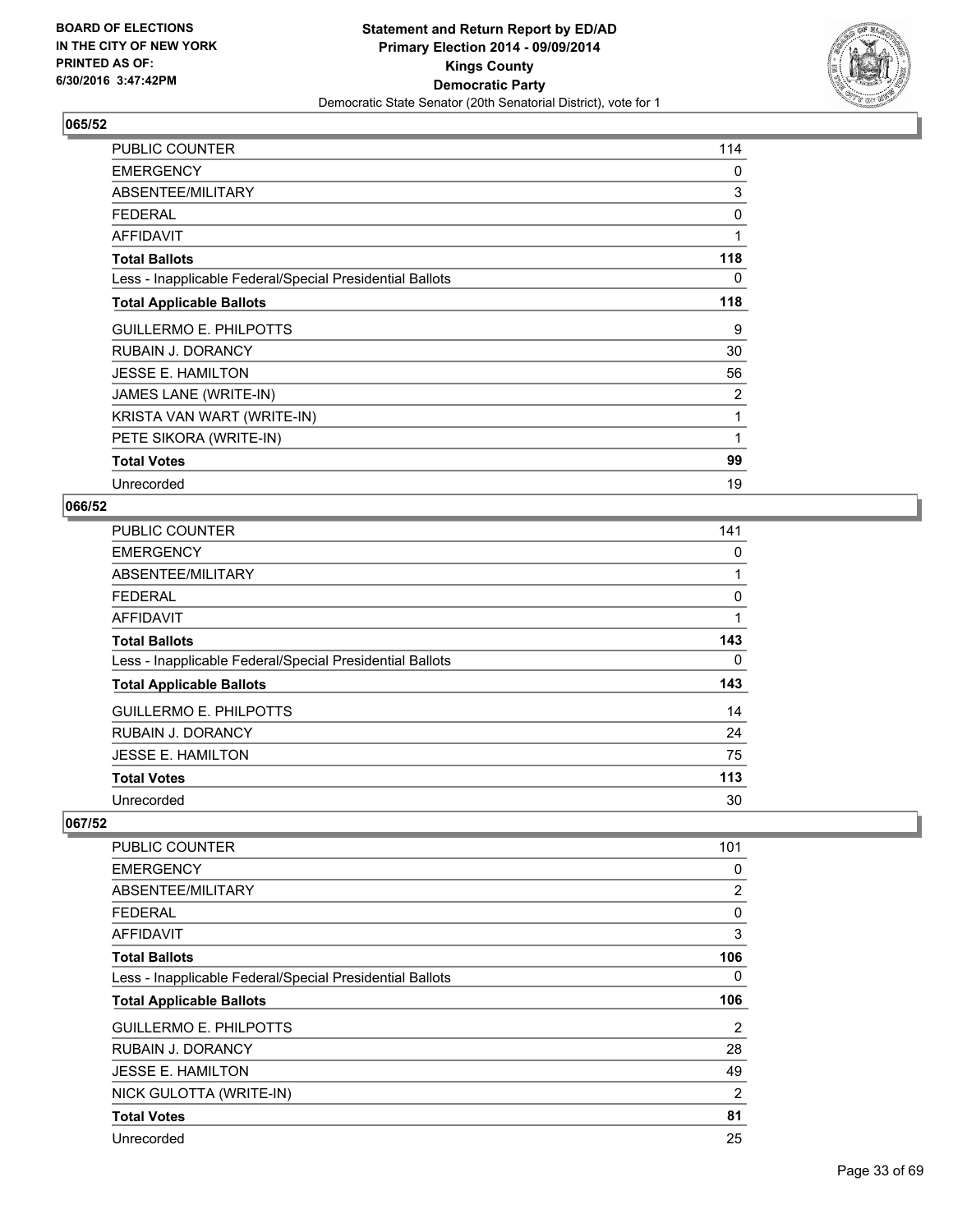

| PUBLIC COUNTER                                           | 90 |
|----------------------------------------------------------|----|
| <b>EMERGENCY</b>                                         | 0  |
| ABSENTEE/MILITARY                                        | 5  |
| <b>FEDERAL</b>                                           | 0  |
| <b>AFFIDAVIT</b>                                         |    |
| <b>Total Ballots</b>                                     | 96 |
| Less - Inapplicable Federal/Special Presidential Ballots | 0  |
| <b>Total Applicable Ballots</b>                          | 96 |
| <b>GUILLERMO E. PHILPOTTS</b>                            | 5  |
| <b>RUBAIN J. DORANCY</b>                                 | 31 |
| <b>JESSE E. HAMILTON</b>                                 | 44 |
| <b>Total Votes</b>                                       | 80 |
| Unrecorded                                               | 16 |

#### **073/52**

| <b>PUBLIC COUNTER</b>                                    | 221 |
|----------------------------------------------------------|-----|
| <b>EMERGENCY</b>                                         | 0   |
| ABSENTEE/MILITARY                                        |     |
| <b>FEDERAL</b>                                           | 0   |
| AFFIDAVIT                                                |     |
| <b>Total Ballots</b>                                     | 223 |
| Less - Inapplicable Federal/Special Presidential Ballots | 0   |
| <b>Total Applicable Ballots</b>                          | 223 |
| <b>GUILLERMO E. PHILPOTTS</b>                            | 5   |
| <b>RUBAIN J. DORANCY</b>                                 | 74  |
| <b>JESSE E. HAMILTON</b>                                 | 135 |
| <b>Total Votes</b>                                       | 214 |
| Unrecorded                                               | 9   |

| <b>PUBLIC COUNTER</b>                                    | 185 |
|----------------------------------------------------------|-----|
| <b>EMERGENCY</b>                                         | 0   |
| ABSENTEE/MILITARY                                        | 3   |
| <b>FEDERAL</b>                                           | 0   |
| <b>AFFIDAVIT</b>                                         | 3   |
| <b>Total Ballots</b>                                     | 191 |
| Less - Inapplicable Federal/Special Presidential Ballots | 0   |
| <b>Total Applicable Ballots</b>                          | 191 |
| <b>GUILLERMO E. PHILPOTTS</b>                            | 3   |
| <b>RUBAIN J. DORANCY</b>                                 | 54  |
| <b>JESSE E. HAMILTON</b>                                 | 120 |
| <b>Total Votes</b>                                       | 177 |
| Unrecorded                                               | 14  |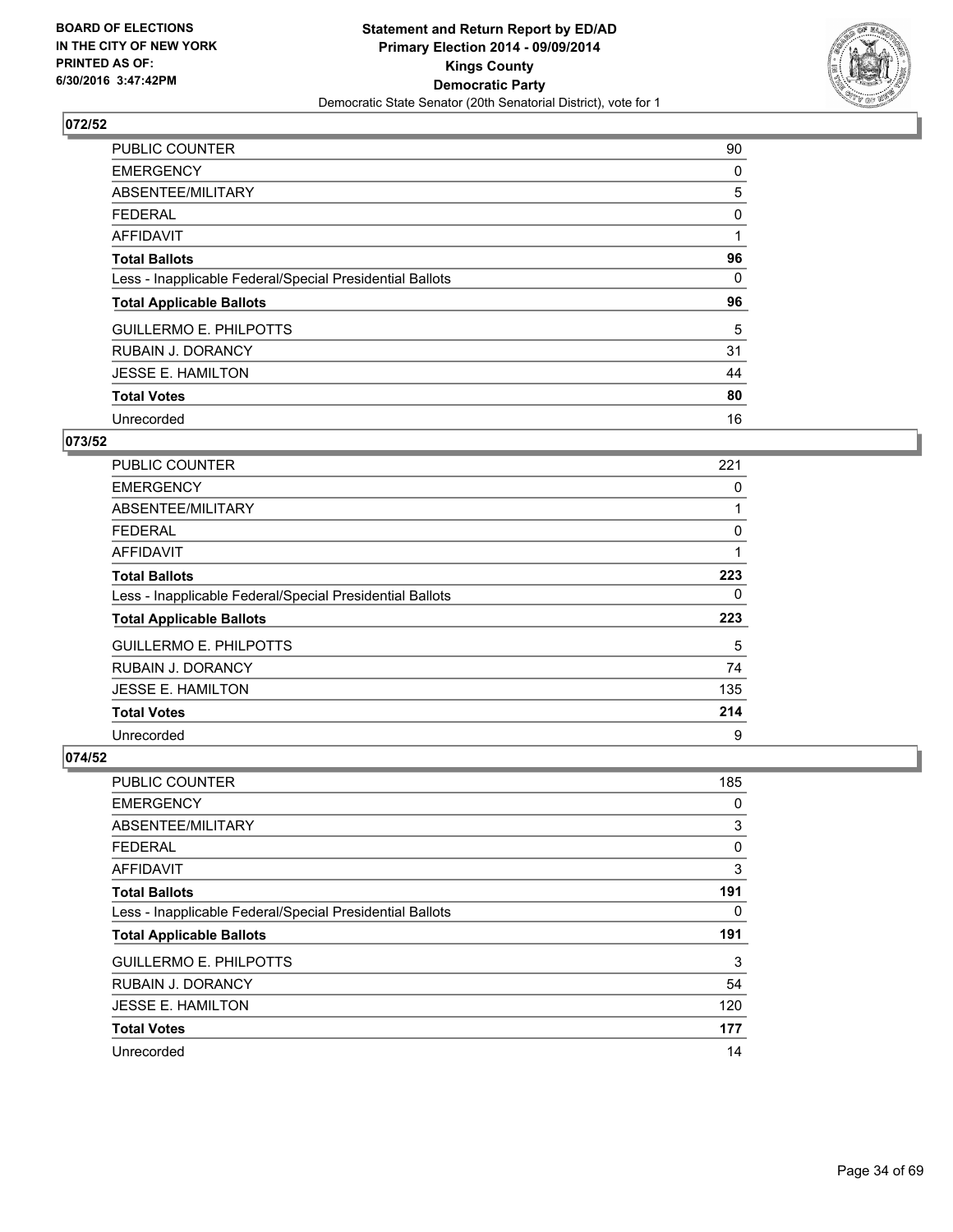

| <b>PUBLIC COUNTER</b>                                    | 172            |
|----------------------------------------------------------|----------------|
| <b>EMERGENCY</b>                                         | 0              |
| ABSENTEE/MILITARY                                        | $\overline{2}$ |
| <b>FEDERAL</b>                                           | 0              |
| AFFIDAVIT                                                | 0              |
| <b>Total Ballots</b>                                     | 174            |
| Less - Inapplicable Federal/Special Presidential Ballots | 0              |
| <b>Total Applicable Ballots</b>                          | 174            |
| <b>GUILLERMO E. PHILPOTTS</b>                            | 5              |
| <b>RUBAIN J. DORANCY</b>                                 | 46             |
| <b>JESSE E. HAMILTON</b>                                 | 109            |
| <b>Total Votes</b>                                       | 160            |
| Unrecorded                                               | 14             |

## **079/52**

| <b>PUBLIC COUNTER</b>                                    | 17 |
|----------------------------------------------------------|----|
| <b>EMERGENCY</b>                                         | 0  |
| ABSENTEE/MILITARY                                        | 0  |
| <b>FEDERAL</b>                                           | 0  |
| AFFIDAVIT                                                | 0  |
| <b>Total Ballots</b>                                     | 17 |
| Less - Inapplicable Federal/Special Presidential Ballots | 0  |
| <b>Total Applicable Ballots</b>                          | 17 |
| <b>GUILLERMO E. PHILPOTTS</b>                            | 3  |
| <b>RUBAIN J. DORANCY</b>                                 | 3  |
| <b>JESSE E. HAMILTON</b>                                 | 5  |
| <b>Total Votes</b>                                       | 11 |
| Unrecorded                                               | 6  |

| PUBLIC COUNTER                                           | 167 |
|----------------------------------------------------------|-----|
| <b>EMERGENCY</b>                                         | 0   |
| ABSENTEE/MILITARY                                        | 3   |
| <b>FEDERAL</b>                                           | 0   |
| AFFIDAVIT                                                | 4   |
| <b>Total Ballots</b>                                     | 174 |
| Less - Inapplicable Federal/Special Presidential Ballots | 0   |
| <b>Total Applicable Ballots</b>                          | 174 |
| <b>GUILLERMO E. PHILPOTTS</b>                            | 13  |
| <b>RUBAIN J. DORANCY</b>                                 | 48  |
| <b>JESSE E. HAMILTON</b>                                 | 83  |
| LARA ESKERAZI (WRITE-IN)                                 | 1   |
| <b>Total Votes</b>                                       | 145 |
| Unrecorded                                               | 29  |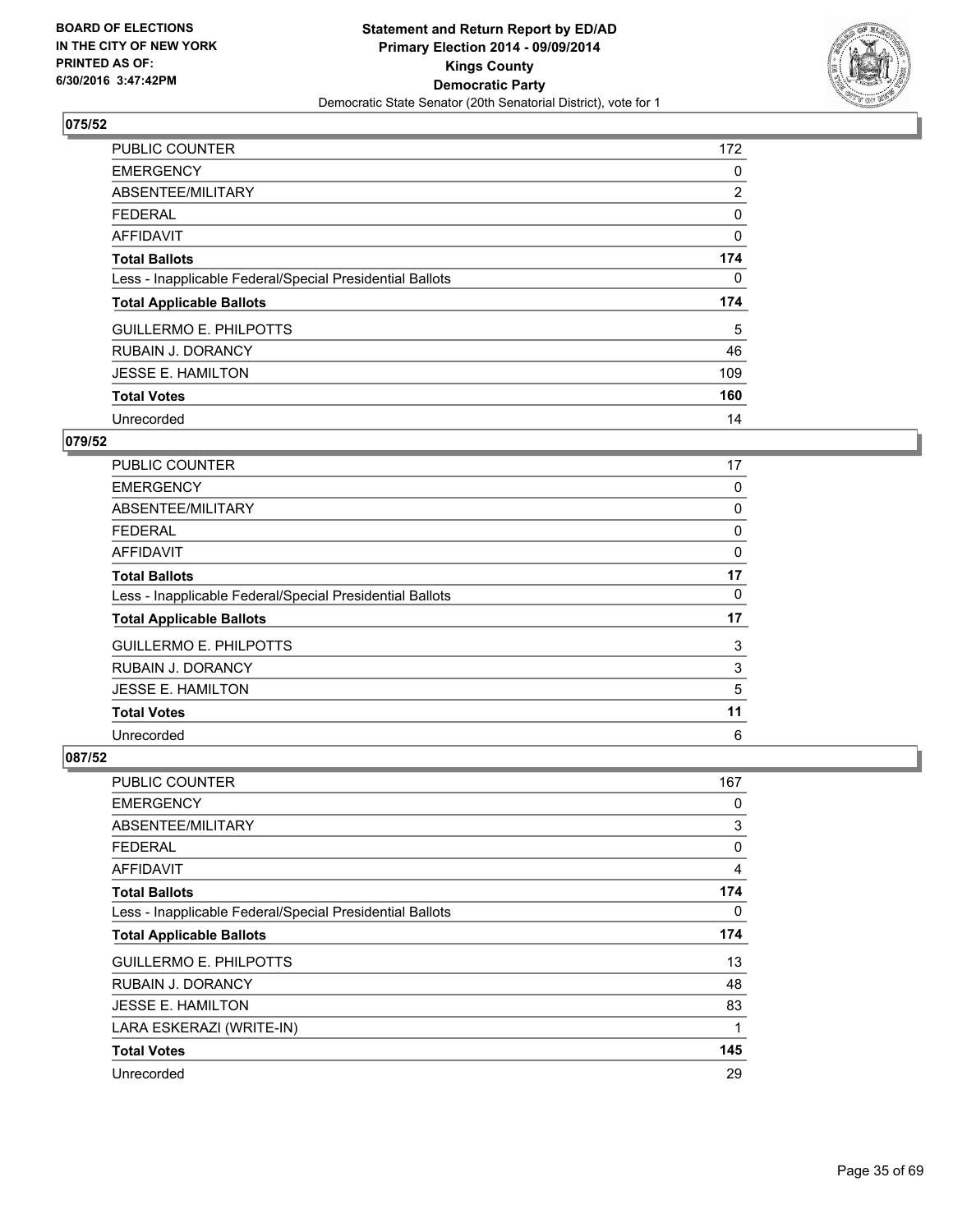

| <b>PUBLIC COUNTER</b>                                    | 165            |
|----------------------------------------------------------|----------------|
| <b>EMERGENCY</b>                                         | 0              |
| ABSENTEE/MILITARY                                        | $\overline{2}$ |
| <b>FEDERAL</b>                                           | 0              |
| <b>AFFIDAVIT</b>                                         | 1              |
| <b>Total Ballots</b>                                     | 168            |
| Less - Inapplicable Federal/Special Presidential Ballots | 0              |
| <b>Total Applicable Ballots</b>                          | 168            |
| <b>GUILLERMO E. PHILPOTTS</b>                            | 14             |
| <b>RUBAIN J. DORANCY</b>                                 | 44             |
| <b>JESSE E. HAMILTON</b>                                 | 78             |
| JOHN LIU (WRITE-IN)                                      | 1              |
| <b>Total Votes</b>                                       | 137            |
| Unrecorded                                               | 31             |

## **093/52**

| PUBLIC COUNTER                                           | 67 |
|----------------------------------------------------------|----|
| <b>EMERGENCY</b>                                         | 0  |
| ABSENTEE/MILITARY                                        | 1  |
| <b>FEDERAL</b>                                           | 0  |
| AFFIDAVIT                                                | 0  |
| <b>Total Ballots</b>                                     | 68 |
| Less - Inapplicable Federal/Special Presidential Ballots | 0  |
| <b>Total Applicable Ballots</b>                          | 68 |
| <b>GUILLERMO E. PHILPOTTS</b>                            | 10 |
| <b>RUBAIN J. DORANCY</b>                                 | 20 |
| <b>JESSE E. HAMILTON</b>                                 | 32 |
| <b>Total Votes</b>                                       | 62 |
| Unrecorded                                               | 6  |

| <b>PUBLIC COUNTER</b>                                    | 58 |
|----------------------------------------------------------|----|
| <b>EMERGENCY</b>                                         | 0  |
| ABSENTEE/MILITARY                                        | 1  |
| <b>FEDERAL</b>                                           | 0  |
| <b>AFFIDAVIT</b>                                         | 0  |
| <b>Total Ballots</b>                                     | 59 |
| Less - Inapplicable Federal/Special Presidential Ballots | 0  |
| <b>Total Applicable Ballots</b>                          | 59 |
| <b>GUILLERMO E. PHILPOTTS</b>                            | 2  |
| <b>RUBAIN J. DORANCY</b>                                 | 21 |
| <b>JESSE E. HAMILTON</b>                                 | 27 |
| <b>Total Votes</b>                                       | 50 |
| Unrecorded                                               | 9  |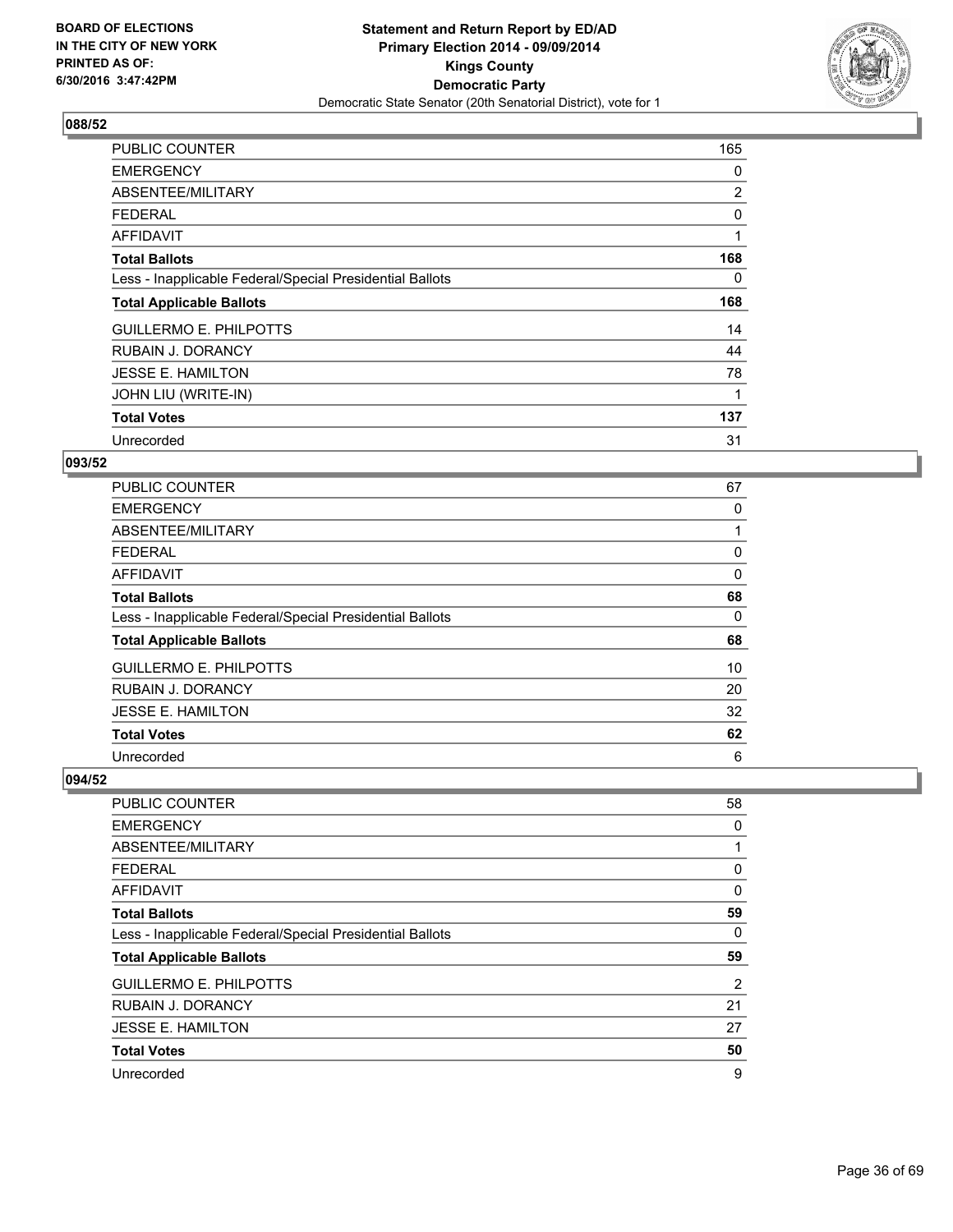

| <b>PUBLIC COUNTER</b>                                    | 105            |
|----------------------------------------------------------|----------------|
| <b>EMERGENCY</b>                                         | 0              |
| ABSENTEE/MILITARY                                        | $\overline{2}$ |
| <b>FEDERAL</b>                                           | 0              |
| AFFIDAVIT                                                | 0              |
| <b>Total Ballots</b>                                     | 107            |
| Less - Inapplicable Federal/Special Presidential Ballots | 0              |
| <b>Total Applicable Ballots</b>                          | 107            |
| <b>GUILLERMO E. PHILPOTTS</b>                            | 6              |
| <b>RUBAIN J. DORANCY</b>                                 | 14             |
| <b>JESSE E. HAMILTON</b>                                 | 61             |
| <b>Total Votes</b>                                       | 81             |
| Unrecorded                                               | 26             |

#### **057/55**

| <b>PUBLIC COUNTER</b>                                    | 67 |
|----------------------------------------------------------|----|
| <b>EMERGENCY</b>                                         | 0  |
| ABSENTEE/MILITARY                                        | 0  |
| <b>FEDERAL</b>                                           | 0  |
| <b>AFFIDAVIT</b>                                         | 1  |
| <b>Total Ballots</b>                                     | 68 |
| Less - Inapplicable Federal/Special Presidential Ballots | 0  |
| <b>Total Applicable Ballots</b>                          | 68 |
| <b>GUILLERMO E. PHILPOTTS</b>                            | 7  |
| <b>RUBAIN J. DORANCY</b>                                 | 8  |
| <b>JESSE E. HAMILTON</b>                                 | 42 |
| <b>Total Votes</b>                                       | 57 |
| Unrecorded                                               | 11 |

| <b>PUBLIC COUNTER</b>                                    | 45             |
|----------------------------------------------------------|----------------|
| <b>EMERGENCY</b>                                         | 0              |
| ABSENTEE/MILITARY                                        | 0              |
| FEDERAL                                                  | 0              |
| <b>AFFIDAVIT</b>                                         | 0              |
| <b>Total Ballots</b>                                     | 45             |
| Less - Inapplicable Federal/Special Presidential Ballots | 0              |
| <b>Total Applicable Ballots</b>                          | 45             |
| <b>GUILLERMO E. PHILPOTTS</b>                            | 3              |
| <b>RUBAIN J. DORANCY</b>                                 | 8              |
| <b>JESSE E. HAMILTON</b>                                 | 32             |
| <b>Total Votes</b>                                       | 43             |
| Unrecorded                                               | $\overline{2}$ |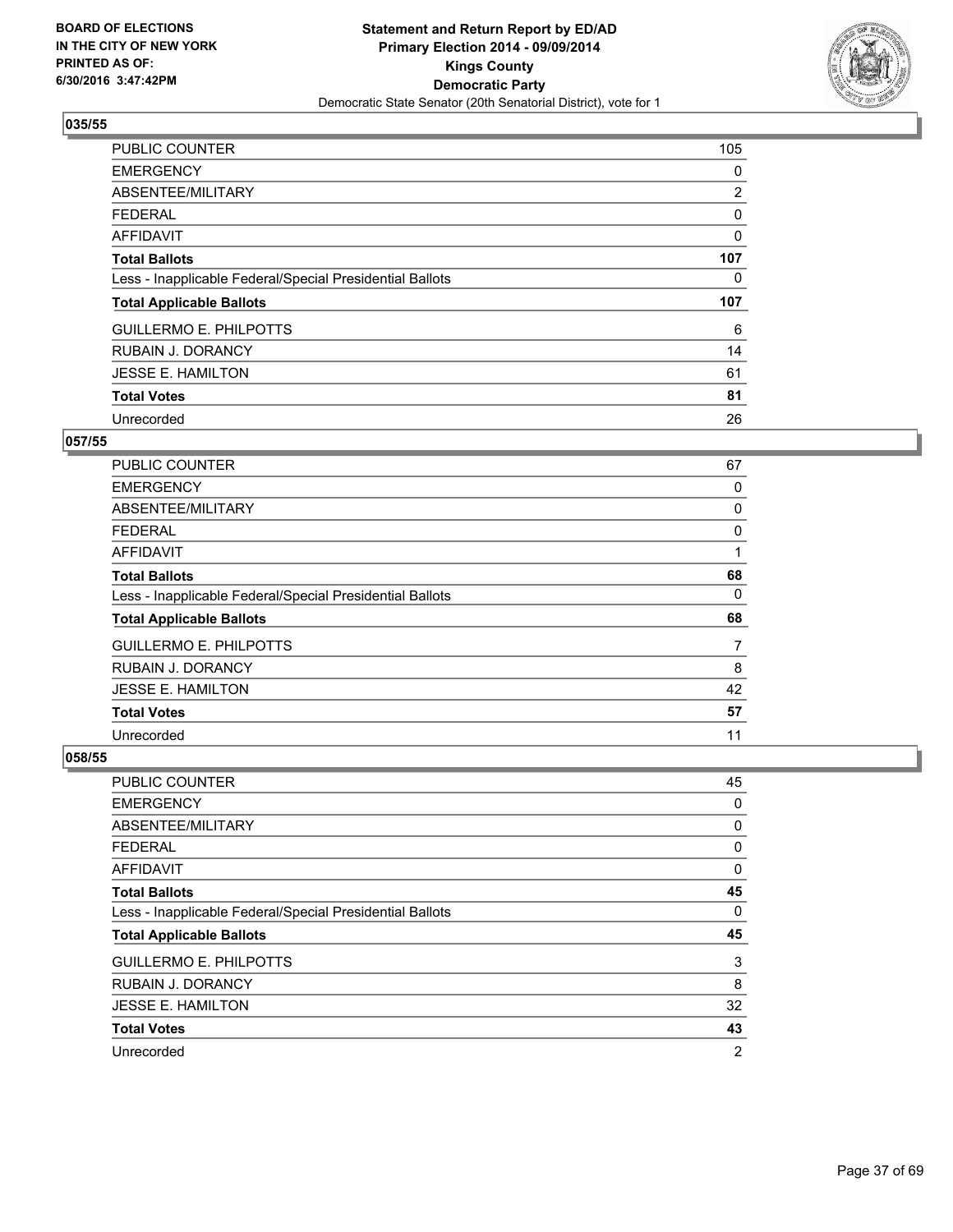

| <b>PUBLIC COUNTER</b>                                    | 84             |
|----------------------------------------------------------|----------------|
| <b>EMERGENCY</b>                                         | 0              |
| ABSENTEE/MILITARY                                        | $\overline{2}$ |
| <b>FEDERAL</b>                                           | 0              |
| AFFIDAVIT                                                | 0              |
| <b>Total Ballots</b>                                     | 86             |
| Less - Inapplicable Federal/Special Presidential Ballots | 0              |
| <b>Total Applicable Ballots</b>                          | 86             |
| <b>GUILLERMO E. PHILPOTTS</b>                            | 7              |
| <b>RUBAIN J. DORANCY</b>                                 | 13             |
| <b>JESSE E. HAMILTON</b>                                 | 48             |
| <b>Total Votes</b>                                       | 68             |
| Unrecorded                                               | 18             |

## **061/55**

| <b>PUBLIC COUNTER</b>                                    | 0 |
|----------------------------------------------------------|---|
| <b>EMERGENCY</b>                                         | 0 |
| ABSENTEE/MILITARY                                        | 0 |
| <b>FEDERAL</b>                                           | 0 |
| AFFIDAVIT                                                | 0 |
| <b>Total Ballots</b>                                     | 0 |
| Less - Inapplicable Federal/Special Presidential Ballots | 0 |
| <b>Total Applicable Ballots</b>                          | 0 |
| <b>GUILLERMO E. PHILPOTTS</b>                            | 0 |
| <b>RUBAIN J. DORANCY</b>                                 | 0 |
| <b>JESSE E. HAMILTON</b>                                 | 0 |
| <b>Total Votes</b>                                       | 0 |
|                                                          |   |

| PUBLIC COUNTER                                           | 50 |
|----------------------------------------------------------|----|
| <b>EMERGENCY</b>                                         | 0  |
| ABSENTEE/MILITARY                                        | 0  |
| <b>FEDERAL</b>                                           | 0  |
| AFFIDAVIT                                                | 0  |
| <b>Total Ballots</b>                                     | 50 |
| Less - Inapplicable Federal/Special Presidential Ballots | 0  |
| <b>Total Applicable Ballots</b>                          | 50 |
| <b>GUILLERMO E. PHILPOTTS</b>                            | 2  |
| <b>RUBAIN J. DORANCY</b>                                 | 4  |
| <b>JESSE E. HAMILTON</b>                                 | 39 |
| <b>Total Votes</b>                                       | 45 |
| Unrecorded                                               | 5  |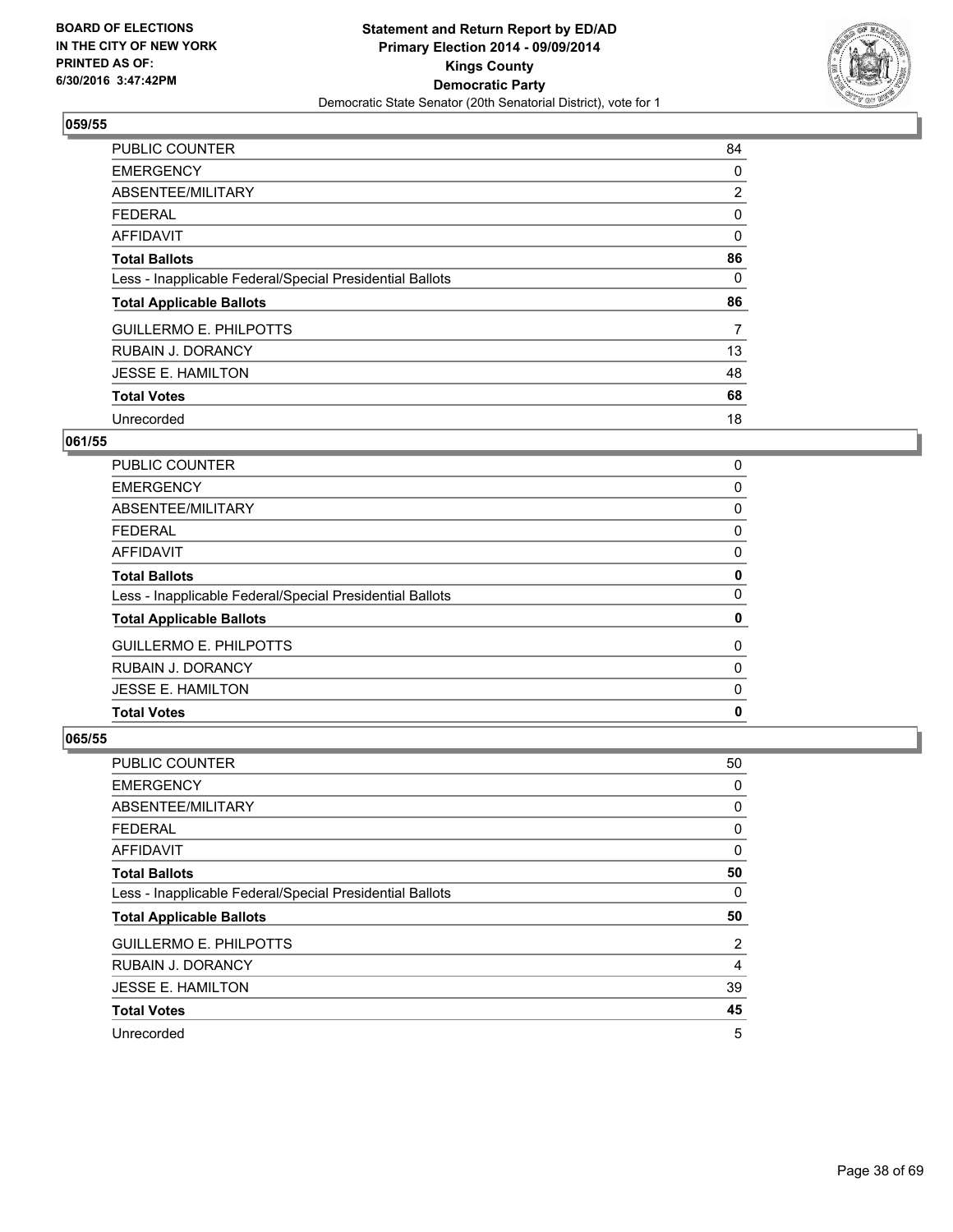

| <b>PUBLIC COUNTER</b>                                    | 76             |
|----------------------------------------------------------|----------------|
| <b>EMERGENCY</b>                                         | 0              |
| ABSENTEE/MILITARY                                        | $\overline{2}$ |
| <b>FEDERAL</b>                                           | 0              |
| AFFIDAVIT                                                |                |
| <b>Total Ballots</b>                                     | 79             |
| Less - Inapplicable Federal/Special Presidential Ballots | 0              |
| <b>Total Applicable Ballots</b>                          | 79             |
| <b>GUILLERMO E. PHILPOTTS</b>                            | 7              |
| <b>RUBAIN J. DORANCY</b>                                 | 8              |
| <b>JESSE E. HAMILTON</b>                                 | 55             |
| <b>Total Votes</b>                                       | 70             |
| Unrecorded                                               | 9              |

#### **067/55**

| <b>PUBLIC COUNTER</b>                                    | 88 |
|----------------------------------------------------------|----|
| <b>EMERGENCY</b>                                         | 0  |
| ABSENTEE/MILITARY                                        | 0  |
| <b>FEDERAL</b>                                           | 0  |
| AFFIDAVIT                                                | 1  |
| <b>Total Ballots</b>                                     | 89 |
| Less - Inapplicable Federal/Special Presidential Ballots | 0  |
| <b>Total Applicable Ballots</b>                          | 89 |
| <b>GUILLERMO E. PHILPOTTS</b>                            | 5  |
| <b>RUBAIN J. DORANCY</b>                                 | 17 |
| <b>JESSE E. HAMILTON</b>                                 | 50 |
| <b>Total Votes</b>                                       | 72 |
| Unrecorded                                               | 17 |

| <b>PUBLIC COUNTER</b>                                    | 77 |
|----------------------------------------------------------|----|
| <b>EMERGENCY</b>                                         | 0  |
| ABSENTEE/MILITARY                                        | 3  |
| <b>FEDERAL</b>                                           | 0  |
| <b>AFFIDAVIT</b>                                         | 0  |
| <b>Total Ballots</b>                                     | 80 |
| Less - Inapplicable Federal/Special Presidential Ballots | 0  |
| <b>Total Applicable Ballots</b>                          | 80 |
| <b>GUILLERMO E. PHILPOTTS</b>                            | 4  |
| <b>RUBAIN J. DORANCY</b>                                 | 9  |
| <b>JESSE E. HAMILTON</b>                                 | 51 |
| <b>Total Votes</b>                                       | 64 |
| Unrecorded                                               | 16 |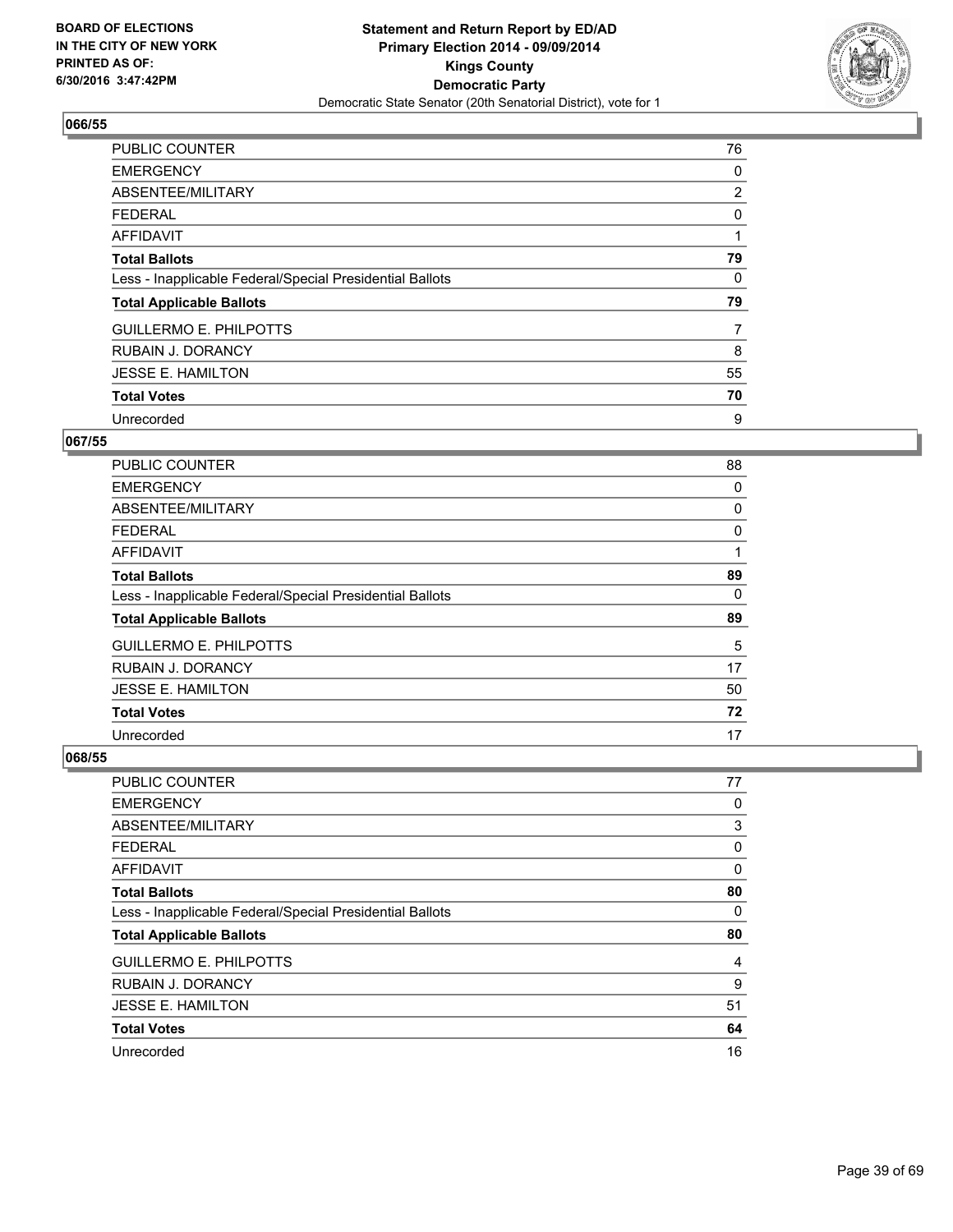

| <b>PUBLIC COUNTER</b>                                    | 94 |
|----------------------------------------------------------|----|
| <b>EMERGENCY</b>                                         | 0  |
| ABSENTEE/MILITARY                                        |    |
| <b>FEDERAL</b>                                           | 0  |
| <b>AFFIDAVIT</b>                                         |    |
| <b>Total Ballots</b>                                     | 96 |
| Less - Inapplicable Federal/Special Presidential Ballots | 0  |
| <b>Total Applicable Ballots</b>                          | 96 |
| <b>GUILLERMO E. PHILPOTTS</b>                            | 10 |
| <b>RUBAIN J. DORANCY</b>                                 | 19 |
| <b>JESSE E. HAMILTON</b>                                 | 54 |
| <b>Total Votes</b>                                       | 83 |
| Unrecorded                                               | 13 |

# **070/55**

| <b>PUBLIC COUNTER</b>                                    | 43 |
|----------------------------------------------------------|----|
| <b>EMERGENCY</b>                                         | 0  |
| ABSENTEE/MILITARY                                        | 0  |
| <b>FEDERAL</b>                                           | 0  |
| AFFIDAVIT                                                |    |
| <b>Total Ballots</b>                                     | 44 |
| Less - Inapplicable Federal/Special Presidential Ballots | 0  |
| <b>Total Applicable Ballots</b>                          | 44 |
| <b>GUILLERMO E. PHILPOTTS</b>                            |    |
| <b>RUBAIN J. DORANCY</b>                                 | 8  |
| <b>JESSE E. HAMILTON</b>                                 | 24 |
| <b>Total Votes</b>                                       | 33 |
| Unrecorded                                               | 11 |

| <b>PUBLIC COUNTER</b>                                    | 42 |
|----------------------------------------------------------|----|
| <b>EMERGENCY</b>                                         | 0  |
| ABSENTEE/MILITARY                                        | 1  |
| FEDERAL                                                  | 0  |
| <b>AFFIDAVIT</b>                                         | 0  |
| <b>Total Ballots</b>                                     | 43 |
| Less - Inapplicable Federal/Special Presidential Ballots | 0  |
| <b>Total Applicable Ballots</b>                          | 43 |
| <b>GUILLERMO E. PHILPOTTS</b>                            | 2  |
| <b>RUBAIN J. DORANCY</b>                                 | 10 |
| <b>JESSE E. HAMILTON</b>                                 | 24 |
| <b>Total Votes</b>                                       | 36 |
| Unrecorded                                               | 7  |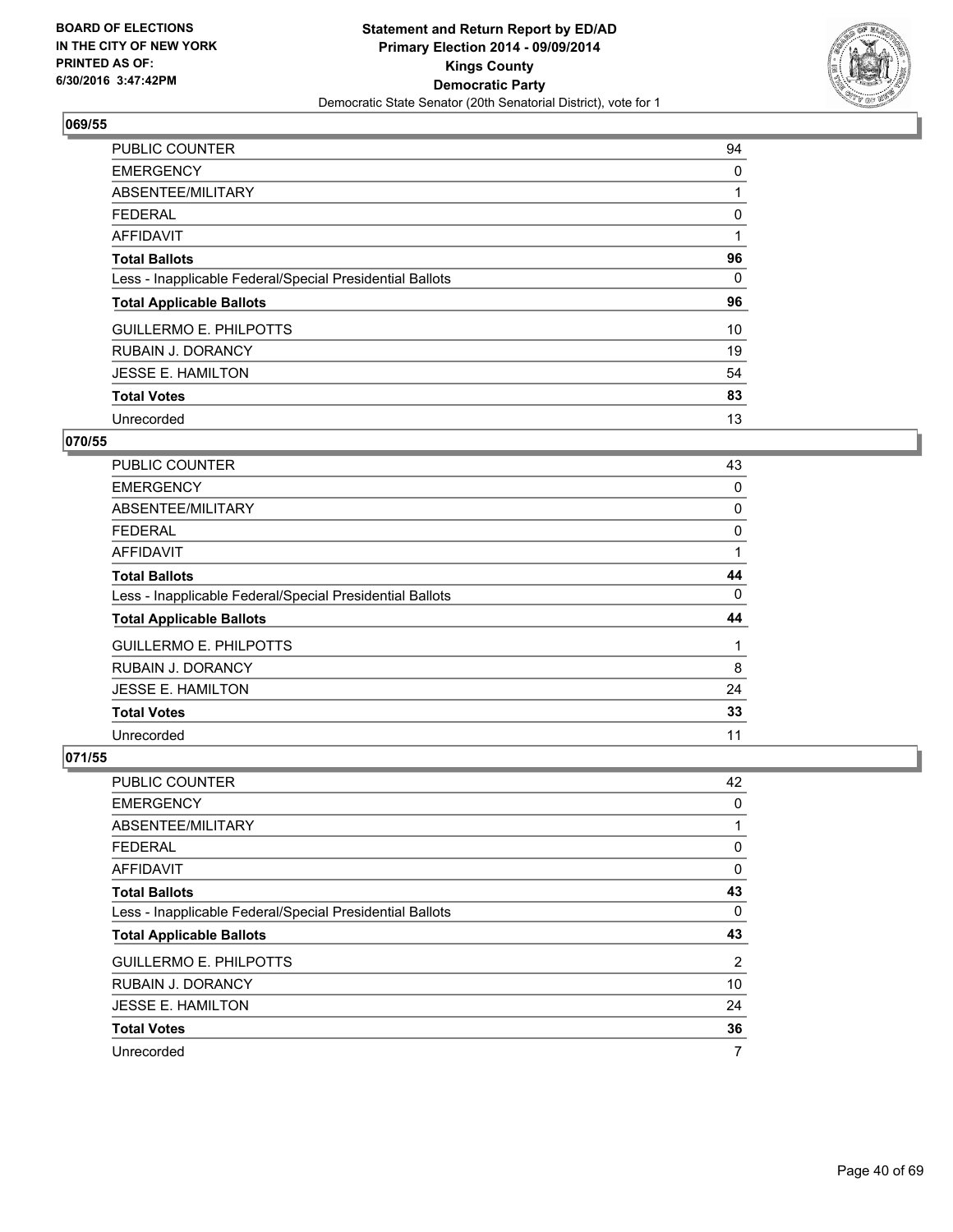

| <b>PUBLIC COUNTER</b>                                    | 110 |
|----------------------------------------------------------|-----|
| <b>EMERGENCY</b>                                         | 0   |
| ABSENTEE/MILITARY                                        | 2   |
| <b>FEDERAL</b>                                           | 0   |
| AFFIDAVIT                                                | 1   |
| <b>Total Ballots</b>                                     | 113 |
| Less - Inapplicable Federal/Special Presidential Ballots | 0   |
| <b>Total Applicable Ballots</b>                          | 113 |
| <b>GUILLERMO E. PHILPOTTS</b>                            | 3   |
| <b>RUBAIN J. DORANCY</b>                                 | 21  |
| <b>JESSE E. HAMILTON</b>                                 | 60  |
| JOHN L. SAMPSON (WRITE-IN)                               |     |
| <b>Total Votes</b>                                       | 85  |
| Unrecorded                                               | 28  |

## **073/55**

| <b>Total Votes</b>                                       | 0 |
|----------------------------------------------------------|---|
| <b>JESSE E. HAMILTON</b>                                 | 0 |
| <b>RUBAIN J. DORANCY</b>                                 | 0 |
| <b>GUILLERMO E. PHILPOTTS</b>                            | 0 |
| <b>Total Applicable Ballots</b>                          | 0 |
| Less - Inapplicable Federal/Special Presidential Ballots | 0 |
| <b>Total Ballots</b>                                     | 0 |
| <b>AFFIDAVIT</b>                                         | 0 |
| <b>FEDERAL</b>                                           | 0 |
| ABSENTEE/MILITARY                                        | 0 |
| <b>EMERGENCY</b>                                         | 0 |
| <b>PUBLIC COUNTER</b>                                    | 0 |

| <b>PUBLIC COUNTER</b>                                    | 65 |
|----------------------------------------------------------|----|
| <b>EMERGENCY</b>                                         | 0  |
| ABSENTEE/MILITARY                                        |    |
| <b>FEDERAL</b>                                           | 0  |
| <b>AFFIDAVIT</b>                                         | 2  |
| <b>Total Ballots</b>                                     | 68 |
| Less - Inapplicable Federal/Special Presidential Ballots | 0  |
| <b>Total Applicable Ballots</b>                          | 68 |
| <b>GUILLERMO E. PHILPOTTS</b>                            |    |
| <b>RUBAIN J. DORANCY</b>                                 | 18 |
| <b>JESSE E. HAMILTON</b>                                 | 41 |
| <b>Total Votes</b>                                       | 60 |
| Unrecorded                                               | 8  |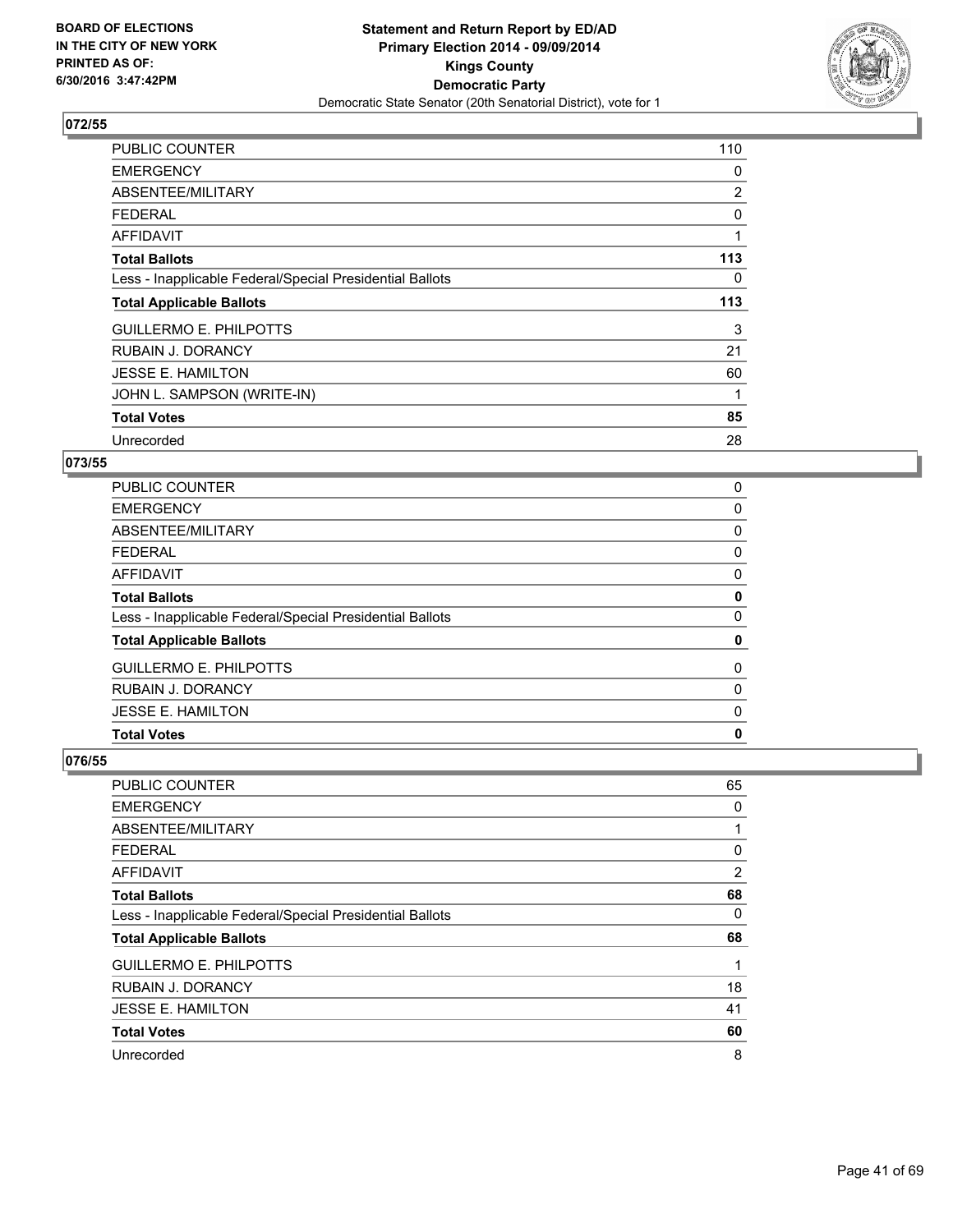

| <b>PUBLIC COUNTER</b>                                    | 110            |
|----------------------------------------------------------|----------------|
| <b>EMERGENCY</b>                                         | 0              |
| ABSENTEE/MILITARY                                        | $\overline{2}$ |
| <b>FEDERAL</b>                                           | 0              |
| AFFIDAVIT                                                | 2              |
| <b>Total Ballots</b>                                     | 114            |
| Less - Inapplicable Federal/Special Presidential Ballots | 0              |
| <b>Total Applicable Ballots</b>                          | 114            |
| <b>GUILLERMO E. PHILPOTTS</b>                            | $\overline{2}$ |
| <b>RUBAIN J. DORANCY</b>                                 | 29             |
| <b>JESSE E. HAMILTON</b>                                 | 70             |
| <b>Total Votes</b>                                       | 101            |
| Unrecorded                                               | 13             |

# **079/55**

| PUBLIC COUNTER                                           | 44 |
|----------------------------------------------------------|----|
| <b>EMERGENCY</b>                                         | 0  |
| ABSENTEE/MILITARY                                        | 12 |
| <b>FEDERAL</b>                                           | 0  |
| <b>AFFIDAVIT</b>                                         | 0  |
| <b>Total Ballots</b>                                     | 56 |
| Less - Inapplicable Federal/Special Presidential Ballots | 0  |
| <b>Total Applicable Ballots</b>                          | 56 |
| <b>GUILLERMO E. PHILPOTTS</b>                            | 3  |
| <b>RUBAIN J. DORANCY</b>                                 | 11 |
| <b>JESSE E. HAMILTON</b>                                 | 34 |
| JOHN L. SAMPSON (WRITE-IN)                               |    |
| UNATTRIBUTABLE WRITE-IN (WRITE-IN)                       | 1  |
| <b>Total Votes</b>                                       | 50 |
| Unrecorded                                               | 6  |

| <b>PUBLIC COUNTER</b>                                    | 53 |
|----------------------------------------------------------|----|
| <b>EMERGENCY</b>                                         | 0  |
| ABSENTEE/MILITARY                                        | 0  |
| <b>FEDERAL</b>                                           | 0  |
| AFFIDAVIT                                                | 0  |
| <b>Total Ballots</b>                                     | 53 |
| Less - Inapplicable Federal/Special Presidential Ballots | 0  |
| <b>Total Applicable Ballots</b>                          | 53 |
| <b>GUILLERMO E. PHILPOTTS</b>                            | 3  |
| <b>RUBAIN J. DORANCY</b>                                 | 13 |
| <b>JESSE E. HAMILTON</b>                                 | 31 |
| <b>Total Votes</b>                                       | 47 |
| Unrecorded                                               | 6  |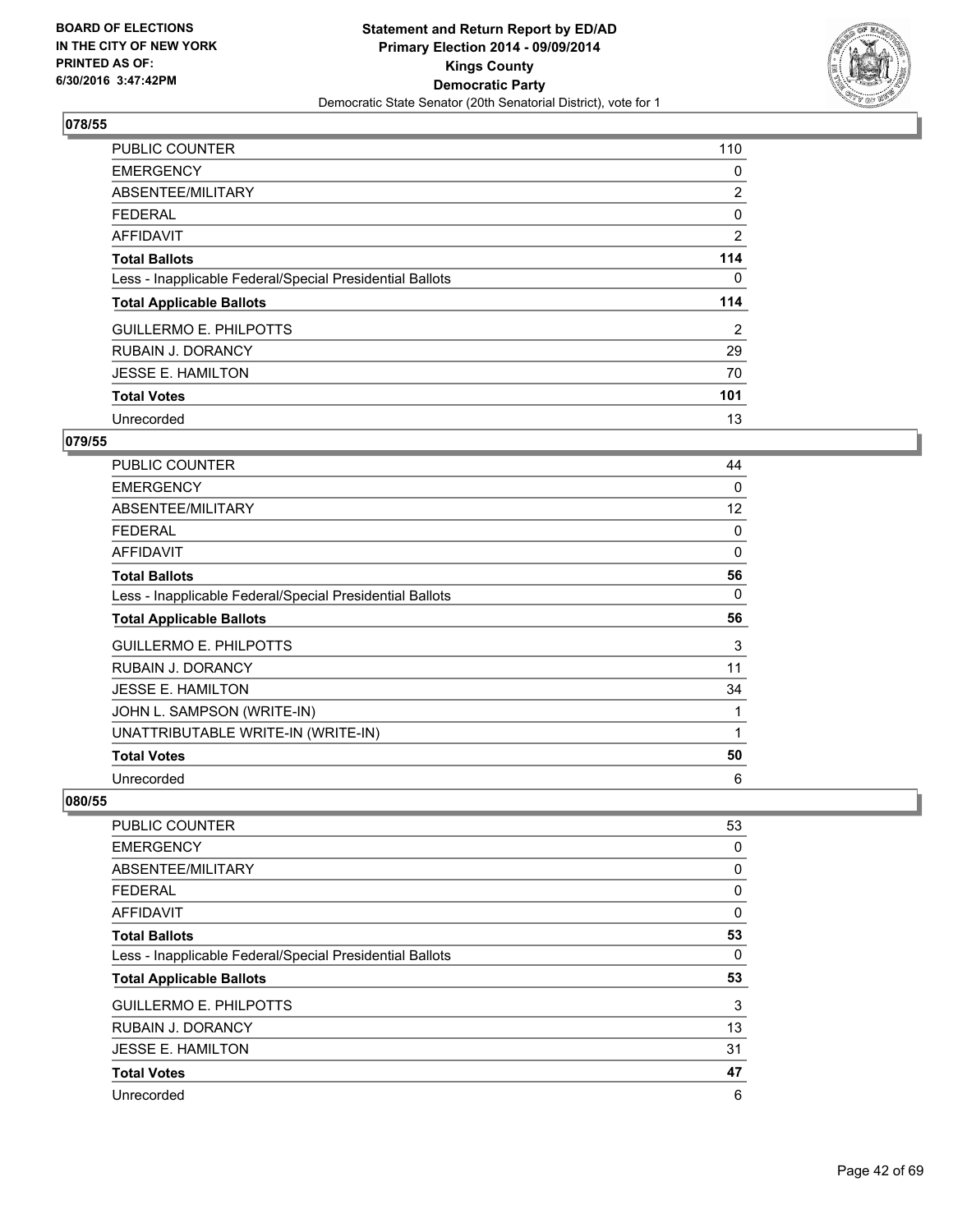

| <b>PUBLIC COUNTER</b>                                    | 47 |
|----------------------------------------------------------|----|
| <b>EMERGENCY</b>                                         | 0  |
| ABSENTEE/MILITARY                                        | 4  |
| <b>FEDERAL</b>                                           | 0  |
| AFFIDAVIT                                                |    |
| <b>Total Ballots</b>                                     | 52 |
| Less - Inapplicable Federal/Special Presidential Ballots | 0  |
| <b>Total Applicable Ballots</b>                          | 52 |
| <b>GUILLERMO E. PHILPOTTS</b>                            | 6  |
| <b>RUBAIN J. DORANCY</b>                                 | 10 |
| <b>JESSE E. HAMILTON</b>                                 | 25 |
| <b>Total Votes</b>                                       | 41 |
| Unrecorded                                               | 11 |

# **082/55**

| PUBLIC COUNTER                                           | 39 |
|----------------------------------------------------------|----|
| <b>EMERGENCY</b>                                         | 0  |
| ABSENTEE/MILITARY                                        | 4  |
| <b>FEDERAL</b>                                           | 0  |
| AFFIDAVIT                                                | 0  |
| <b>Total Ballots</b>                                     | 43 |
| Less - Inapplicable Federal/Special Presidential Ballots | 0  |
| <b>Total Applicable Ballots</b>                          | 43 |
| <b>GUILLERMO E. PHILPOTTS</b>                            | 3  |
| <b>RUBAIN J. DORANCY</b>                                 | 10 |
| <b>JESSE E. HAMILTON</b>                                 | 23 |
| UNATTRIBUTABLE WRITE-IN (WRITE-IN)                       | 1  |
| <b>Total Votes</b>                                       | 37 |
| Unrecorded                                               | 6  |

| PUBLIC COUNTER                                           | 28 |
|----------------------------------------------------------|----|
| <b>EMERGENCY</b>                                         | 0  |
| ABSENTEE/MILITARY                                        | 2  |
| <b>FEDERAL</b>                                           | 0  |
| AFFIDAVIT                                                | 0  |
| <b>Total Ballots</b>                                     | 30 |
| Less - Inapplicable Federal/Special Presidential Ballots | 0  |
| <b>Total Applicable Ballots</b>                          | 30 |
| <b>GUILLERMO E. PHILPOTTS</b>                            | 3  |
| <b>RUBAIN J. DORANCY</b>                                 | 7  |
| <b>JESSE E. HAMILTON</b>                                 | 16 |
| <b>Total Votes</b>                                       | 26 |
| Unrecorded                                               | 4  |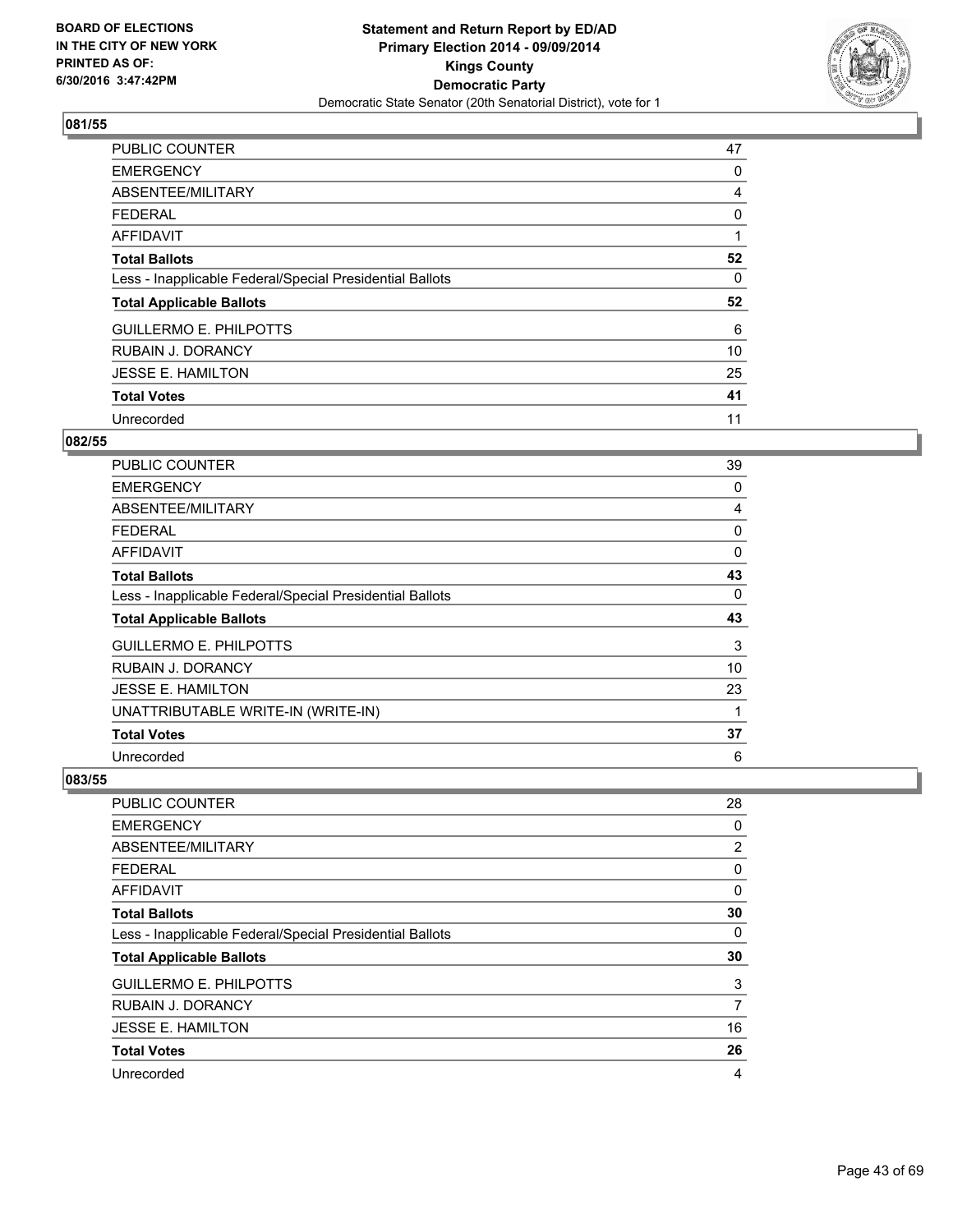

| <b>PUBLIC COUNTER</b>                                    | 85 |
|----------------------------------------------------------|----|
| <b>EMERGENCY</b>                                         | 0  |
| ABSENTEE/MILITARY                                        | 3  |
| <b>FEDERAL</b>                                           | 0  |
| <b>AFFIDAVIT</b>                                         | 0  |
| <b>Total Ballots</b>                                     | 88 |
| Less - Inapplicable Federal/Special Presidential Ballots | 0  |
| <b>Total Applicable Ballots</b>                          | 88 |
| <b>GUILLERMO E. PHILPOTTS</b>                            | 4  |
| <b>RUBAIN J. DORANCY</b>                                 | 24 |
| <b>JESSE E. HAMILTON</b>                                 | 55 |
| <b>Total Votes</b>                                       | 83 |
| Unrecorded                                               | 5  |

## **085/55**

| <b>PUBLIC COUNTER</b>                                    | 87 |
|----------------------------------------------------------|----|
| <b>EMERGENCY</b>                                         | 0  |
| ABSENTEE/MILITARY                                        | 0  |
| <b>FEDERAL</b>                                           | 0  |
| AFFIDAVIT                                                |    |
| <b>Total Ballots</b>                                     | 88 |
| Less - Inapplicable Federal/Special Presidential Ballots | 0  |
| <b>Total Applicable Ballots</b>                          | 88 |
| <b>GUILLERMO E. PHILPOTTS</b>                            | 5  |
| <b>RUBAIN J. DORANCY</b>                                 | 18 |
| <b>JESSE E. HAMILTON</b>                                 | 56 |
| <b>Total Votes</b>                                       | 79 |
| Unrecorded                                               | 9  |

| <b>PUBLIC COUNTER</b>                                    | 25 |
|----------------------------------------------------------|----|
| <b>EMERGENCY</b>                                         | 0  |
| ABSENTEE/MILITARY                                        | 0  |
| <b>FEDERAL</b>                                           | 0  |
| AFFIDAVIT                                                | 0  |
| <b>Total Ballots</b>                                     | 25 |
| Less - Inapplicable Federal/Special Presidential Ballots | 0  |
| <b>Total Applicable Ballots</b>                          | 25 |
| <b>GUILLERMO E. PHILPOTTS</b>                            | 1  |
| <b>RUBAIN J. DORANCY</b>                                 | 4  |
| <b>JESSE E. HAMILTON</b>                                 | 19 |
| <b>Total Votes</b>                                       | 24 |
| Unrecorded                                               | 1  |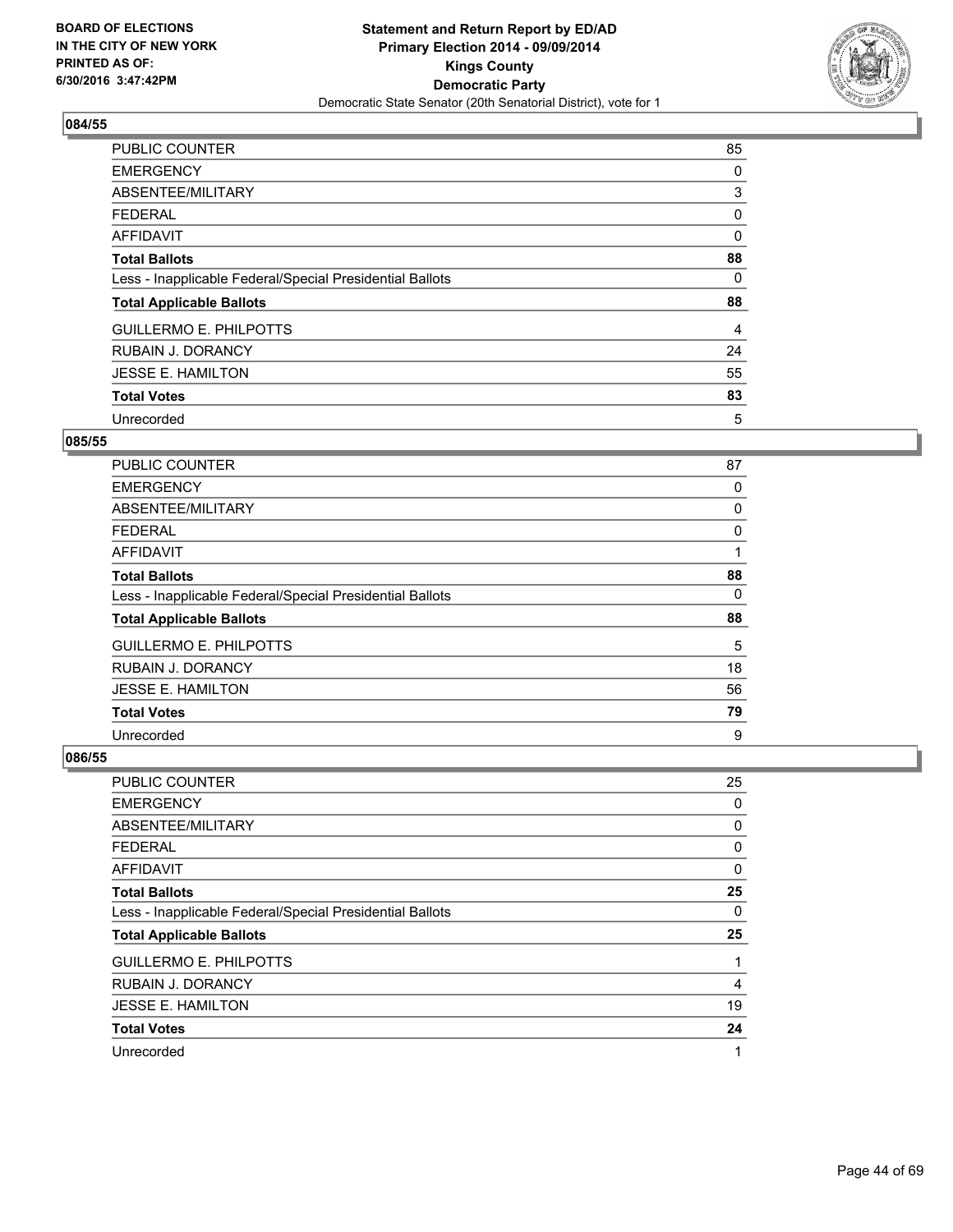

| <b>PUBLIC COUNTER</b>                                    | 83 |
|----------------------------------------------------------|----|
| <b>EMERGENCY</b>                                         | 0  |
| ABSENTEE/MILITARY                                        | 0  |
| <b>FEDERAL</b>                                           | 0  |
| <b>AFFIDAVIT</b>                                         |    |
| <b>Total Ballots</b>                                     | 84 |
| Less - Inapplicable Federal/Special Presidential Ballots | 0  |
| <b>Total Applicable Ballots</b>                          | 84 |
| <b>GUILLERMO E. PHILPOTTS</b>                            | 4  |
| <b>RUBAIN J. DORANCY</b>                                 | 25 |
| <b>JESSE E. HAMILTON</b>                                 | 48 |
| <b>Total Votes</b>                                       | 77 |
| Unrecorded                                               | 7  |

# **088/55**

| <b>PUBLIC COUNTER</b>                                    | 81             |
|----------------------------------------------------------|----------------|
| <b>EMERGENCY</b>                                         | 0              |
| ABSENTEE/MILITARY                                        | 0              |
| <b>FEDERAL</b>                                           | 0              |
| AFFIDAVIT                                                |                |
| <b>Total Ballots</b>                                     | 82             |
| Less - Inapplicable Federal/Special Presidential Ballots | 0              |
| <b>Total Applicable Ballots</b>                          | 82             |
| <b>GUILLERMO E. PHILPOTTS</b>                            | 4              |
| <b>RUBAIN J. DORANCY</b>                                 | 14             |
| <b>JESSE E. HAMILTON</b>                                 | 62             |
| <b>Total Votes</b>                                       | 80             |
| Unrecorded                                               | $\overline{2}$ |

| PUBLIC COUNTER                                           | 88 |
|----------------------------------------------------------|----|
| <b>EMERGENCY</b>                                         | 0  |
| ABSENTEE/MILITARY                                        | 1  |
| <b>FEDERAL</b>                                           | 0  |
| AFFIDAVIT                                                | 1  |
| <b>Total Ballots</b>                                     | 90 |
| Less - Inapplicable Federal/Special Presidential Ballots | 0  |
| <b>Total Applicable Ballots</b>                          | 90 |
| <b>GUILLERMO E. PHILPOTTS</b>                            | 7  |
| <b>RUBAIN J. DORANCY</b>                                 | 27 |
| <b>JESSE E. HAMILTON</b>                                 | 50 |
| <b>Total Votes</b>                                       | 84 |
| Unrecorded                                               | 6  |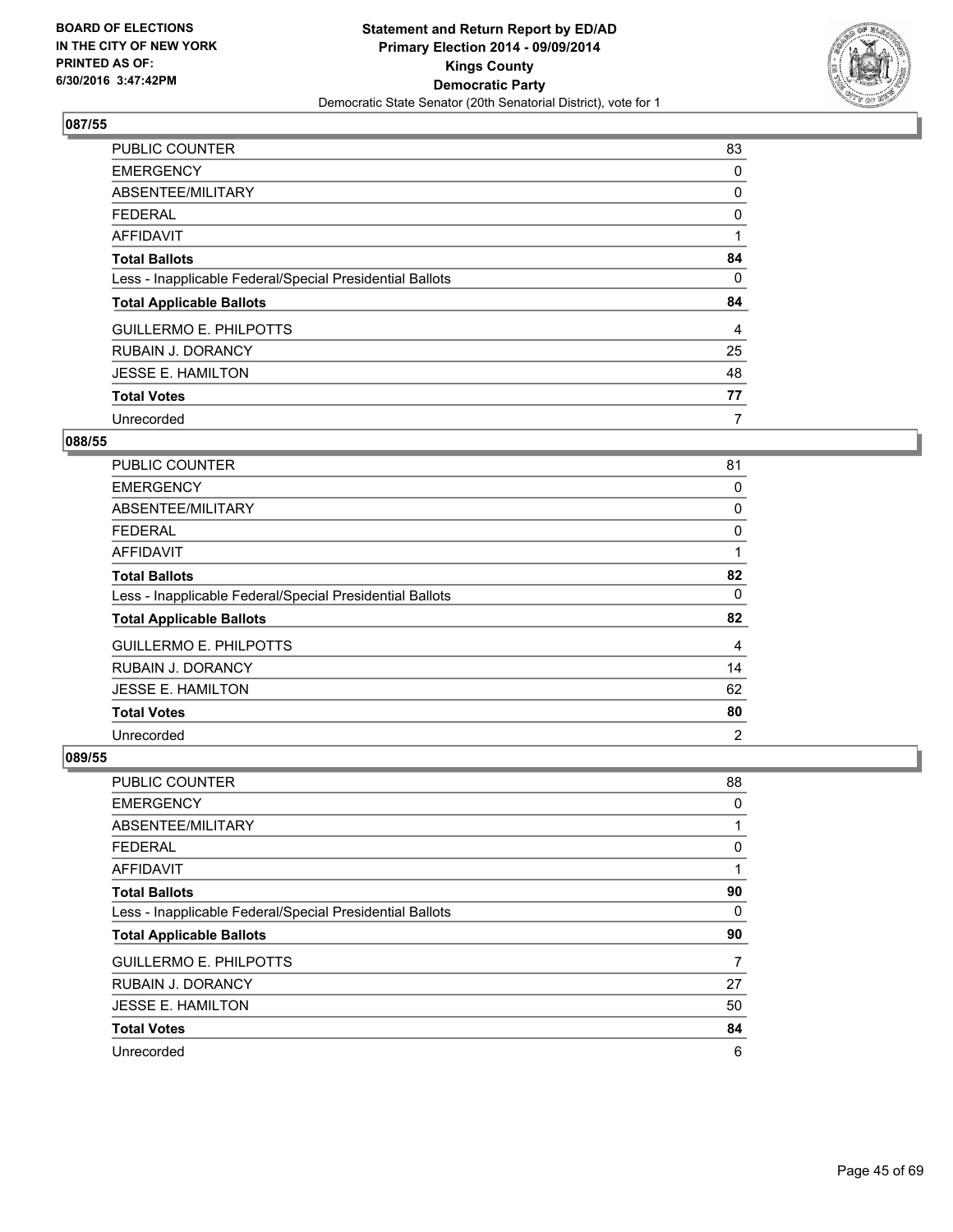

| <b>PUBLIC COUNTER</b>                                    | 48 |
|----------------------------------------------------------|----|
| <b>EMERGENCY</b>                                         | 0  |
| ABSENTEE/MILITARY                                        | 3  |
| <b>FEDERAL</b>                                           | 0  |
| AFFIDAVIT                                                | 0  |
| <b>Total Ballots</b>                                     | 51 |
| Less - Inapplicable Federal/Special Presidential Ballots | 0  |
| <b>Total Applicable Ballots</b>                          | 51 |
| <b>GUILLERMO E. PHILPOTTS</b>                            | 0  |
| <b>RUBAIN J. DORANCY</b>                                 | 10 |
| <b>JESSE E. HAMILTON</b>                                 | 32 |
| UNATTRIBUTABLE WRITE-IN (WRITE-IN)                       | 1  |
|                                                          |    |
| <b>Total Votes</b>                                       | 43 |

#### **091/55**

| <b>PUBLIC COUNTER</b>                                    | 112         |
|----------------------------------------------------------|-------------|
| <b>EMERGENCY</b>                                         | 0           |
| ABSENTEE/MILITARY                                        | 4           |
| <b>FEDERAL</b>                                           | 0           |
| AFFIDAVIT                                                | 0           |
| <b>Total Ballots</b>                                     | 116         |
| Less - Inapplicable Federal/Special Presidential Ballots | 0           |
| <b>Total Applicable Ballots</b>                          | 116         |
| <b>GUILLERMO E. PHILPOTTS</b>                            | 12          |
| <b>RUBAIN J. DORANCY</b>                                 | 23          |
| <b>JESSE E. HAMILTON</b>                                 | 64          |
| UNATTRIBUTABLE WRITE-IN (WRITE-IN)                       | $\mathbf 1$ |
| <b>Total Votes</b>                                       | 100         |
| Unrecorded                                               | 16          |

| PUBLIC COUNTER                                           | 88 |
|----------------------------------------------------------|----|
| <b>EMERGENCY</b>                                         | 0  |
| ABSENTEE/MILITARY                                        | 0  |
| <b>FEDERAL</b>                                           | 0  |
| AFFIDAVIT                                                | 1  |
| <b>Total Ballots</b>                                     | 89 |
| Less - Inapplicable Federal/Special Presidential Ballots | 0  |
|                                                          |    |
| <b>Total Applicable Ballots</b>                          | 89 |
| <b>GUILLERMO E. PHILPOTTS</b>                            | 4  |
| <b>RUBAIN J. DORANCY</b>                                 | 18 |
| <b>JESSE E. HAMILTON</b>                                 | 56 |
| JOHN L. SAMPSON (WRITE-IN)                               | 1  |
| <b>Total Votes</b>                                       | 79 |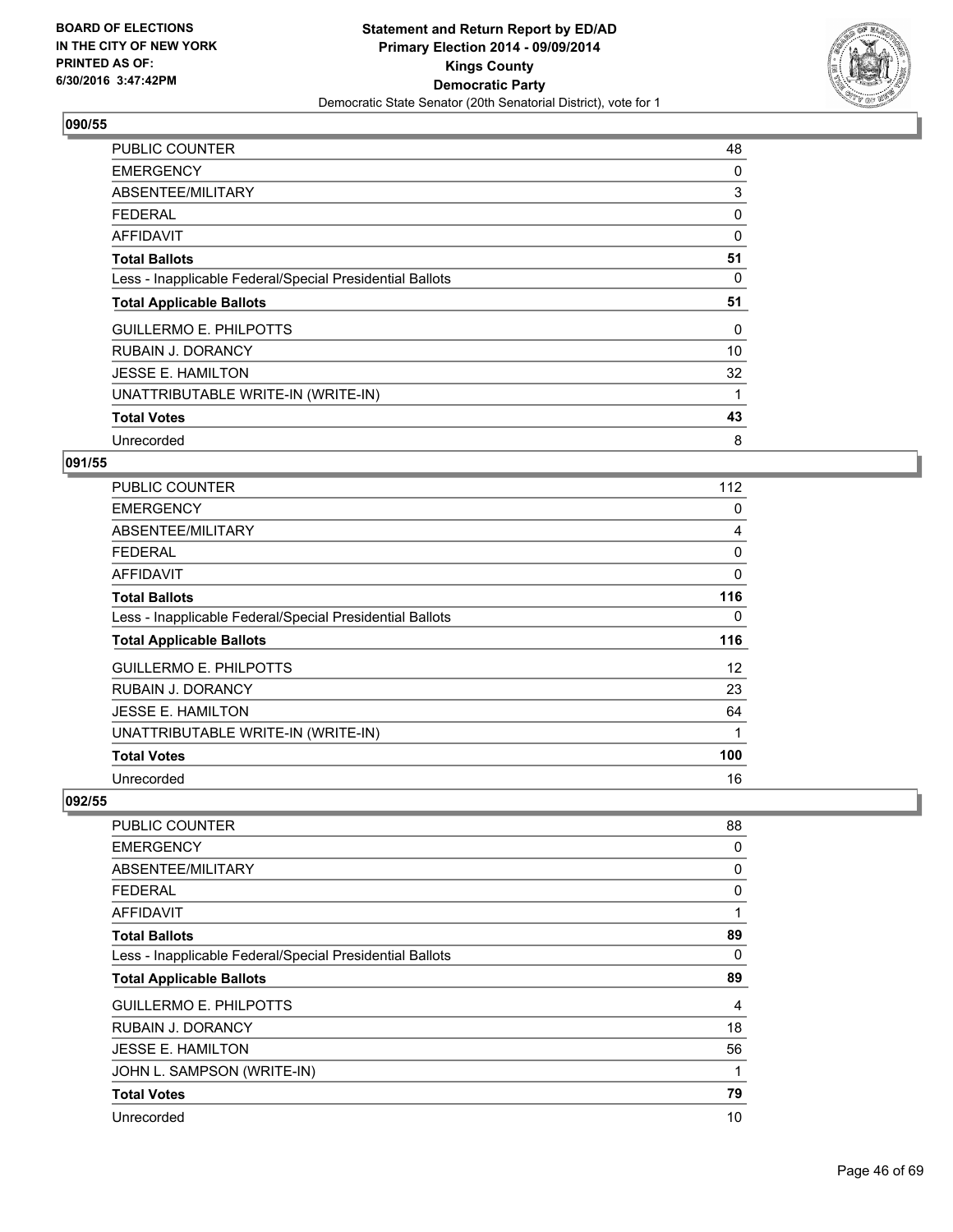

| <b>PUBLIC COUNTER</b>                                    | 67 |
|----------------------------------------------------------|----|
| <b>EMERGENCY</b>                                         | 0  |
| ABSENTEE/MILITARY                                        | 3  |
| <b>FEDERAL</b>                                           | 0  |
| <b>AFFIDAVIT</b>                                         | 0  |
| <b>Total Ballots</b>                                     | 70 |
| Less - Inapplicable Federal/Special Presidential Ballots | 0  |
| <b>Total Applicable Ballots</b>                          | 70 |
| <b>GUILLERMO E. PHILPOTTS</b>                            | 3  |
| RUBAIN J. DORANCY                                        | 11 |
| <b>JESSE E. HAMILTON</b>                                 | 45 |
| CHARLES BARRON (WRITE-IN)                                | 1  |
| <b>Total Votes</b>                                       | 60 |
| Unrecorded                                               | 10 |

## **094/55**

| PUBLIC COUNTER                                           | 70 |
|----------------------------------------------------------|----|
| <b>EMERGENCY</b>                                         | 0  |
| ABSENTEE/MILITARY                                        | 1  |
| <b>FEDERAL</b>                                           | 0  |
| AFFIDAVIT                                                | 0  |
| <b>Total Ballots</b>                                     | 71 |
| Less - Inapplicable Federal/Special Presidential Ballots | 0  |
| <b>Total Applicable Ballots</b>                          | 71 |
| <b>GUILLERMO E. PHILPOTTS</b>                            | 4  |
| <b>RUBAIN J. DORANCY</b>                                 | 15 |
| <b>JESSE E. HAMILTON</b>                                 | 47 |
| <b>Total Votes</b>                                       | 66 |
| Unrecorded                                               | 5  |

| PUBLIC COUNTER                                           | 18 |
|----------------------------------------------------------|----|
| <b>EMERGENCY</b>                                         | 0  |
| ABSENTEE/MILITARY                                        | 0  |
| <b>FEDERAL</b>                                           | 0  |
| <b>AFFIDAVIT</b>                                         | 0  |
| <b>Total Ballots</b>                                     | 18 |
| Less - Inapplicable Federal/Special Presidential Ballots | 0  |
| <b>Total Applicable Ballots</b>                          | 18 |
| <b>GUILLERMO E. PHILPOTTS</b>                            | 0  |
| <b>RUBAIN J. DORANCY</b>                                 | 7  |
| <b>JESSE E. HAMILTON</b>                                 | 11 |
| <b>Total Votes</b>                                       | 18 |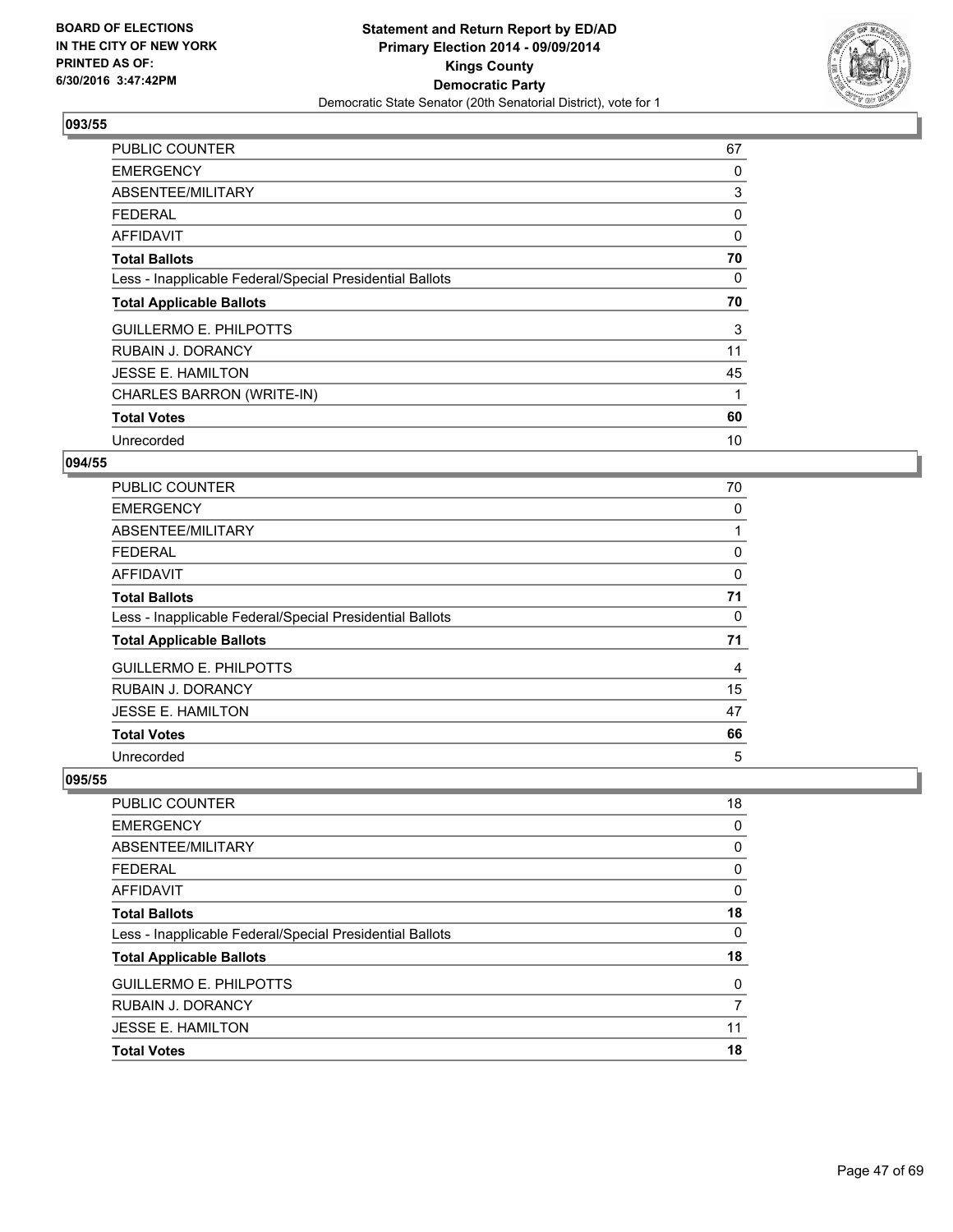

| <b>PUBLIC COUNTER</b>                                    | 25 |
|----------------------------------------------------------|----|
| <b>EMERGENCY</b>                                         | 0  |
| ABSENTEE/MILITARY                                        |    |
| <b>FEDERAL</b>                                           | 0  |
| <b>AFFIDAVIT</b>                                         | 0  |
| <b>Total Ballots</b>                                     | 26 |
| Less - Inapplicable Federal/Special Presidential Ballots | 0  |
| <b>Total Applicable Ballots</b>                          | 26 |
| <b>GUILLERMO E. PHILPOTTS</b>                            | 3  |
| <b>RUBAIN J. DORANCY</b>                                 | 4  |
| <b>JESSE E. HAMILTON</b>                                 | 19 |
| <b>Total Votes</b>                                       | 26 |

## **097/55**

| <b>PUBLIC COUNTER</b>                                    | 83 |
|----------------------------------------------------------|----|
| <b>EMERGENCY</b>                                         | 0  |
| ABSENTEE/MILITARY                                        | 2  |
| <b>FEDERAL</b>                                           | 0  |
| AFFIDAVIT                                                | 0  |
| <b>Total Ballots</b>                                     | 85 |
| Less - Inapplicable Federal/Special Presidential Ballots | 0  |
| <b>Total Applicable Ballots</b>                          | 85 |
| <b>GUILLERMO E. PHILPOTTS</b>                            | 2  |
| <b>RUBAIN J. DORANCY</b>                                 | 15 |
| <b>JESSE E. HAMILTON</b>                                 | 51 |
| JOHN SAMPSON (WRITE-IN)                                  | 2  |
| <b>Total Votes</b>                                       | 70 |
| Unrecorded                                               | 15 |

| <b>PUBLIC COUNTER</b>                                    | 15 |
|----------------------------------------------------------|----|
| <b>EMERGENCY</b>                                         | 0  |
| ABSENTEE/MILITARY                                        | 0  |
| <b>FEDERAL</b>                                           | 0  |
| <b>AFFIDAVIT</b>                                         | 0  |
| <b>Total Ballots</b>                                     | 15 |
| Less - Inapplicable Federal/Special Presidential Ballots | 0  |
| <b>Total Applicable Ballots</b>                          | 15 |
| <b>GUILLERMO E. PHILPOTTS</b>                            | 0  |
| <b>RUBAIN J. DORANCY</b>                                 | 4  |
| <b>JESSE E. HAMILTON</b>                                 | 6  |
| <b>Total Votes</b>                                       | 10 |
| Unrecorded                                               | 5  |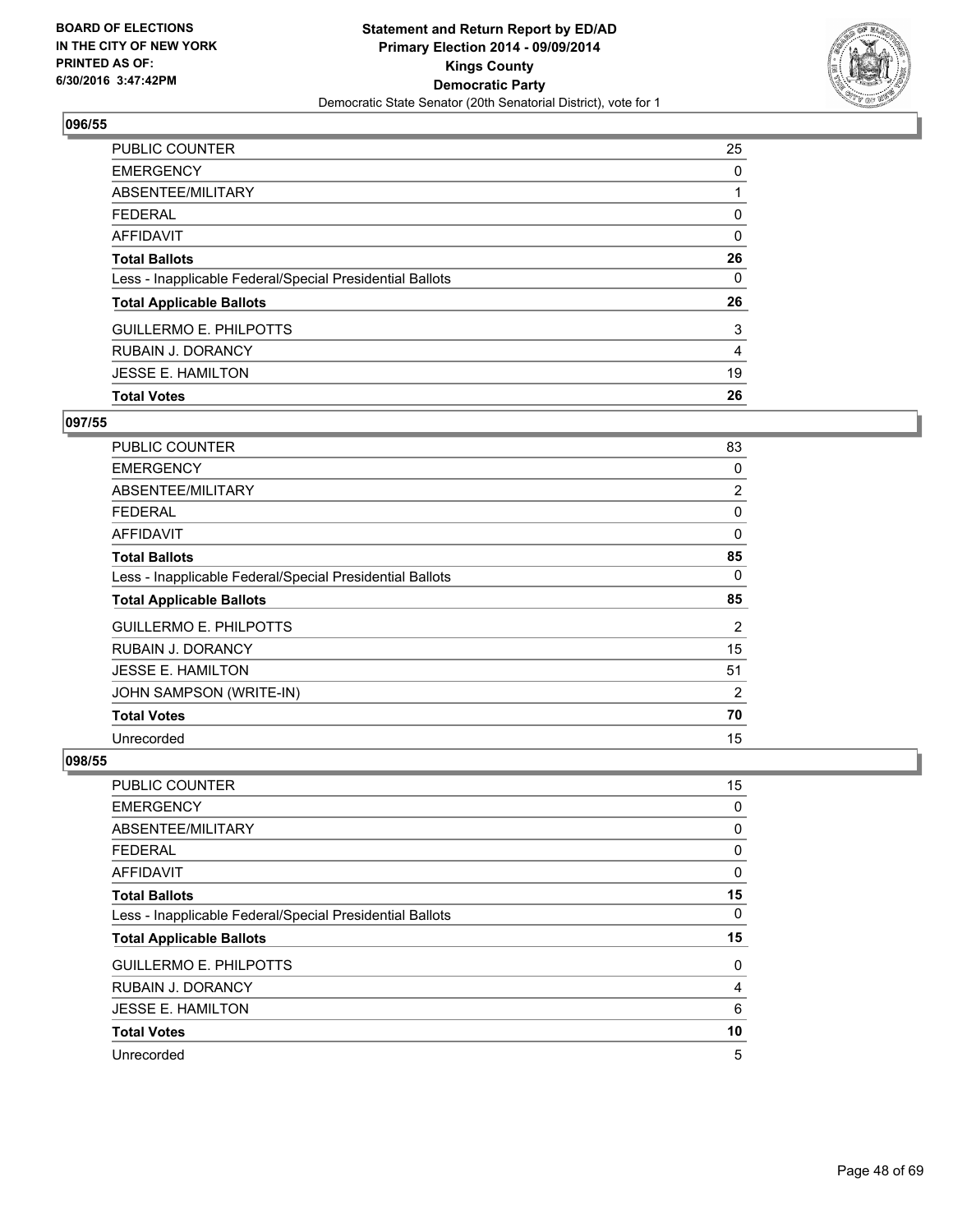

| <b>PUBLIC COUNTER</b>                                    | 29             |
|----------------------------------------------------------|----------------|
| <b>EMERGENCY</b>                                         | 0              |
| ABSENTEE/MILITARY                                        | 0              |
| <b>FEDERAL</b>                                           | 0              |
| <b>AFFIDAVIT</b>                                         | 0              |
| <b>Total Ballots</b>                                     | 29             |
| Less - Inapplicable Federal/Special Presidential Ballots | 0              |
| <b>Total Applicable Ballots</b>                          | 29             |
| <b>GUILLERMO E. PHILPOTTS</b>                            | $\overline{2}$ |
| <b>RUBAIN J. DORANCY</b>                                 | 3              |
| <b>JESSE E. HAMILTON</b>                                 | 23             |
| <b>Total Votes</b>                                       | 28             |
| Unrecorded                                               | 1              |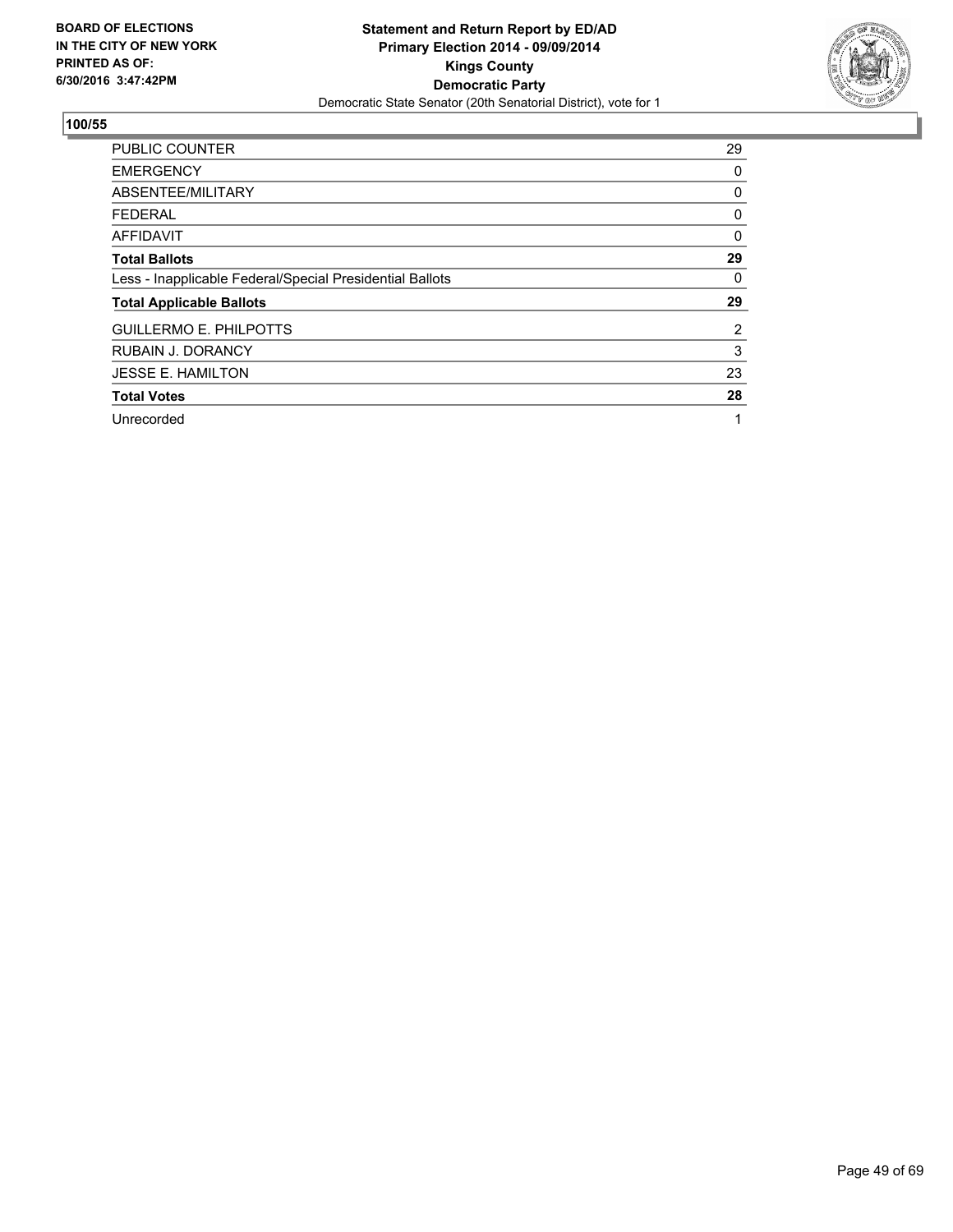

| <b>PUBLIC COUNTER</b>                                    | 31 |
|----------------------------------------------------------|----|
| <b>EMERGENCY</b>                                         | 0  |
| ABSENTEE/MILITARY                                        | 0  |
| <b>FEDERAL</b>                                           | 0  |
| <b>AFFIDAVIT</b>                                         | 0  |
| <b>Total Ballots</b>                                     | 31 |
| Less - Inapplicable Federal/Special Presidential Ballots | 0  |
| <b>Total Applicable Ballots</b>                          | 31 |
| <b>GUILLERMO E. PHILPOTTS</b>                            | 2  |
| <b>RUBAIN J. DORANCY</b>                                 | 8  |
| <b>JESSE E. HAMILTON</b>                                 | 18 |
| JOHN L. SAMPSON (WRITE-IN)                               | 1  |
| <b>Total Votes</b>                                       | 29 |
| Unrecorded                                               | 2  |

## **075/56**

| <b>PUBLIC COUNTER</b>                                    | 37 |
|----------------------------------------------------------|----|
| <b>EMERGENCY</b>                                         | 0  |
| ABSENTEE/MILITARY                                        | 0  |
| <b>FEDERAL</b>                                           | 0  |
| <b>AFFIDAVIT</b>                                         | 1  |
| <b>Total Ballots</b>                                     | 38 |
| Less - Inapplicable Federal/Special Presidential Ballots | 0  |
| <b>Total Applicable Ballots</b>                          | 38 |
| <b>GUILLERMO E. PHILPOTTS</b>                            | 0  |
| <b>RUBAIN J. DORANCY</b>                                 | 12 |
| <b>JESSE E. HAMILTON</b>                                 | 24 |
| <b>Total Votes</b>                                       | 36 |
| Unrecorded                                               | 2  |

| PUBLIC COUNTER                                           | 42 |
|----------------------------------------------------------|----|
| <b>EMERGENCY</b>                                         | 0  |
| ABSENTEE/MILITARY                                        | 3  |
| <b>FEDERAL</b>                                           | 0  |
| AFFIDAVIT                                                | 0  |
| <b>Total Ballots</b>                                     | 45 |
| Less - Inapplicable Federal/Special Presidential Ballots | 0  |
| <b>Total Applicable Ballots</b>                          | 45 |
|                                                          |    |
| <b>GUILLERMO E. PHILPOTTS</b>                            | 0  |
| RUBAIN J. DORANCY                                        | 4  |
| <b>JESSE E. HAMILTON</b>                                 | 38 |
| UNATTRIBUTABLE WRITE-IN (WRITE-IN)                       | 2  |
| <b>Total Votes</b>                                       | 44 |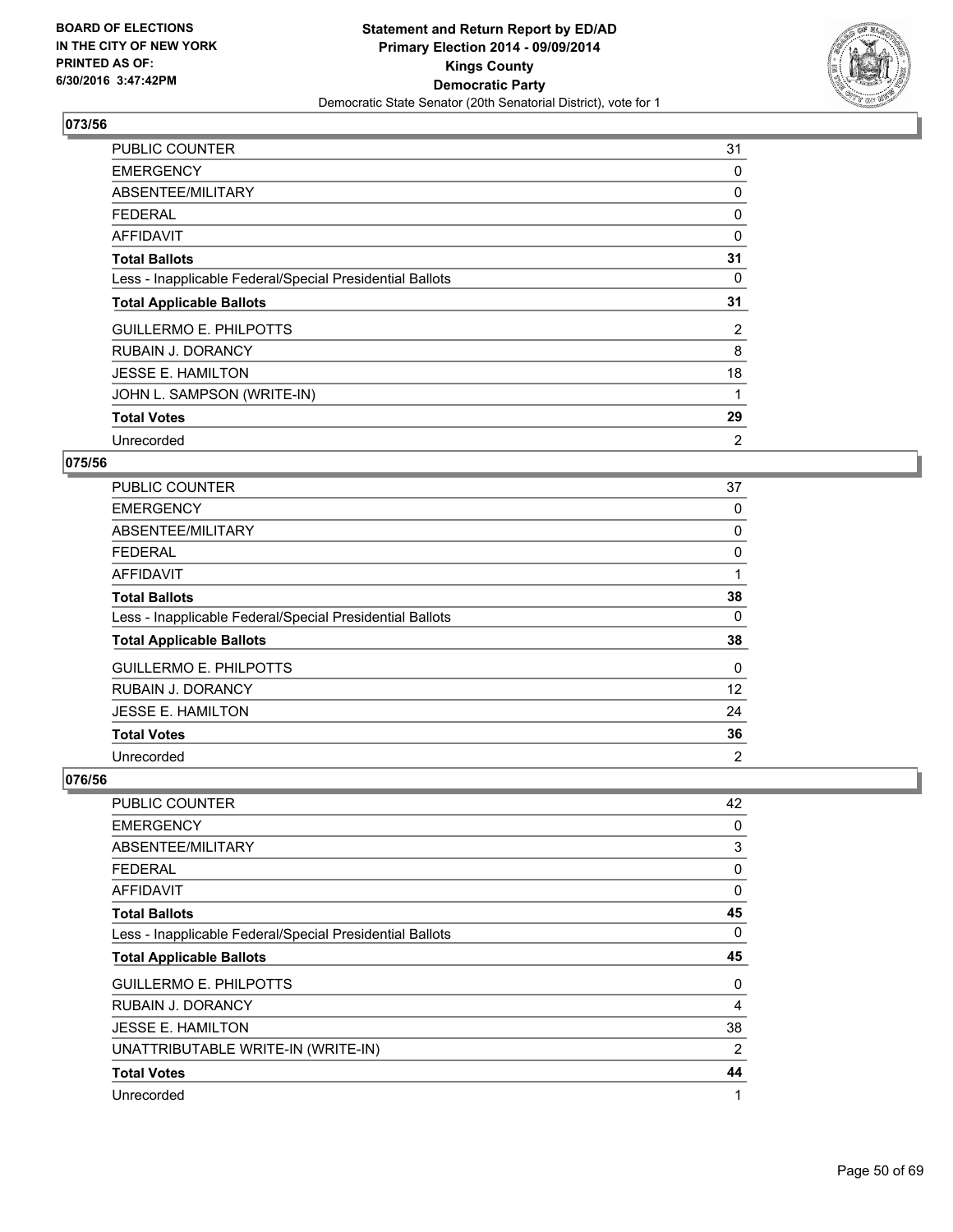

| <b>PUBLIC COUNTER</b>                                    | 80 |
|----------------------------------------------------------|----|
| <b>EMERGENCY</b>                                         | 0  |
| ABSENTEE/MILITARY                                        | 2  |
| <b>FEDERAL</b>                                           | 0  |
| <b>AFFIDAVIT</b>                                         | 0  |
| <b>Total Ballots</b>                                     | 82 |
| Less - Inapplicable Federal/Special Presidential Ballots | 0  |
| <b>Total Applicable Ballots</b>                          | 82 |
| <b>GUILLERMO E. PHILPOTTS</b>                            | 6  |
| <b>RUBAIN J. DORANCY</b>                                 | 14 |
| <b>JESSE E. HAMILTON</b>                                 | 61 |
| <b>Total Votes</b>                                       | 81 |
| Unrecorded                                               | 1  |

| <b>PUBLIC COUNTER</b>                                    | 69 |
|----------------------------------------------------------|----|
| <b>EMERGENCY</b>                                         | 0  |
| ABSENTEE/MILITARY                                        | 0  |
| FEDERAL                                                  | 0  |
| <b>AFFIDAVIT</b>                                         | 1  |
| <b>Total Ballots</b>                                     | 70 |
| Less - Inapplicable Federal/Special Presidential Ballots | 0  |
| <b>Total Applicable Ballots</b>                          | 70 |
| <b>GUILLERMO E. PHILPOTTS</b>                            | 3  |
| <b>RUBAIN J. DORANCY</b>                                 | 17 |
| <b>JESSE E. HAMILTON</b>                                 | 47 |
| <b>Total Votes</b>                                       | 67 |
| Unrecorded                                               | 3  |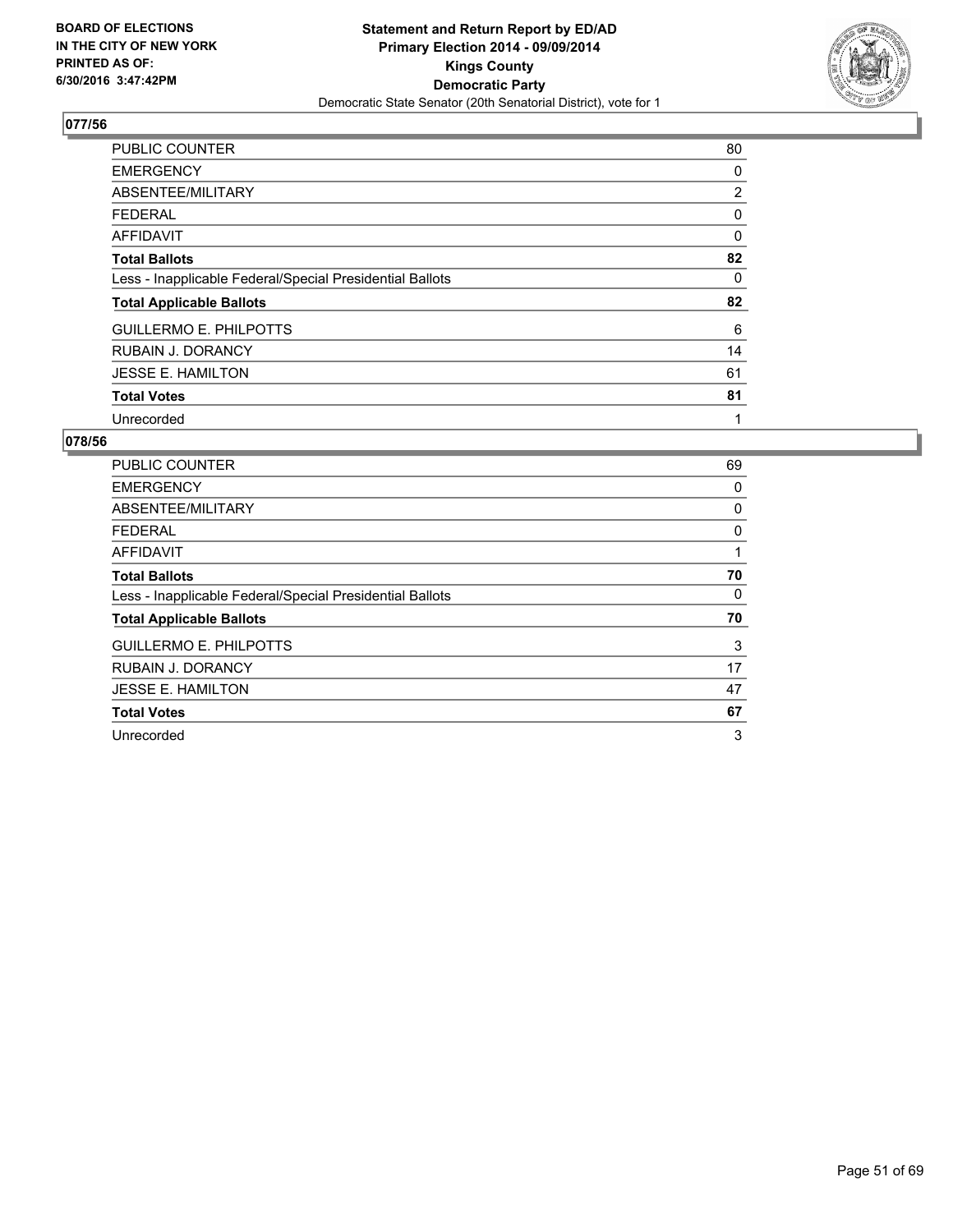

| <b>PUBLIC COUNTER</b>                                    | 79 |
|----------------------------------------------------------|----|
| <b>EMERGENCY</b>                                         | 0  |
| ABSENTEE/MILITARY                                        | 0  |
| <b>FEDERAL</b>                                           | 0  |
| <b>AFFIDAVIT</b>                                         | 0  |
| <b>Total Ballots</b>                                     | 79 |
| Less - Inapplicable Federal/Special Presidential Ballots | 0  |
| <b>Total Applicable Ballots</b>                          | 79 |
| <b>GUILLERMO E. PHILPOTTS</b>                            | 3  |
| <b>RUBAIN J. DORANCY</b>                                 | 20 |
| JESSE E. HAMILTON                                        | 52 |
| <b>Total Votes</b>                                       | 75 |
| Unrecorded                                               | 4  |

#### **068/57**

| <b>PUBLIC COUNTER</b>                                    | 145            |
|----------------------------------------------------------|----------------|
| <b>EMERGENCY</b>                                         | 0              |
| ABSENTEE/MILITARY                                        | $\overline{2}$ |
| <b>FEDERAL</b>                                           | 0              |
| AFFIDAVIT                                                | 4              |
| <b>Total Ballots</b>                                     | 151            |
| Less - Inapplicable Federal/Special Presidential Ballots | 0              |
| <b>Total Applicable Ballots</b>                          | 151            |
| <b>GUILLERMO E. PHILPOTTS</b>                            | 4              |
| <b>RUBAIN J. DORANCY</b>                                 | 52             |
| <b>JESSE E. HAMILTON</b>                                 | 88             |
| <b>Total Votes</b>                                       | 144            |
| Unrecorded                                               | 7              |

| <b>PUBLIC COUNTER</b>                                    | 95 |
|----------------------------------------------------------|----|
| <b>EMERGENCY</b>                                         | 0  |
| ABSENTEE/MILITARY                                        | 2  |
| <b>FEDERAL</b>                                           | 0  |
| AFFIDAVIT                                                | 2  |
| <b>Total Ballots</b>                                     | 99 |
| Less - Inapplicable Federal/Special Presidential Ballots | 0  |
| <b>Total Applicable Ballots</b>                          | 99 |
| <b>GUILLERMO E. PHILPOTTS</b>                            | 9  |
| <b>RUBAIN J. DORANCY</b>                                 | 26 |
| <b>JESSE E. HAMILTON</b>                                 | 59 |
| <b>Total Votes</b>                                       | 94 |
| Unrecorded                                               | 5  |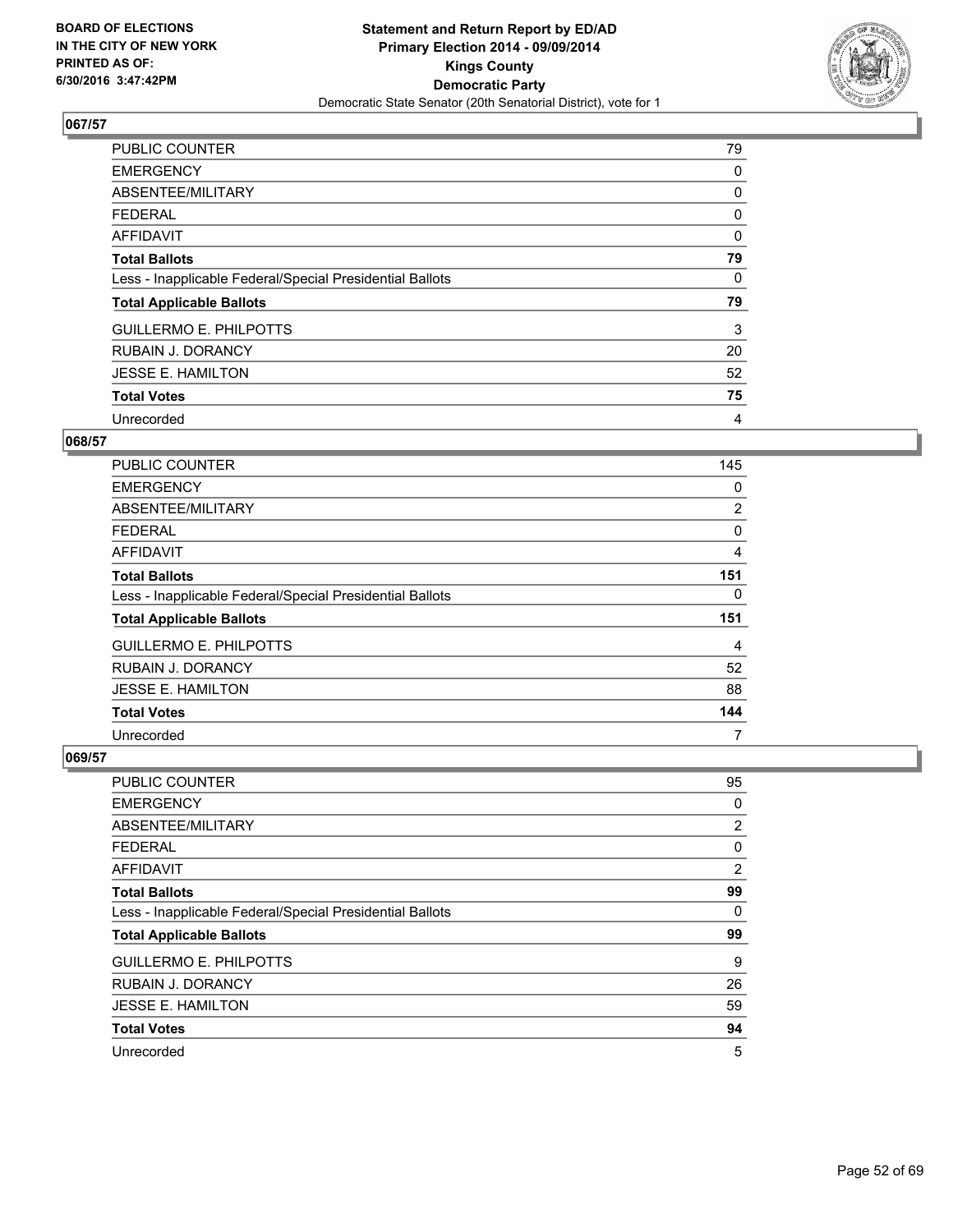

| <b>PUBLIC COUNTER</b>                                    | 112 |
|----------------------------------------------------------|-----|
| <b>EMERGENCY</b>                                         | 0   |
| ABSENTEE/MILITARY                                        |     |
| <b>FEDERAL</b>                                           | 0   |
| <b>AFFIDAVIT</b>                                         |     |
| <b>Total Ballots</b>                                     | 114 |
| Less - Inapplicable Federal/Special Presidential Ballots | 0   |
| <b>Total Applicable Ballots</b>                          | 114 |
| <b>GUILLERMO E. PHILPOTTS</b>                            | 4   |
| <b>RUBAIN J. DORANCY</b>                                 | 35  |
| <b>JESSE E. HAMILTON</b>                                 | 66  |
| <b>Total Votes</b>                                       | 105 |
| Unrecorded                                               | 9   |

# **071/57**

| <b>PUBLIC COUNTER</b>                                    | 76 |
|----------------------------------------------------------|----|
| <b>EMERGENCY</b>                                         | 0  |
| ABSENTEE/MILITARY                                        | 2  |
| <b>FEDERAL</b>                                           | 0  |
| <b>AFFIDAVIT</b>                                         | 3  |
| <b>Total Ballots</b>                                     | 81 |
| Less - Inapplicable Federal/Special Presidential Ballots | 0  |
| <b>Total Applicable Ballots</b>                          | 81 |
| <b>GUILLERMO E. PHILPOTTS</b>                            |    |
| RUBAIN J. DORANCY                                        | 22 |
| <b>JESSE E. HAMILTON</b>                                 | 48 |
| <b>Total Votes</b>                                       | 71 |
| Unrecorded                                               | 10 |

| PUBLIC COUNTER                                           | 112 |
|----------------------------------------------------------|-----|
| <b>EMERGENCY</b>                                         | 0   |
| ABSENTEE/MILITARY                                        | 46  |
| <b>FEDERAL</b>                                           | 0   |
| AFFIDAVIT                                                | 1   |
| <b>Total Ballots</b>                                     | 159 |
| Less - Inapplicable Federal/Special Presidential Ballots | 0   |
| <b>Total Applicable Ballots</b>                          | 159 |
| <b>GUILLERMO E. PHILPOTTS</b>                            | 9   |
| <b>RUBAIN J. DORANCY</b>                                 | 41  |
| <b>JESSE E. HAMILTON</b>                                 | 87  |
| <b>Total Votes</b>                                       | 137 |
| Unrecorded                                               | 22  |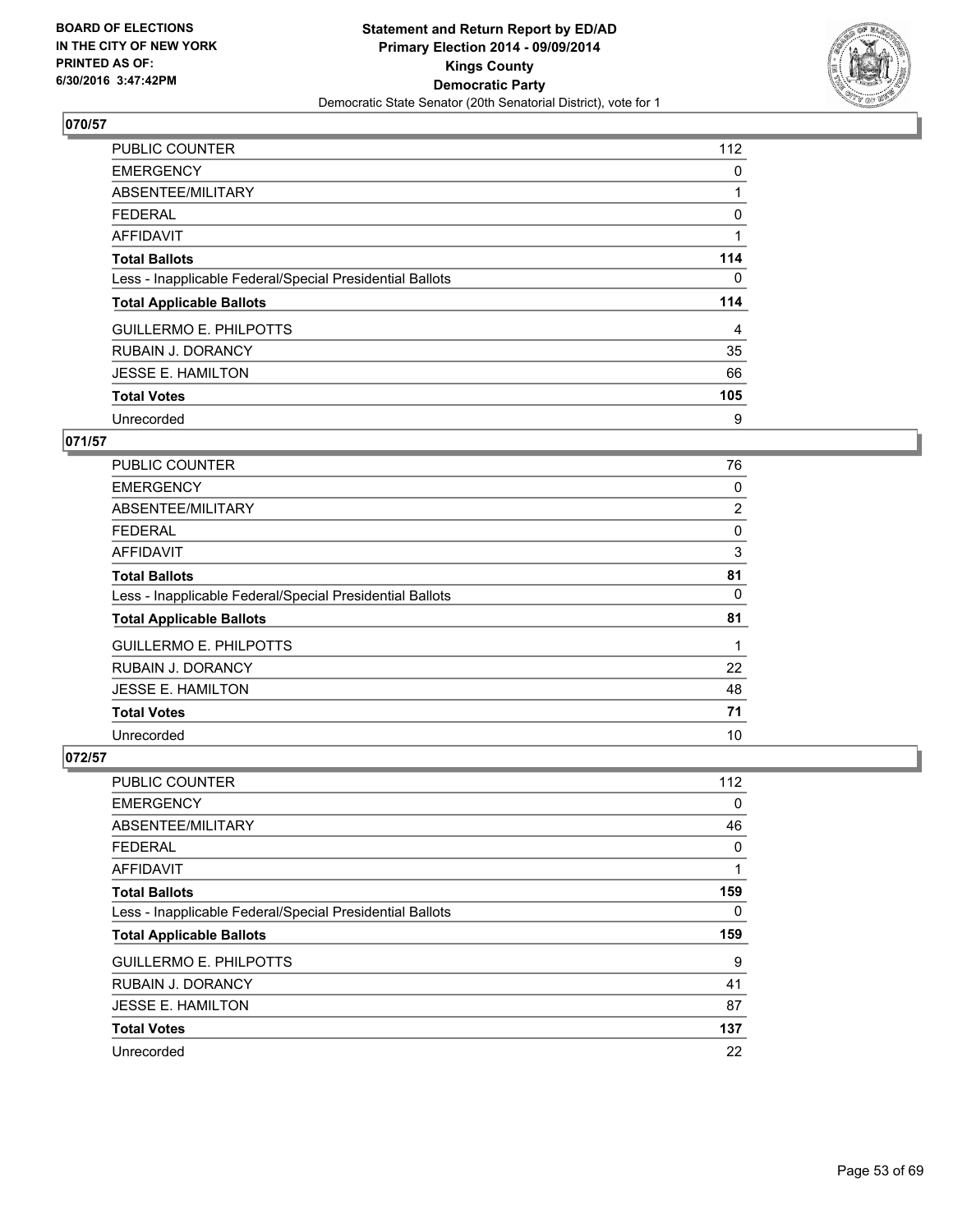

| PUBLIC COUNTER                                           | 67          |
|----------------------------------------------------------|-------------|
| <b>EMERGENCY</b>                                         | 0           |
| ABSENTEE/MILITARY                                        | 0           |
| <b>FEDERAL</b>                                           | 0           |
| AFFIDAVIT                                                | $\mathbf 0$ |
| <b>Total Ballots</b>                                     | 67          |
| Less - Inapplicable Federal/Special Presidential Ballots | 0           |
| <b>Total Applicable Ballots</b>                          | 67          |
| <b>GUILLERMO E. PHILPOTTS</b>                            | 0           |
| <b>RUBAIN J. DORANCY</b>                                 | 20          |
| <b>JESSE E. HAMILTON</b>                                 | 46          |
| <b>Total Votes</b>                                       | 66          |
| Unrecorded                                               | 1           |

#### **074/57**

| <b>PUBLIC COUNTER</b>                                    | 123 |
|----------------------------------------------------------|-----|
| <b>EMERGENCY</b>                                         | 0   |
| ABSENTEE/MILITARY                                        | 3   |
| <b>FEDERAL</b>                                           | 0   |
| AFFIDAVIT                                                |     |
| <b>Total Ballots</b>                                     | 127 |
| Less - Inapplicable Federal/Special Presidential Ballots | 0   |
| <b>Total Applicable Ballots</b>                          | 127 |
| <b>GUILLERMO E. PHILPOTTS</b>                            | 4   |
| <b>RUBAIN J. DORANCY</b>                                 | 34  |
| <b>JESSE E. HAMILTON</b>                                 | 80  |
| <b>Total Votes</b>                                       | 118 |
| Unrecorded                                               | 9   |

| PUBLIC COUNTER                                           | 138 |
|----------------------------------------------------------|-----|
| <b>EMERGENCY</b>                                         | 0   |
| ABSENTEE/MILITARY                                        | 2   |
| <b>FEDERAL</b>                                           | 0   |
| AFFIDAVIT                                                | 2   |
| <b>Total Ballots</b>                                     | 142 |
| Less - Inapplicable Federal/Special Presidential Ballots | 0   |
| <b>Total Applicable Ballots</b>                          | 142 |
| <b>GUILLERMO E. PHILPOTTS</b>                            | 4   |
| <b>RUBAIN J. DORANCY</b>                                 | 47  |
| <b>JESSE E. HAMILTON</b>                                 | 82  |
| <b>Total Votes</b>                                       | 133 |
| Unrecorded                                               | 9   |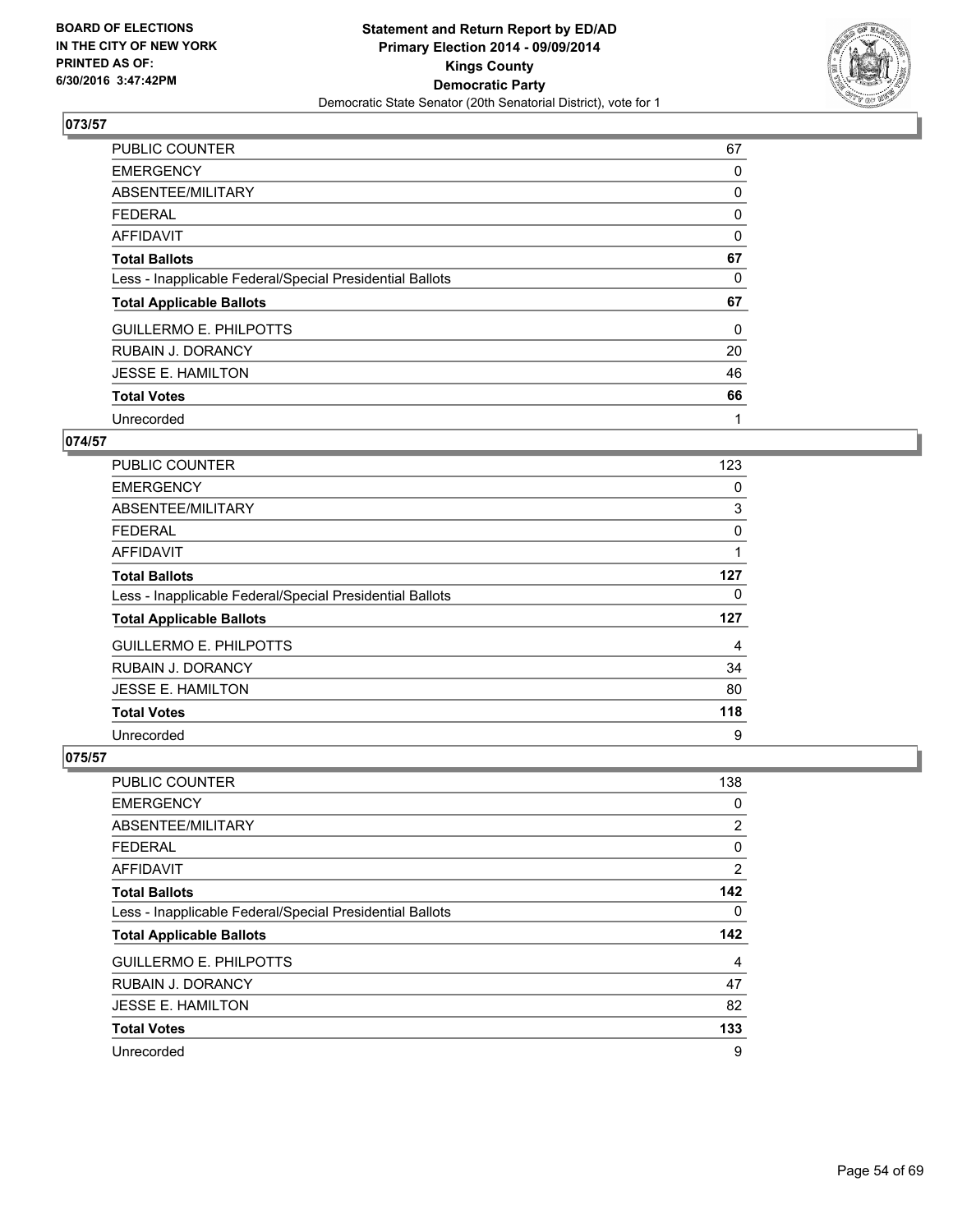

| <b>PUBLIC COUNTER</b>                                    | 149 |
|----------------------------------------------------------|-----|
| <b>EMERGENCY</b>                                         | 0   |
| ABSENTEE/MILITARY                                        | 3   |
| <b>FEDERAL</b>                                           | 0   |
| AFFIDAVIT                                                | 0   |
| <b>Total Ballots</b>                                     | 152 |
| Less - Inapplicable Federal/Special Presidential Ballots | 0   |
| <b>Total Applicable Ballots</b>                          | 152 |
| <b>GUILLERMO E. PHILPOTTS</b>                            | 2   |
| <b>RUBAIN J. DORANCY</b>                                 | 54  |
| <b>JESSE E. HAMILTON</b>                                 | 84  |
| UNATTRIBUTABLE WRITE-IN (WRITE-IN)                       | 1   |
| <b>Total Votes</b>                                       | 141 |
| Unrecorded                                               | 11  |

## **077/57**

| PUBLIC COUNTER                                           | 51 |
|----------------------------------------------------------|----|
| <b>EMERGENCY</b>                                         | 0  |
| ABSENTEE/MILITARY                                        | 2  |
| <b>FEDERAL</b>                                           | 0  |
| AFFIDAVIT                                                | 1  |
| <b>Total Ballots</b>                                     | 54 |
| Less - Inapplicable Federal/Special Presidential Ballots | 0  |
| <b>Total Applicable Ballots</b>                          | 54 |
| <b>GUILLERMO E. PHILPOTTS</b>                            | 0  |
| <b>RUBAIN J. DORANCY</b>                                 | 23 |
| <b>JESSE E. HAMILTON</b>                                 | 26 |
| <b>Total Votes</b>                                       | 49 |
| Unrecorded                                               | 5  |

| PUBLIC COUNTER                                           | 169 |
|----------------------------------------------------------|-----|
| <b>EMERGENCY</b>                                         | 0   |
| ABSENTEE/MILITARY                                        | 4   |
| <b>FEDERAL</b>                                           | 0   |
| <b>AFFIDAVIT</b>                                         | 1   |
| <b>Total Ballots</b>                                     | 174 |
| Less - Inapplicable Federal/Special Presidential Ballots | 0   |
| <b>Total Applicable Ballots</b>                          | 174 |
| <b>GUILLERMO E. PHILPOTTS</b>                            | 3   |
| <b>RUBAIN J. DORANCY</b>                                 | 64  |
| <b>JESSE E. HAMILTON</b>                                 | 79  |
| MAEGE LOVER (WRITE-IN)                                   | 1   |
| UNATTRIBUTABLE WRITE-IN (WRITE-IN)                       | 1   |
| <b>Total Votes</b>                                       | 148 |
| Unrecorded                                               | 26  |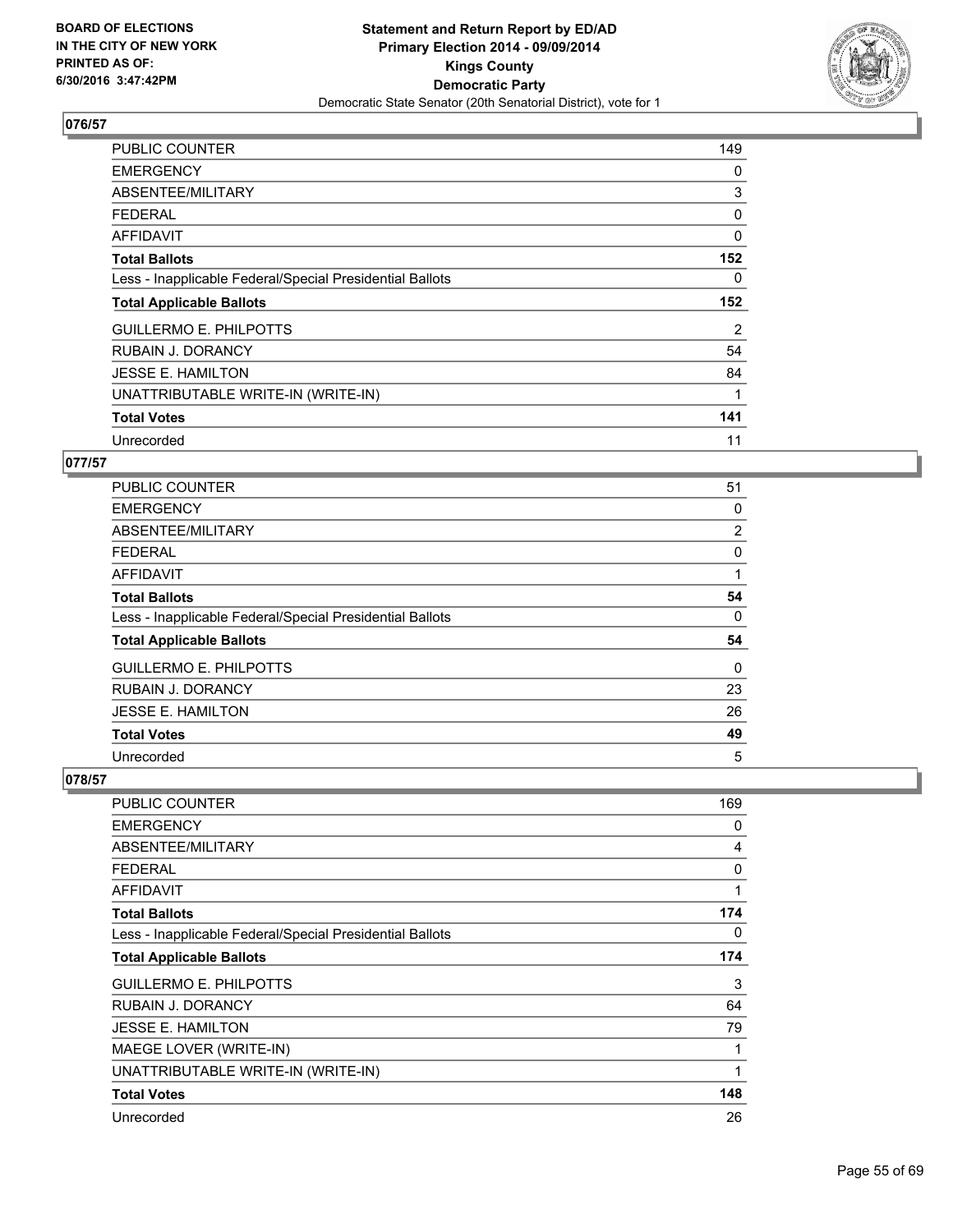

| <b>PUBLIC COUNTER</b>                                    | 123 |
|----------------------------------------------------------|-----|
| <b>EMERGENCY</b>                                         | 0   |
| ABSENTEE/MILITARY                                        |     |
| <b>FEDERAL</b>                                           | 0   |
| AFFIDAVIT                                                | 2   |
| <b>Total Ballots</b>                                     | 126 |
| Less - Inapplicable Federal/Special Presidential Ballots | 0   |
| <b>Total Applicable Ballots</b>                          | 126 |
| <b>GUILLERMO E. PHILPOTTS</b>                            | 6   |
| <b>RUBAIN J. DORANCY</b>                                 | 46  |
| <b>JESSE E. HAMILTON</b>                                 | 67  |
| <b>Total Votes</b>                                       | 119 |
| Unrecorded                                               | 7   |

#### **080/57**

| <b>PUBLIC COUNTER</b>                                    | 126 |
|----------------------------------------------------------|-----|
| <b>EMERGENCY</b>                                         | 0   |
| ABSENTEE/MILITARY                                        | 0   |
| <b>FEDERAL</b>                                           | 0   |
| AFFIDAVIT                                                |     |
| <b>Total Ballots</b>                                     | 127 |
| Less - Inapplicable Federal/Special Presidential Ballots | 0   |
| <b>Total Applicable Ballots</b>                          | 127 |
| <b>GUILLERMO E. PHILPOTTS</b>                            | 3   |
| <b>RUBAIN J. DORANCY</b>                                 | 43  |
| <b>JESSE E. HAMILTON</b>                                 | 76  |
| <b>Total Votes</b>                                       | 122 |
| Unrecorded                                               | 5   |

| PUBLIC COUNTER                                           | 103            |
|----------------------------------------------------------|----------------|
| <b>EMERGENCY</b>                                         | 0              |
| ABSENTEE/MILITARY                                        | 2              |
| <b>FEDERAL</b>                                           | 0              |
| AFFIDAVIT                                                | 0              |
| <b>Total Ballots</b>                                     | 105            |
| Less - Inapplicable Federal/Special Presidential Ballots | 0              |
| <b>Total Applicable Ballots</b>                          | 105            |
| <b>GUILLERMO E. PHILPOTTS</b>                            | 5              |
| <b>RUBAIN J. DORANCY</b>                                 | 37             |
| <b>JESSE E. HAMILTON</b>                                 | 61             |
| <b>Total Votes</b>                                       | 103            |
| Unrecorded                                               | $\overline{2}$ |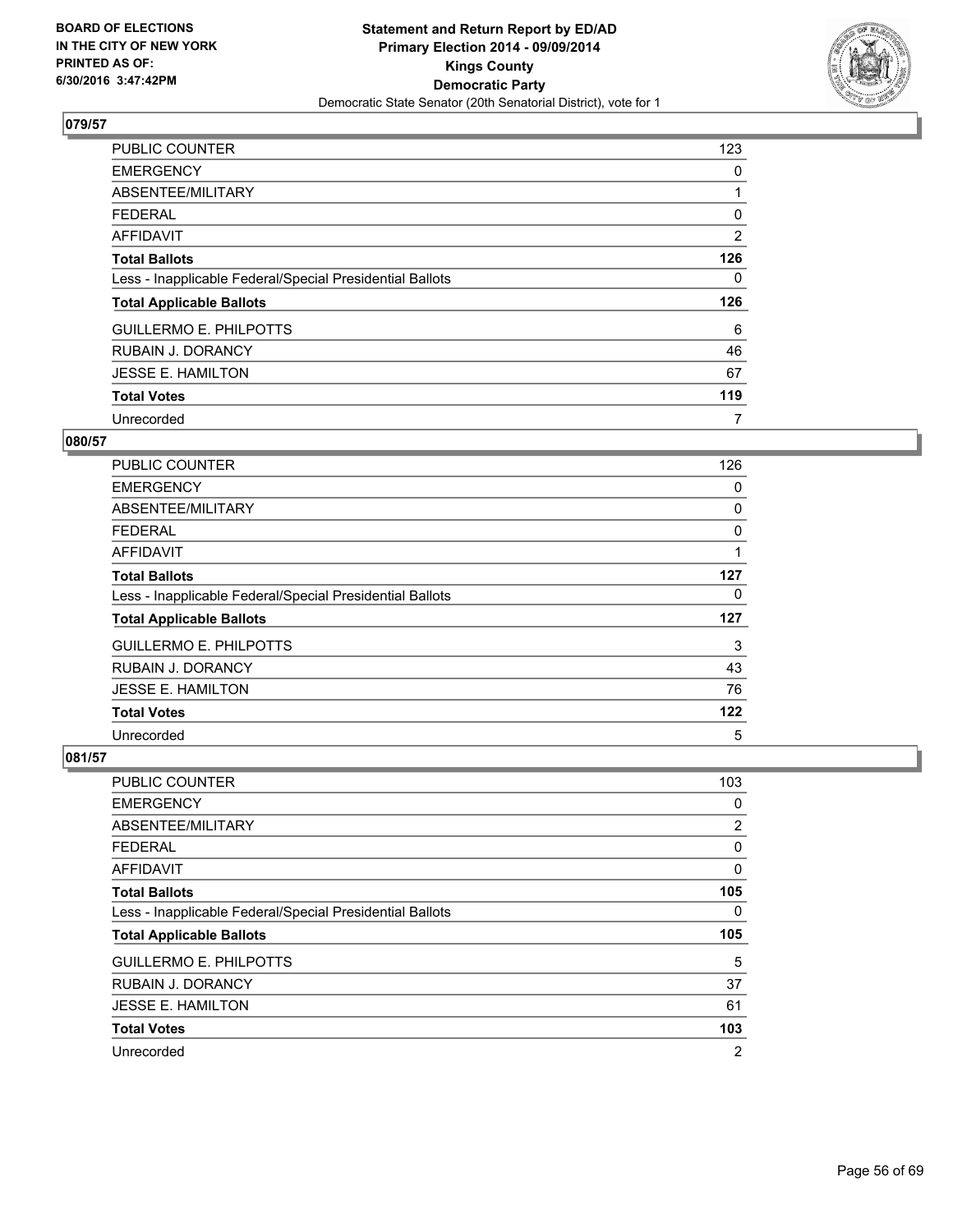

| PUBLIC COUNTER                                           | 42 |
|----------------------------------------------------------|----|
| <b>EMERGENCY</b>                                         | 0  |
| ABSENTEE/MILITARY                                        |    |
| <b>FEDERAL</b>                                           | 0  |
| AFFIDAVIT                                                |    |
| <b>Total Ballots</b>                                     | 44 |
| Less - Inapplicable Federal/Special Presidential Ballots | 0  |
| <b>Total Applicable Ballots</b>                          | 44 |
| <b>GUILLERMO E. PHILPOTTS</b>                            | 0  |
| <b>RUBAIN J. DORANCY</b>                                 | 9  |
| <b>JESSE E. HAMILTON</b>                                 | 32 |
| <b>Total Votes</b>                                       | 41 |
| Unrecorded                                               | 3  |

#### **083/57**

| <b>PUBLIC COUNTER</b>                                    | 80 |
|----------------------------------------------------------|----|
| <b>EMERGENCY</b>                                         | 0  |
| ABSENTEE/MILITARY                                        | 4  |
| <b>FEDERAL</b>                                           | 0  |
| AFFIDAVIT                                                |    |
| <b>Total Ballots</b>                                     | 85 |
| Less - Inapplicable Federal/Special Presidential Ballots | 0  |
| <b>Total Applicable Ballots</b>                          | 85 |
| <b>GUILLERMO E. PHILPOTTS</b>                            | 5  |
| <b>RUBAIN J. DORANCY</b>                                 | 31 |
| <b>JESSE E. HAMILTON</b>                                 | 45 |
| <b>Total Votes</b>                                       | 81 |
| Unrecorded                                               | 4  |

| <b>PUBLIC COUNTER</b>                                    | 44 |
|----------------------------------------------------------|----|
| <b>EMERGENCY</b>                                         | 0  |
| ABSENTEE/MILITARY                                        | 3  |
| <b>FEDERAL</b>                                           | 0  |
| <b>AFFIDAVIT</b>                                         | 0  |
| <b>Total Ballots</b>                                     | 47 |
| Less - Inapplicable Federal/Special Presidential Ballots | 0  |
| <b>Total Applicable Ballots</b>                          | 47 |
| <b>GUILLERMO E. PHILPOTTS</b>                            | 3  |
| <b>RUBAIN J. DORANCY</b>                                 | 16 |
| <b>JESSE E. HAMILTON</b>                                 | 24 |
| <b>Total Votes</b>                                       | 43 |
| Unrecorded                                               | 4  |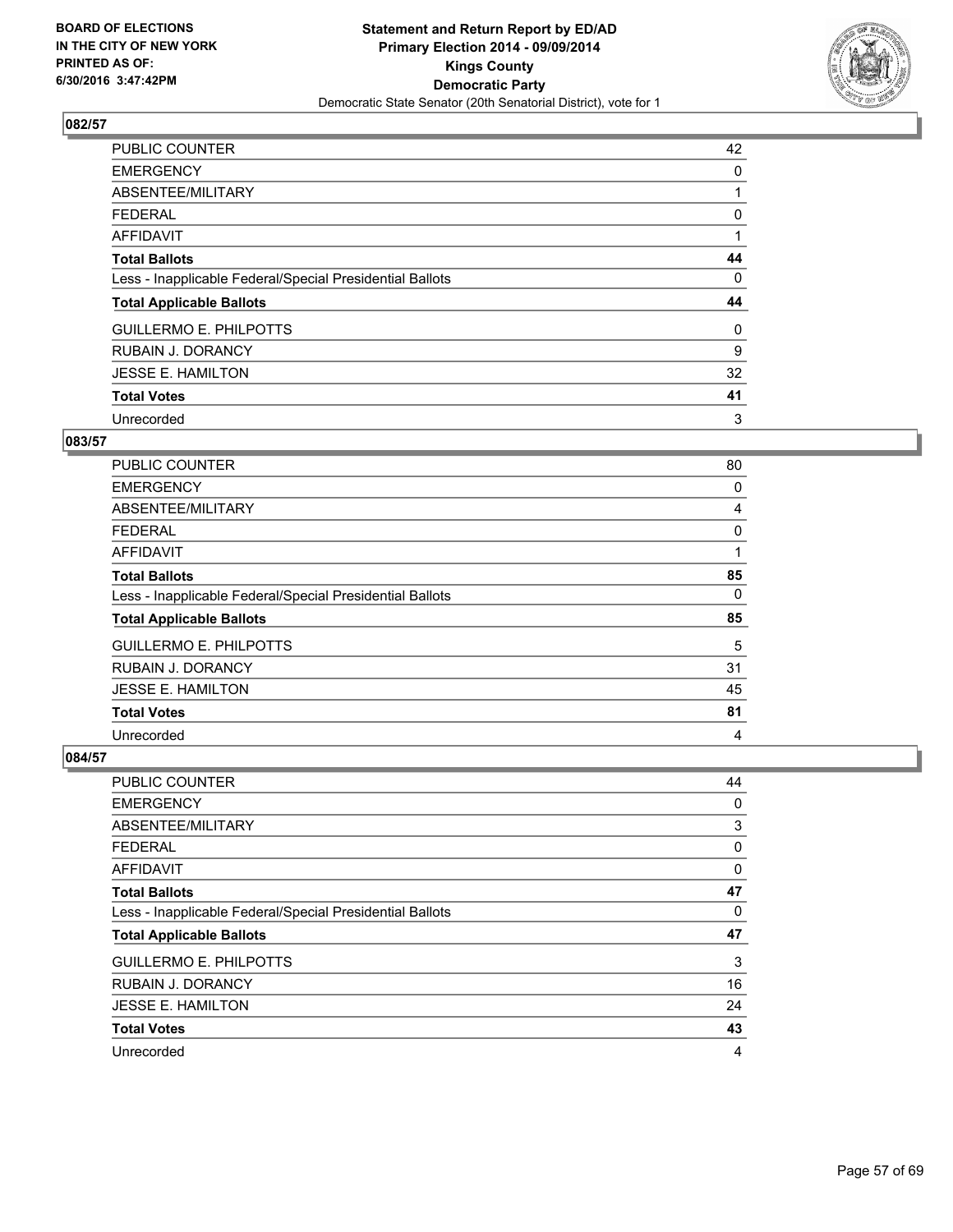

| <b>PUBLIC COUNTER</b>                                    | 122            |
|----------------------------------------------------------|----------------|
| <b>EMERGENCY</b>                                         | 0              |
| ABSENTEE/MILITARY                                        | $\overline{2}$ |
| <b>FEDERAL</b>                                           | 0              |
| AFFIDAVIT                                                |                |
| <b>Total Ballots</b>                                     | 125            |
| Less - Inapplicable Federal/Special Presidential Ballots | 0              |
| <b>Total Applicable Ballots</b>                          | 125            |
| <b>GUILLERMO E. PHILPOTTS</b>                            | 6              |
| <b>RUBAIN J. DORANCY</b>                                 | 49             |
| <b>JESSE E. HAMILTON</b>                                 | 65             |
| <b>Total Votes</b>                                       | 120            |
| Unrecorded                                               | 5              |

#### **088/57**

| <b>PUBLIC COUNTER</b>                                    | 90 |
|----------------------------------------------------------|----|
| <b>EMERGENCY</b>                                         | 0  |
| ABSENTEE/MILITARY                                        |    |
| <b>FEDERAL</b>                                           | 0  |
| AFFIDAVIT                                                | 0  |
| <b>Total Ballots</b>                                     | 91 |
| Less - Inapplicable Federal/Special Presidential Ballots | 0  |
| <b>Total Applicable Ballots</b>                          | 91 |
| <b>GUILLERMO E. PHILPOTTS</b>                            | 4  |
| <b>RUBAIN J. DORANCY</b>                                 | 23 |
| <b>JESSE E. HAMILTON</b>                                 | 63 |
| <b>Total Votes</b>                                       | 90 |
| Unrecorded                                               | 1  |

| <b>PUBLIC COUNTER</b>                                    | 86 |
|----------------------------------------------------------|----|
| <b>EMERGENCY</b>                                         | 0  |
| ABSENTEE/MILITARY                                        | 4  |
| <b>FEDERAL</b>                                           | 0  |
| AFFIDAVIT                                                | 1  |
| <b>Total Ballots</b>                                     | 91 |
| Less - Inapplicable Federal/Special Presidential Ballots | 0  |
| <b>Total Applicable Ballots</b>                          | 91 |
| <b>GUILLERMO E. PHILPOTTS</b>                            | 3  |
| <b>RUBAIN J. DORANCY</b>                                 | 34 |
| <b>JESSE E. HAMILTON</b>                                 | 50 |
| JOAN RIVERS (WRITE-IN)                                   | 1  |
| <b>Total Votes</b>                                       | 88 |
| Unrecorded                                               | 3  |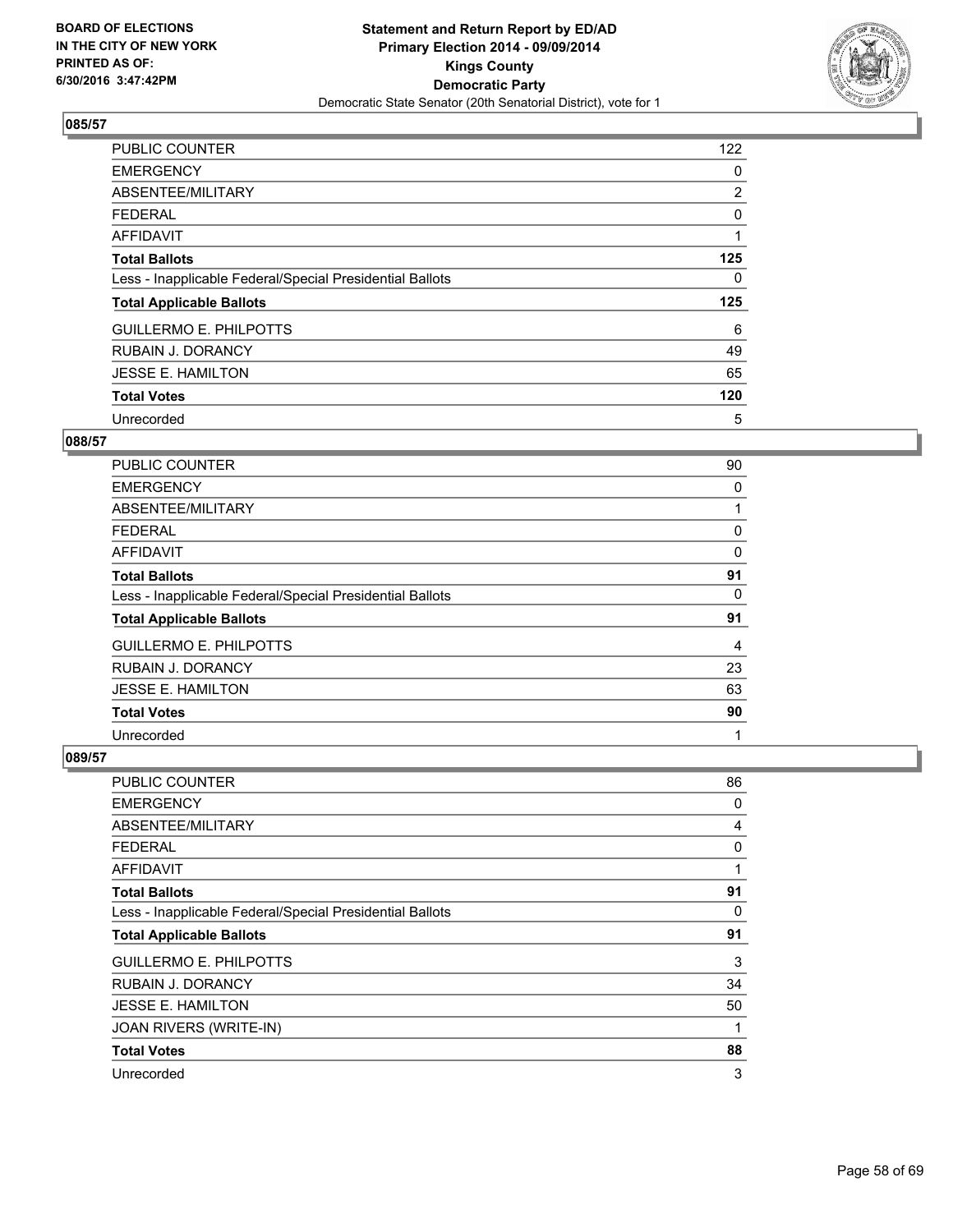

| <b>PUBLIC COUNTER</b>                                    | 215 |
|----------------------------------------------------------|-----|
| <b>EMERGENCY</b>                                         | 0   |
| ABSENTEE/MILITARY                                        | 5   |
| <b>FEDERAL</b>                                           | 0   |
| <b>AFFIDAVIT</b>                                         | 0   |
| <b>Total Ballots</b>                                     | 220 |
| Less - Inapplicable Federal/Special Presidential Ballots | 0   |
| <b>Total Applicable Ballots</b>                          | 220 |
| <b>GUILLERMO E. PHILPOTTS</b>                            | 4   |
| <b>RUBAIN J. DORANCY</b>                                 | 57  |
| <b>JESSE E. HAMILTON</b>                                 | 154 |
| <b>Total Votes</b>                                       | 215 |
| Unrecorded                                               | 5   |

# **091/57**

| <b>PUBLIC COUNTER</b>                                    | 200 |
|----------------------------------------------------------|-----|
| <b>EMERGENCY</b>                                         | 0   |
| ABSENTEE/MILITARY                                        |     |
| <b>FEDERAL</b>                                           | 0   |
| AFFIDAVIT                                                | 0   |
| <b>Total Ballots</b>                                     | 201 |
| Less - Inapplicable Federal/Special Presidential Ballots | 0   |
| <b>Total Applicable Ballots</b>                          | 201 |
| <b>GUILLERMO E. PHILPOTTS</b>                            | 2   |
| <b>RUBAIN J. DORANCY</b>                                 | 45  |
| <b>JESSE E. HAMILTON</b>                                 | 147 |
| <b>Total Votes</b>                                       | 194 |
| Unrecorded                                               | 7   |

| PUBLIC COUNTER                                           | 84 |
|----------------------------------------------------------|----|
| <b>EMERGENCY</b>                                         | 0  |
| ABSENTEE/MILITARY                                        | 0  |
| <b>FEDERAL</b>                                           | 0  |
| AFFIDAVIT                                                | 0  |
| <b>Total Ballots</b>                                     | 84 |
| Less - Inapplicable Federal/Special Presidential Ballots | 0  |
| <b>Total Applicable Ballots</b>                          | 84 |
| <b>GUILLERMO E. PHILPOTTS</b>                            | 0  |
| <b>RUBAIN J. DORANCY</b>                                 | 18 |
| <b>JESSE E. HAMILTON</b>                                 | 62 |
| <b>Total Votes</b>                                       | 80 |
| Unrecorded                                               | 4  |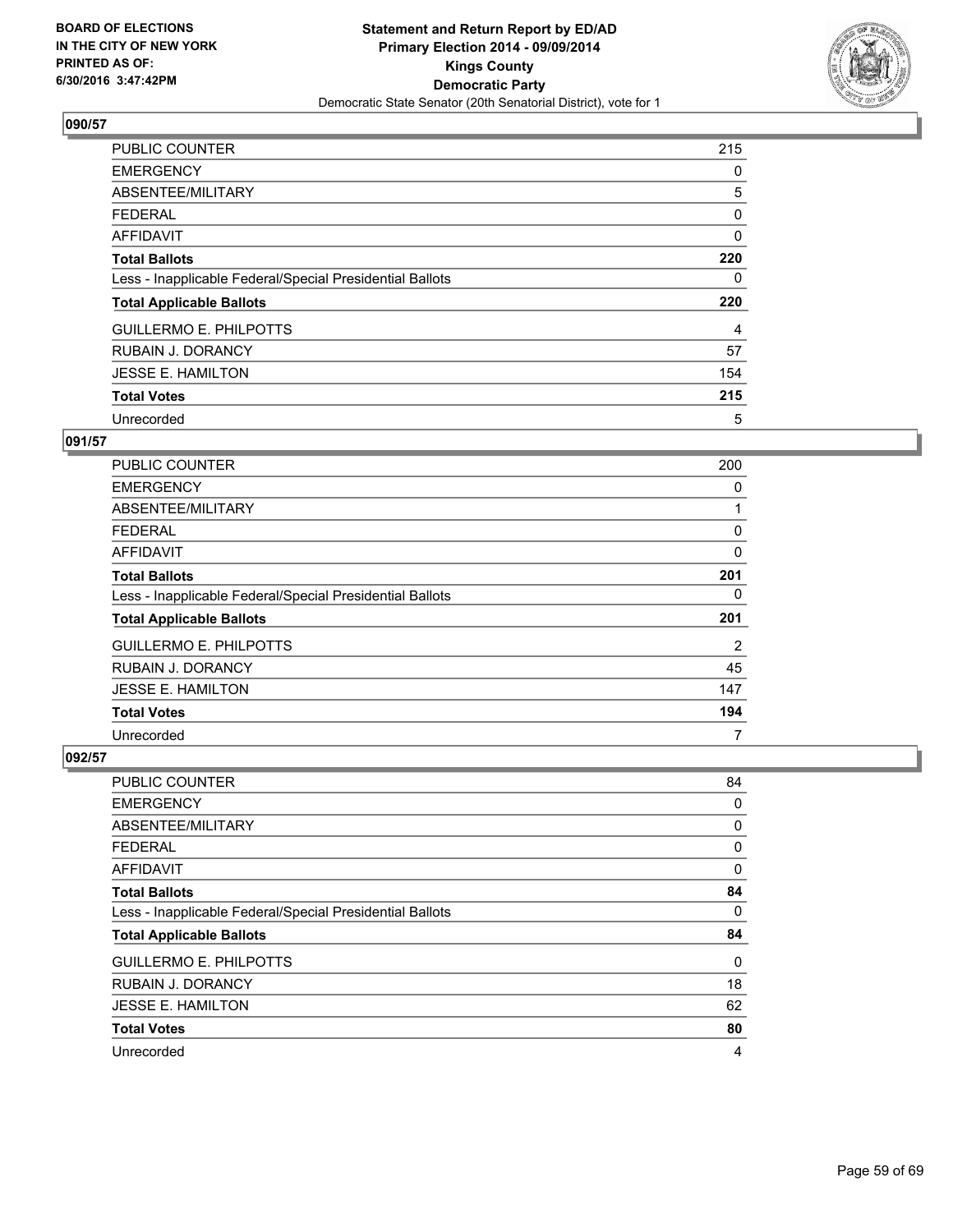

| <b>PUBLIC COUNTER</b>                                    | 90 |
|----------------------------------------------------------|----|
| <b>EMERGENCY</b>                                         | 0  |
| ABSENTEE/MILITARY                                        | 3  |
| <b>FEDERAL</b>                                           | 0  |
| <b>AFFIDAVIT</b>                                         | 0  |
| <b>Total Ballots</b>                                     | 93 |
| Less - Inapplicable Federal/Special Presidential Ballots | 0  |
| <b>Total Applicable Ballots</b>                          | 93 |
| <b>GUILLERMO E. PHILPOTTS</b>                            | 0  |
| <b>RUBAIN J. DORANCY</b>                                 | 28 |
| <b>JESSE E. HAMILTON</b>                                 | 63 |
| <b>Total Votes</b>                                       | 91 |
| Unrecorded                                               | 2  |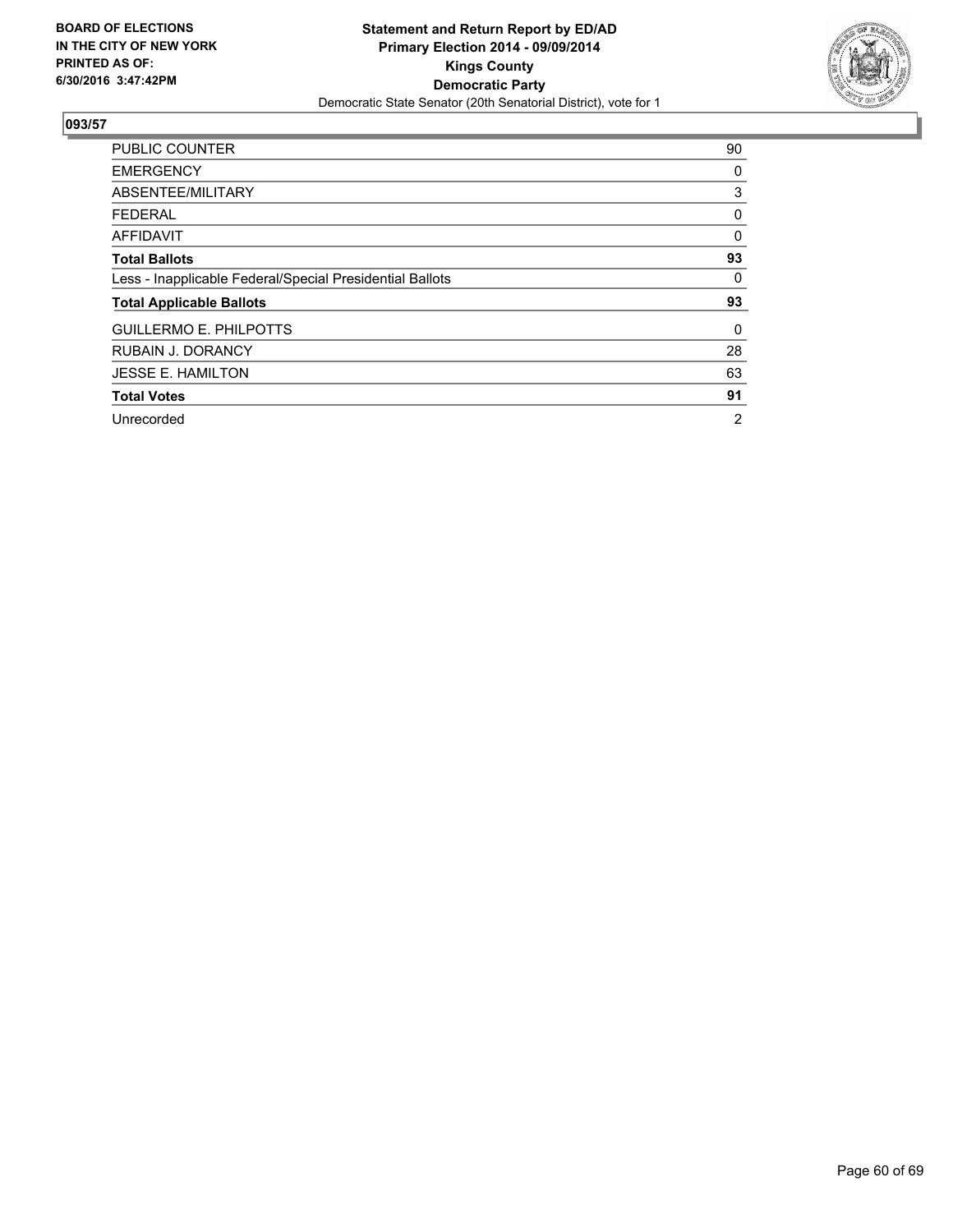

| PUBLIC COUNTER                                           | 85       |
|----------------------------------------------------------|----------|
| <b>EMERGENCY</b>                                         | 0        |
| ABSENTEE/MILITARY                                        | 0        |
| FEDERAL                                                  | 0        |
| AFFIDAVIT                                                | $\Omega$ |
| <b>Total Ballots</b>                                     | 85       |
| Less - Inapplicable Federal/Special Presidential Ballots | 0        |
| <b>Total Applicable Ballots</b>                          | 85       |
| <b>GUILLERMO E. PHILPOTTS</b>                            | 3        |
| <b>RUBAIN J. DORANCY</b>                                 | 19       |
| <b>JESSE E. HAMILTON</b>                                 | 62       |
| <b>Total Votes</b>                                       | 84       |
| Unrecorded                                               | 1        |

## **002/58**

| PUBLIC COUNTER                                           | 108            |
|----------------------------------------------------------|----------------|
| <b>EMERGENCY</b>                                         | 0              |
| ABSENTEE/MILITARY                                        | 7              |
| <b>FEDERAL</b>                                           | 0              |
| <b>AFFIDAVIT</b>                                         | $\mathbf 0$    |
| <b>Total Ballots</b>                                     | 115            |
| Less - Inapplicable Federal/Special Presidential Ballots | 0              |
| <b>Total Applicable Ballots</b>                          | 115            |
| <b>GUILLERMO E. PHILPOTTS</b>                            | 8              |
| <b>RUBAIN J. DORANCY</b>                                 | 26             |
| <b>JESSE E. HAMILTON</b>                                 | 77             |
| ANTHONY HERBERT (WRITE-IN)                               | 1              |
| JOHN L. SAMPSON (WRITE-IN)                               | $\overline{2}$ |
| <b>Total Votes</b>                                       | 114            |
| Unrecorded                                               | 1              |

| PUBLIC COUNTER                                           | 70 |
|----------------------------------------------------------|----|
| <b>EMERGENCY</b>                                         | 0  |
| ABSENTEE/MILITARY                                        | 0  |
| FEDERAL                                                  | 0  |
| AFFIDAVIT                                                | 0  |
| <b>Total Ballots</b>                                     | 70 |
| Less - Inapplicable Federal/Special Presidential Ballots | 0  |
| <b>Total Applicable Ballots</b>                          | 70 |
| <b>GUILLERMO E. PHILPOTTS</b>                            | 4  |
| <b>RUBAIN J. DORANCY</b>                                 | 35 |
| <b>JESSE E. HAMILTON</b>                                 | 31 |
| <b>Total Votes</b>                                       | 70 |
|                                                          |    |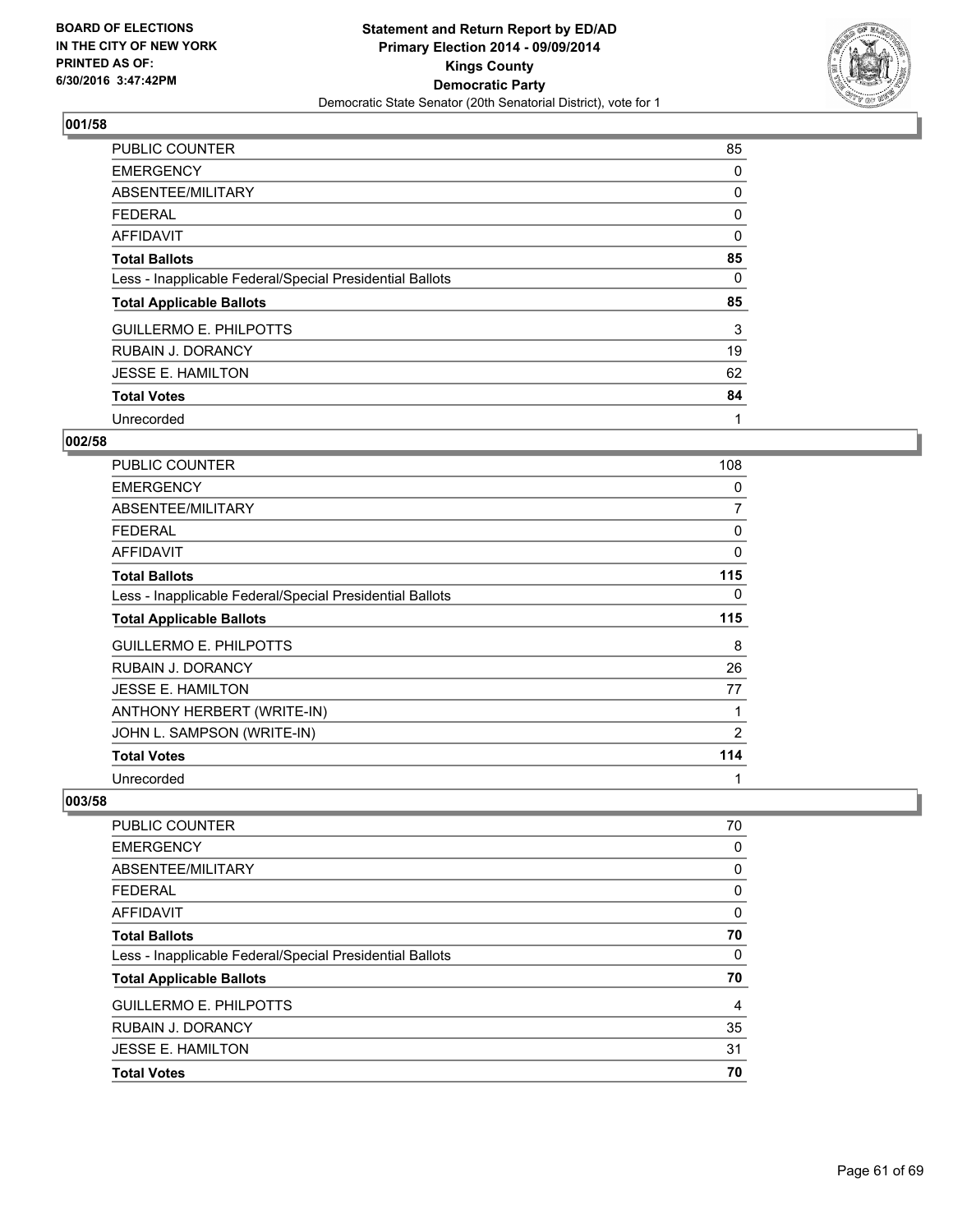

| <b>PUBLIC COUNTER</b>                                    | 102              |
|----------------------------------------------------------|------------------|
| <b>EMERGENCY</b>                                         | 0                |
| ABSENTEE/MILITARY                                        | 0                |
| <b>FEDERAL</b>                                           | 0                |
| <b>AFFIDAVIT</b>                                         | 0                |
| <b>Total Ballots</b>                                     | 102 <sub>2</sub> |
| Less - Inapplicable Federal/Special Presidential Ballots | 0                |
| <b>Total Applicable Ballots</b>                          | 102 <sub>2</sub> |
| <b>GUILLERMO E. PHILPOTTS</b>                            |                  |
| <b>RUBAIN J. DORANCY</b>                                 | 34               |
| <b>JESSE E. HAMILTON</b>                                 | 64               |
| <b>Total Votes</b>                                       | 99               |
| Unrecorded                                               | 3                |

#### **005/58**

| <b>PUBLIC COUNTER</b>                                    | 114 |
|----------------------------------------------------------|-----|
| <b>EMERGENCY</b>                                         | 0   |
| ABSENTEE/MILITARY                                        | 3   |
| <b>FEDERAL</b>                                           | 0   |
| AFFIDAVIT                                                |     |
| <b>Total Ballots</b>                                     | 118 |
| Less - Inapplicable Federal/Special Presidential Ballots | 0   |
| <b>Total Applicable Ballots</b>                          | 118 |
| <b>GUILLERMO E. PHILPOTTS</b>                            | 8   |
| <b>RUBAIN J. DORANCY</b>                                 | 21  |
| <b>JESSE E. HAMILTON</b>                                 | 88  |
| <b>Total Votes</b>                                       | 117 |
| Unrecorded                                               | 1   |

| <b>PUBLIC COUNTER</b>                                    | 69 |
|----------------------------------------------------------|----|
| <b>EMERGENCY</b>                                         | 0  |
| ABSENTEE/MILITARY                                        | 0  |
| <b>FEDERAL</b>                                           | 0  |
| <b>AFFIDAVIT</b>                                         |    |
| <b>Total Ballots</b>                                     | 70 |
| Less - Inapplicable Federal/Special Presidential Ballots | 0  |
| <b>Total Applicable Ballots</b>                          | 70 |
| <b>GUILLERMO E. PHILPOTTS</b>                            | 3  |
| <b>RUBAIN J. DORANCY</b>                                 | 17 |
| <b>JESSE E. HAMILTON</b>                                 | 50 |
| <b>Total Votes</b>                                       | 70 |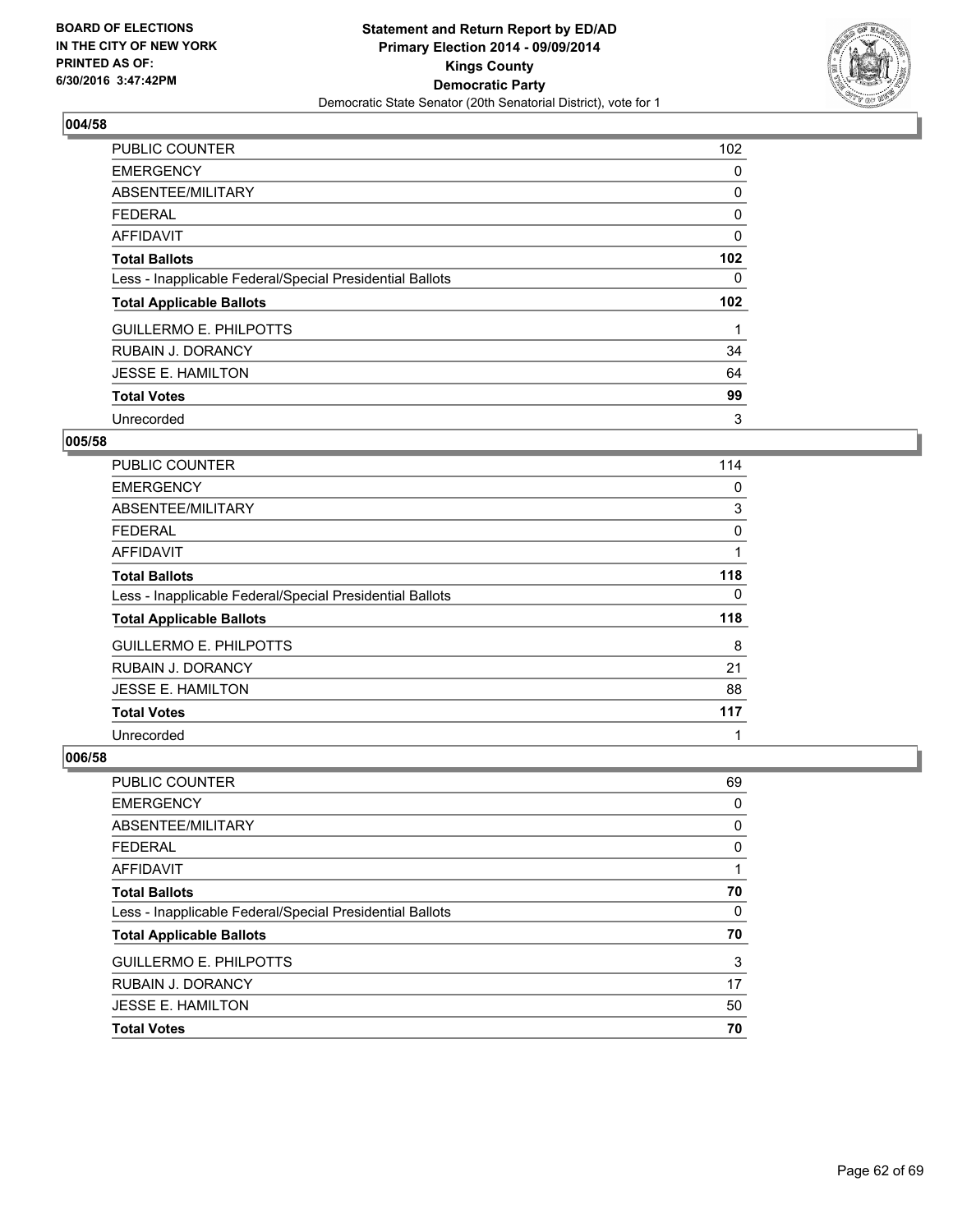

| <b>PUBLIC COUNTER</b>                                    | 69 |
|----------------------------------------------------------|----|
| <b>EMERGENCY</b>                                         | 0  |
| ABSENTEE/MILITARY                                        | 0  |
| <b>FEDERAL</b>                                           | 0  |
| AFFIDAVIT                                                | 0  |
| <b>Total Ballots</b>                                     | 69 |
| Less - Inapplicable Federal/Special Presidential Ballots | 0  |
| <b>Total Applicable Ballots</b>                          | 69 |
| <b>GUILLERMO E. PHILPOTTS</b>                            |    |
| <b>RUBAIN J. DORANCY</b>                                 | 20 |
| <b>JESSE E. HAMILTON</b>                                 | 45 |
| <b>Total Votes</b>                                       | 66 |
| Unrecorded                                               | 3  |

#### **008/58**

| <b>PUBLIC COUNTER</b>                                    | 97 |
|----------------------------------------------------------|----|
| <b>EMERGENCY</b>                                         | 0  |
| ABSENTEE/MILITARY                                        | 2  |
| <b>FEDERAL</b>                                           | 0  |
| AFFIDAVIT                                                | 0  |
| <b>Total Ballots</b>                                     | 99 |
| Less - Inapplicable Federal/Special Presidential Ballots | 0  |
| <b>Total Applicable Ballots</b>                          | 99 |
| <b>GUILLERMO E. PHILPOTTS</b>                            |    |
| <b>RUBAIN J. DORANCY</b>                                 | 39 |
| <b>JESSE E. HAMILTON</b>                                 | 58 |
| <b>Total Votes</b>                                       | 98 |
| Unrecorded                                               | 1  |

| PUBLIC COUNTER                                           | 82 |
|----------------------------------------------------------|----|
| <b>EMERGENCY</b>                                         | 0  |
| ABSENTEE/MILITARY                                        | 4  |
| <b>FEDERAL</b>                                           | 0  |
| <b>AFFIDAVIT</b>                                         | 0  |
| <b>Total Ballots</b>                                     | 86 |
| Less - Inapplicable Federal/Special Presidential Ballots | 0  |
| <b>Total Applicable Ballots</b>                          | 86 |
| <b>GUILLERMO E. PHILPOTTS</b>                            | 7  |
| <b>RUBAIN J. DORANCY</b>                                 | 24 |
| <b>JESSE E. HAMILTON</b>                                 | 52 |
| <b>Total Votes</b>                                       | 83 |
| Unrecorded                                               | 3  |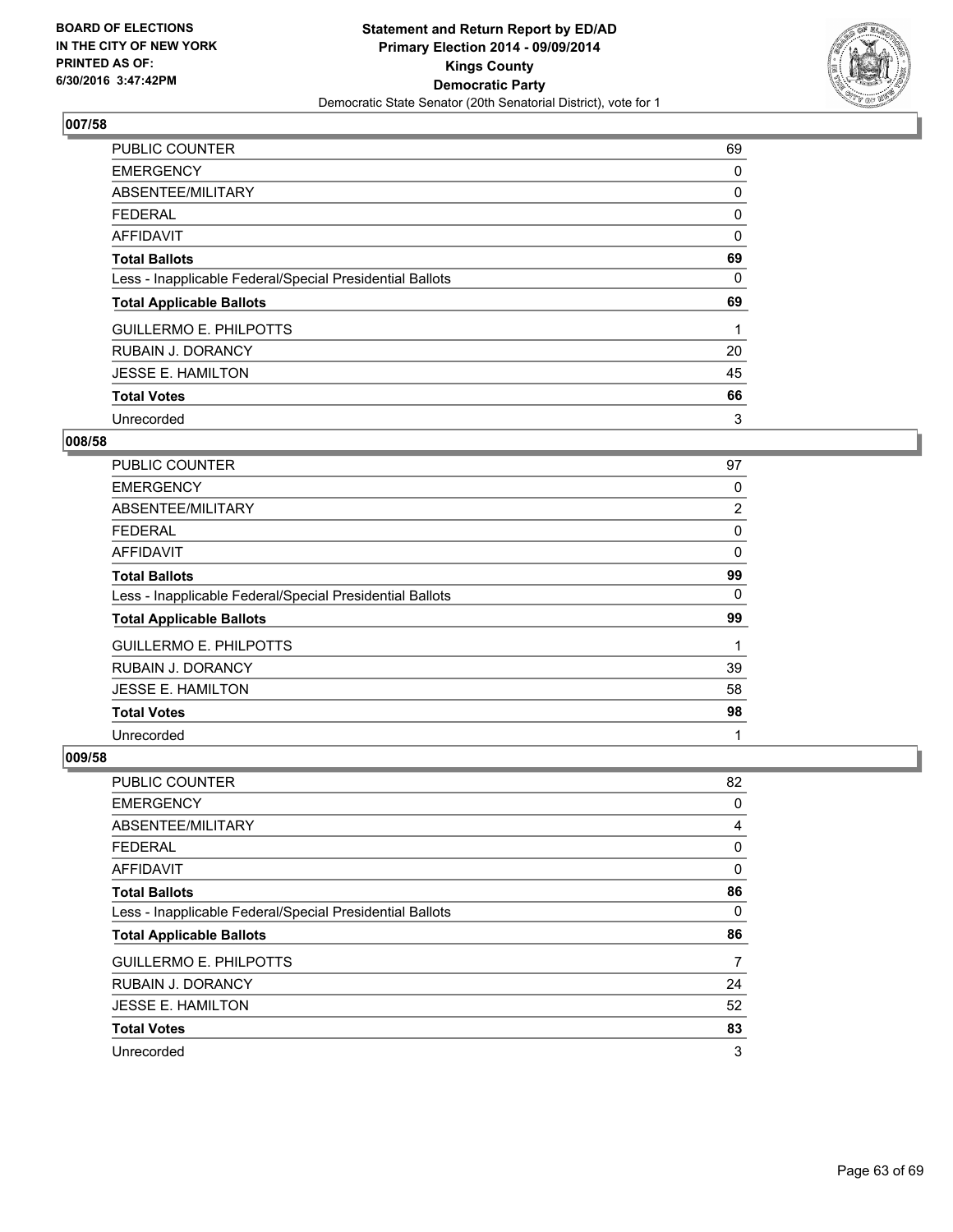

| <b>PUBLIC COUNTER</b>                                    | 73 |
|----------------------------------------------------------|----|
| <b>EMERGENCY</b>                                         | 0  |
| ABSENTEE/MILITARY                                        |    |
| <b>FEDERAL</b>                                           | 0  |
| <b>AFFIDAVIT</b>                                         | 0  |
| <b>Total Ballots</b>                                     | 74 |
| Less - Inapplicable Federal/Special Presidential Ballots | 0  |
| <b>Total Applicable Ballots</b>                          | 74 |
| <b>GUILLERMO E. PHILPOTTS</b>                            | 3  |
| <b>RUBAIN J. DORANCY</b>                                 | 27 |
| <b>JESSE E. HAMILTON</b>                                 | 42 |
| <b>Total Votes</b>                                       | 72 |
| Unrecorded                                               | 2  |

# **011/58**

| <b>PUBLIC COUNTER</b>                                    | 66             |
|----------------------------------------------------------|----------------|
| <b>EMERGENCY</b>                                         | 0              |
| ABSENTEE/MILITARY                                        | 0              |
| <b>FEDERAL</b>                                           | 0              |
| AFFIDAVIT                                                | $\overline{2}$ |
| <b>Total Ballots</b>                                     | 68             |
| Less - Inapplicable Federal/Special Presidential Ballots | 0              |
| <b>Total Applicable Ballots</b>                          | 68             |
| <b>GUILLERMO E. PHILPOTTS</b>                            | 4              |
| <b>RUBAIN J. DORANCY</b>                                 | 20             |
| <b>JESSE E. HAMILTON</b>                                 | 42             |
| <b>Total Votes</b>                                       | 66             |
| Unrecorded                                               | $\overline{2}$ |

| PUBLIC COUNTER                                           | 108 |
|----------------------------------------------------------|-----|
| <b>EMERGENCY</b>                                         | 0   |
| ABSENTEE/MILITARY                                        | 2   |
| <b>FEDERAL</b>                                           | 0   |
| <b>AFFIDAVIT</b>                                         | 0   |
| <b>Total Ballots</b>                                     | 110 |
| Less - Inapplicable Federal/Special Presidential Ballots | 0   |
| <b>Total Applicable Ballots</b>                          | 110 |
| <b>GUILLERMO E. PHILPOTTS</b>                            | 3   |
| <b>RUBAIN J. DORANCY</b>                                 | 33  |
| <b>JESSE E. HAMILTON</b>                                 | 67  |
| <b>Total Votes</b>                                       | 103 |
| Unrecorded                                               | 7   |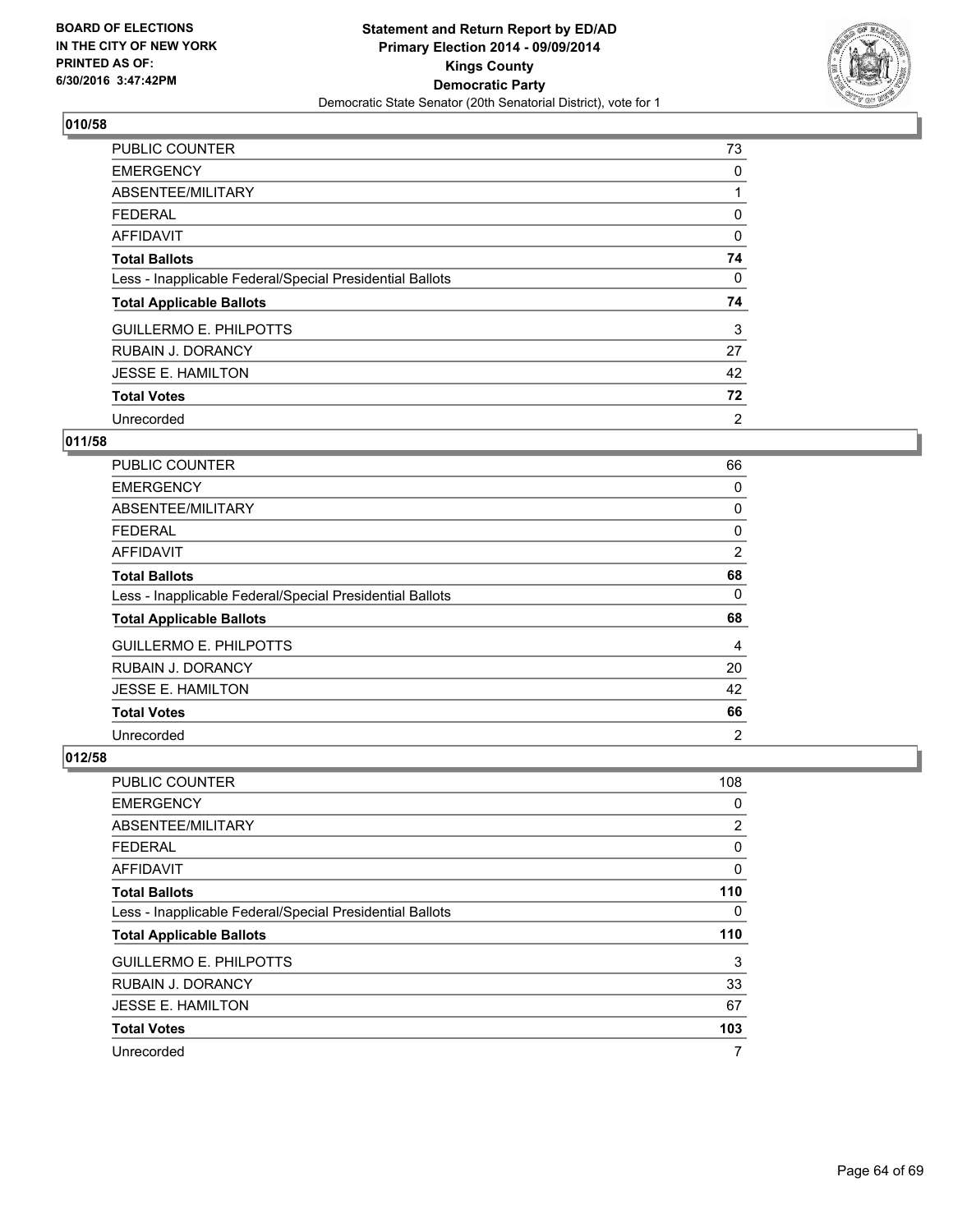

| <b>Total Votes</b>                                       | 68 |
|----------------------------------------------------------|----|
| <b>JESSE E. HAMILTON</b>                                 | 48 |
| <b>RUBAIN J. DORANCY</b>                                 | 17 |
| <b>GUILLERMO E. PHILPOTTS</b>                            | 3  |
| <b>Total Applicable Ballots</b>                          | 68 |
| Less - Inapplicable Federal/Special Presidential Ballots | 0  |
| <b>Total Ballots</b>                                     | 68 |
| <b>AFFIDAVIT</b>                                         | 0  |
| <b>FEDERAL</b>                                           | 0  |
| ABSENTEE/MILITARY                                        |    |
| <b>EMERGENCY</b>                                         | 0  |
| <b>PUBLIC COUNTER</b>                                    | 67 |

## **014/58**

| <b>PUBLIC COUNTER</b>                                    | 50 |
|----------------------------------------------------------|----|
| <b>EMERGENCY</b>                                         | 0  |
| ABSENTEE/MILITARY                                        |    |
| <b>FEDERAL</b>                                           | 0  |
| AFFIDAVIT                                                | 0  |
| <b>Total Ballots</b>                                     | 51 |
| Less - Inapplicable Federal/Special Presidential Ballots | 0  |
| <b>Total Applicable Ballots</b>                          | 51 |
| <b>GUILLERMO E. PHILPOTTS</b>                            |    |
| <b>RUBAIN J. DORANCY</b>                                 | 9  |
| <b>JESSE E. HAMILTON</b>                                 | 33 |
| <b>Total Votes</b>                                       | 43 |
| Unrecorded                                               | 8  |

| <b>PUBLIC COUNTER</b>                                    | 64 |
|----------------------------------------------------------|----|
| <b>EMERGENCY</b>                                         | 0  |
| ABSENTEE/MILITARY                                        | 2  |
| <b>FEDERAL</b>                                           | 0  |
| AFFIDAVIT                                                | 1  |
| <b>Total Ballots</b>                                     | 67 |
| Less - Inapplicable Federal/Special Presidential Ballots | 0  |
| <b>Total Applicable Ballots</b>                          | 67 |
| <b>GUILLERMO E. PHILPOTTS</b>                            | 5  |
| <b>RUBAIN J. DORANCY</b>                                 | 24 |
| <b>JESSE E. HAMILTON</b>                                 | 33 |
| UNATTRIBUTABLE WRITE-IN (WRITE-IN)                       | 1  |
| <b>Total Votes</b>                                       | 63 |
| Unrecorded                                               | 4  |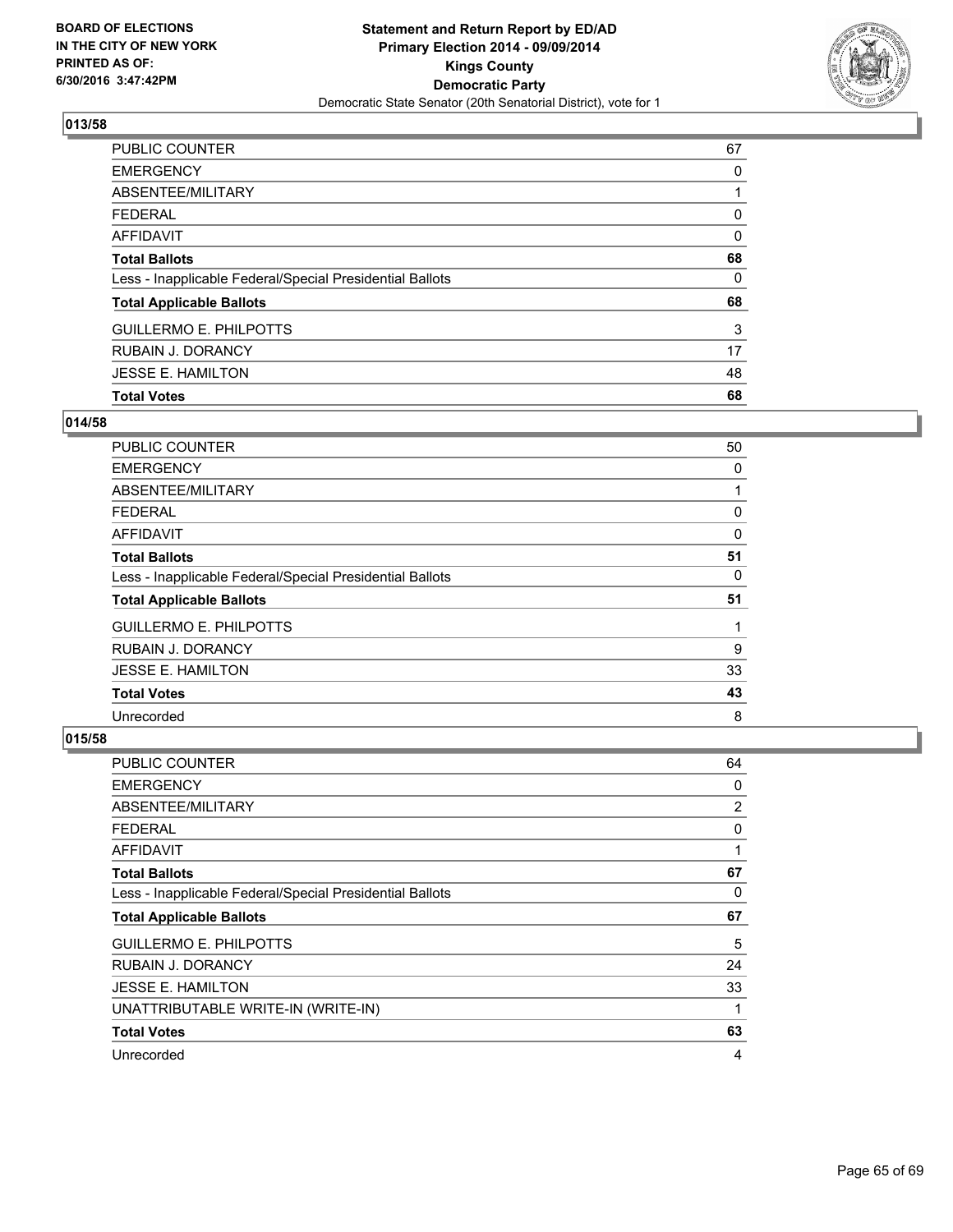

| <b>PUBLIC COUNTER</b>                                    | 84 |
|----------------------------------------------------------|----|
| <b>EMERGENCY</b>                                         | 0  |
| ABSENTEE/MILITARY                                        |    |
| <b>FEDERAL</b>                                           | 0  |
| <b>AFFIDAVIT</b>                                         | 0  |
| <b>Total Ballots</b>                                     | 85 |
| Less - Inapplicable Federal/Special Presidential Ballots | 0  |
| <b>Total Applicable Ballots</b>                          | 85 |
| <b>GUILLERMO E. PHILPOTTS</b>                            | 6  |
| <b>RUBAIN J. DORANCY</b>                                 | 23 |
| <b>JESSE E. HAMILTON</b>                                 | 52 |
| <b>Total Votes</b>                                       | 81 |
| Unrecorded                                               | 4  |

#### **046/58**

| <b>PUBLIC COUNTER</b>                                    | 83             |
|----------------------------------------------------------|----------------|
| <b>EMERGENCY</b>                                         | 0              |
| ABSENTEE/MILITARY                                        | 0              |
| <b>FEDERAL</b>                                           | 0              |
| AFFIDAVIT                                                | 0              |
| <b>Total Ballots</b>                                     | 83             |
| Less - Inapplicable Federal/Special Presidential Ballots | 0              |
| <b>Total Applicable Ballots</b>                          | 83             |
| <b>GUILLERMO E. PHILPOTTS</b>                            | 5              |
| <b>RUBAIN J. DORANCY</b>                                 | 18             |
| <b>JESSE E. HAMILTON</b>                                 | 58             |
| <b>Total Votes</b>                                       | 81             |
| Unrecorded                                               | $\overline{2}$ |

| PUBLIC COUNTER                                           | 43 |
|----------------------------------------------------------|----|
| <b>EMERGENCY</b>                                         | 0  |
| ABSENTEE/MILITARY                                        | 1  |
| <b>FEDERAL</b>                                           | 0  |
| <b>AFFIDAVIT</b>                                         | 0  |
| <b>Total Ballots</b>                                     | 44 |
| Less - Inapplicable Federal/Special Presidential Ballots | 0  |
| <b>Total Applicable Ballots</b>                          | 44 |
| <b>GUILLERMO E. PHILPOTTS</b>                            | 5  |
| <b>RUBAIN J. DORANCY</b>                                 | 12 |
| <b>JESSE E. HAMILTON</b>                                 | 26 |
| <b>Total Votes</b>                                       | 43 |
| Unrecorded                                               | 1  |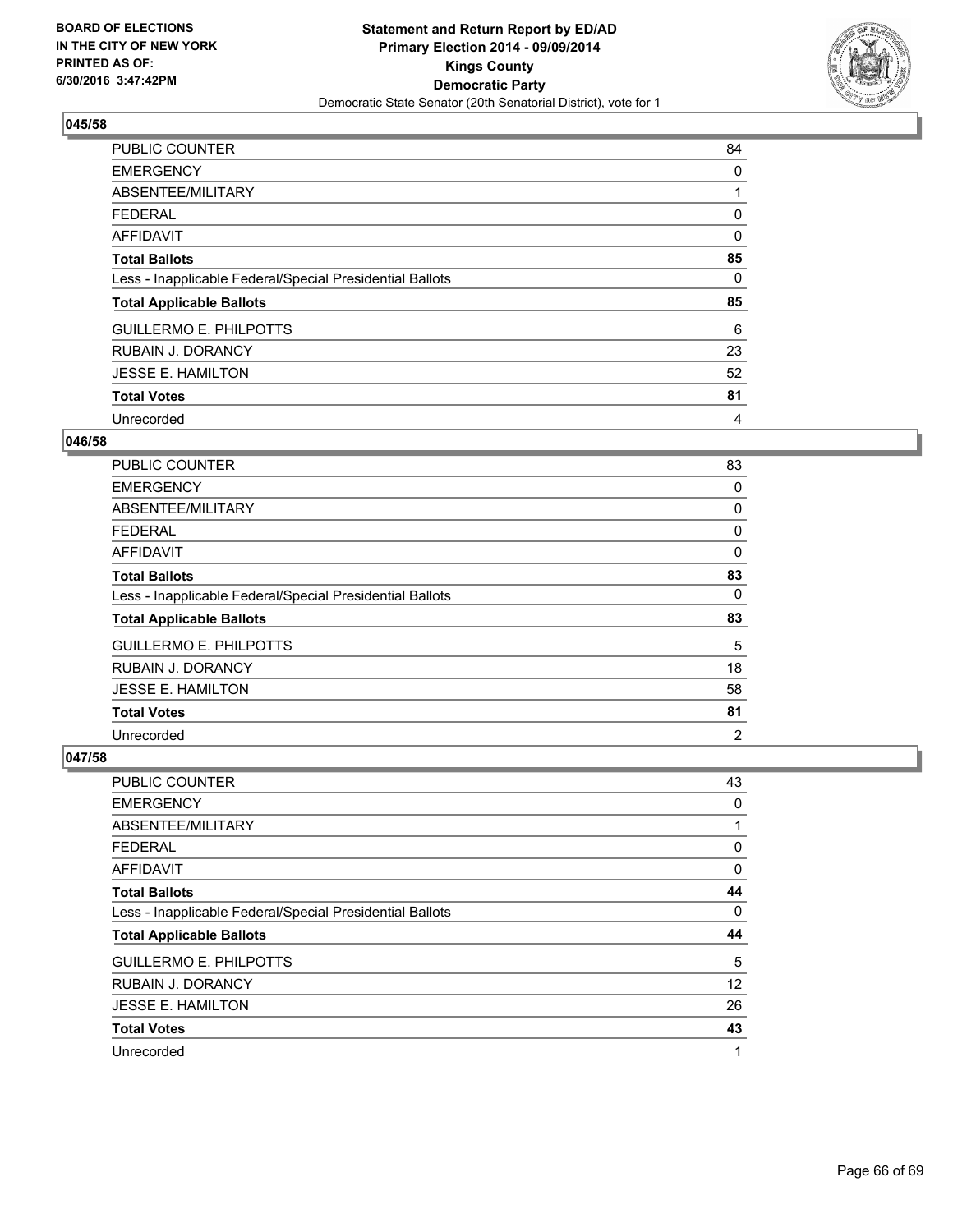

| <b>PUBLIC COUNTER</b>                                    | 43 |
|----------------------------------------------------------|----|
| <b>EMERGENCY</b>                                         | 0  |
| ABSENTEE/MILITARY                                        |    |
| <b>FEDERAL</b>                                           | 0  |
| <b>AFFIDAVIT</b>                                         | 0  |
| <b>Total Ballots</b>                                     | 44 |
| Less - Inapplicable Federal/Special Presidential Ballots | 0  |
| <b>Total Applicable Ballots</b>                          | 44 |
| <b>GUILLERMO E. PHILPOTTS</b>                            | 2  |
| <b>RUBAIN J. DORANCY</b>                                 | 14 |
| <b>JESSE E. HAMILTON</b>                                 | 28 |
| <b>Total Votes</b>                                       | 44 |

## **052/58**

| <b>PUBLIC COUNTER</b>                                    | 62 |
|----------------------------------------------------------|----|
| <b>EMERGENCY</b>                                         | 0  |
| ABSENTEE/MILITARY                                        | 0  |
| <b>FEDERAL</b>                                           | 0  |
| <b>AFFIDAVIT</b>                                         | 0  |
| <b>Total Ballots</b>                                     | 62 |
| Less - Inapplicable Federal/Special Presidential Ballots | 0  |
| <b>Total Applicable Ballots</b>                          | 62 |
| <b>GUILLERMO E. PHILPOTTS</b>                            | 0  |
| RUBAIN J. DORANCY                                        | 17 |
| <b>JESSE E. HAMILTON</b>                                 | 41 |
| JOHN L. SAMPSON (WRITE-IN)                               | 1  |
| <b>Total Votes</b>                                       | 59 |
| Unrecorded                                               | 3  |

| PUBLIC COUNTER                                           | 14 |
|----------------------------------------------------------|----|
| <b>EMERGENCY</b>                                         | 0  |
| <b>ABSENTEE/MILITARY</b>                                 |    |
| <b>FEDERAL</b>                                           | 0  |
| <b>AFFIDAVIT</b>                                         | 0  |
| <b>Total Ballots</b>                                     | 15 |
| Less - Inapplicable Federal/Special Presidential Ballots | 0  |
| <b>Total Applicable Ballots</b>                          | 15 |
| <b>GUILLERMO E. PHILPOTTS</b>                            | 0  |
| RUBAIN J. DORANCY                                        | 7  |
| <b>JESSE E. HAMILTON</b>                                 | 8  |
| <b>Total Votes</b>                                       | 15 |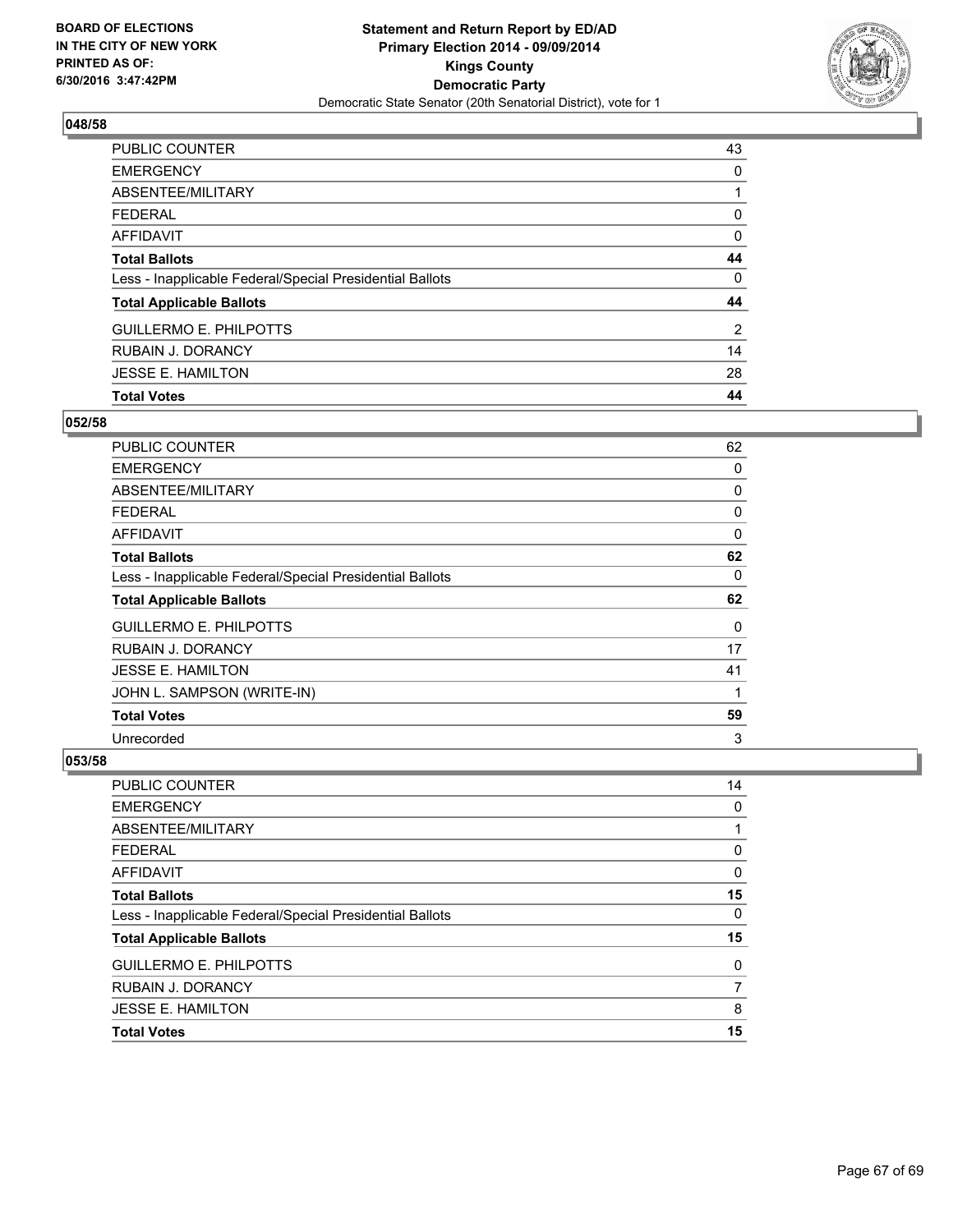

| <b>PUBLIC COUNTER</b>                                    | 47 |
|----------------------------------------------------------|----|
| <b>EMERGENCY</b>                                         | 0  |
| ABSENTEE/MILITARY                                        | 2  |
| <b>FEDERAL</b>                                           | 0  |
| <b>AFFIDAVIT</b>                                         | 0  |
| <b>Total Ballots</b>                                     | 49 |
| Less - Inapplicable Federal/Special Presidential Ballots | 0  |
| <b>Total Applicable Ballots</b>                          | 49 |
| <b>GUILLERMO E. PHILPOTTS</b>                            | 2  |
| <b>RUBAIN J. DORANCY</b>                                 | 14 |
| <b>JESSE E. HAMILTON</b>                                 | 32 |
| <b>Total Votes</b>                                       | 48 |
| Unrecorded                                               | 1  |